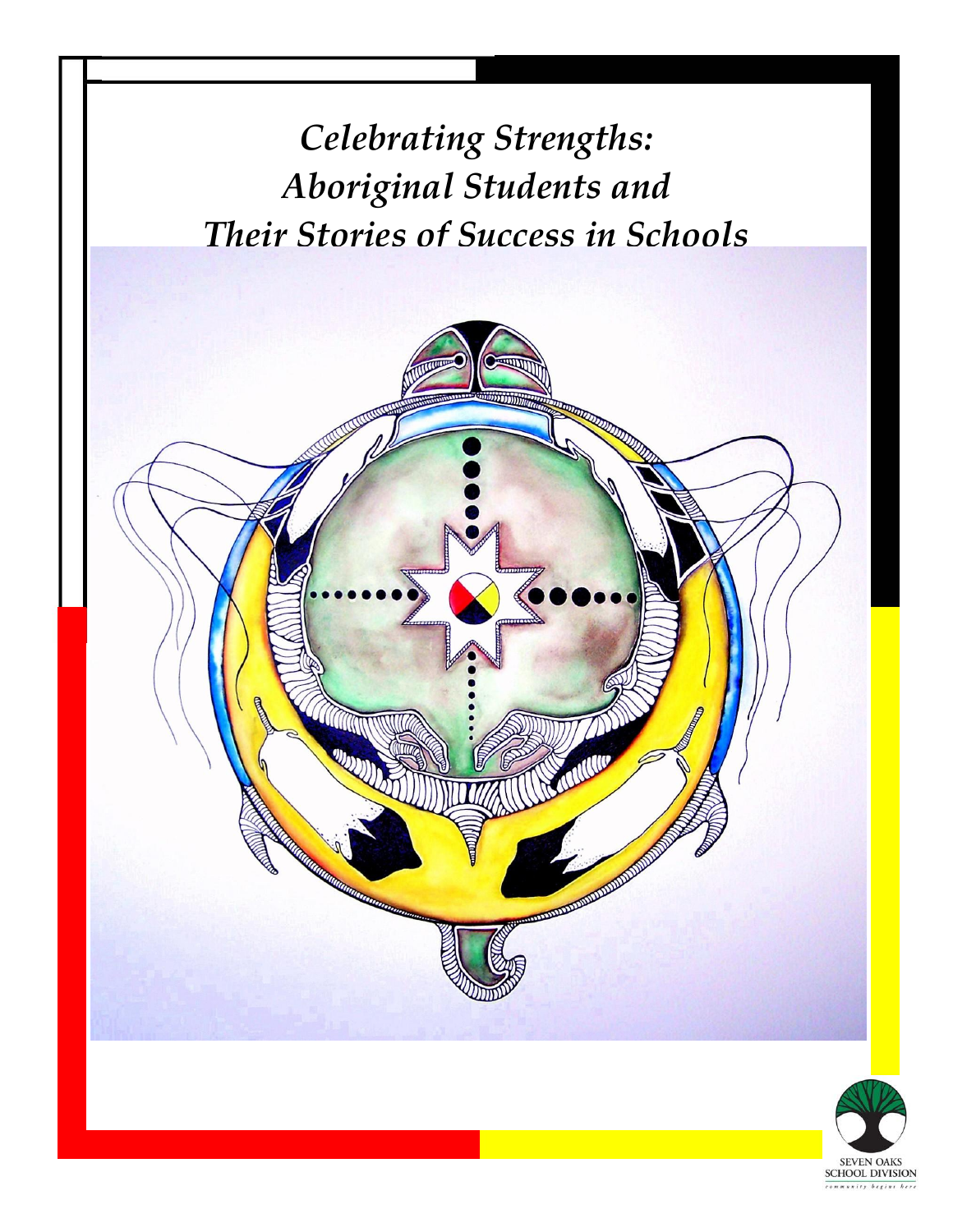## **Celebrating Strengths: Aboriginal Students and Their Stories of Success in Schools**

**By**

#### **Aboriginal Education Research Committee**

Lina Arruda Betty Ash Amy Carpenter Jeremy Daniels Sherri Denysuik Lydia Hedrich Rick Kraychuk Val McCorkell Matt Meiers Gale Morton Karen Mozdzen Marie Sampson Barbara Warrack

Mary Courchene – Seven Oaks School Division Elder in Residence

**Commissioned by the Board of Trustees Seven Oaks School Division 830 Powers Street Winnipeg, Manitoba Canada R2V 4E7**

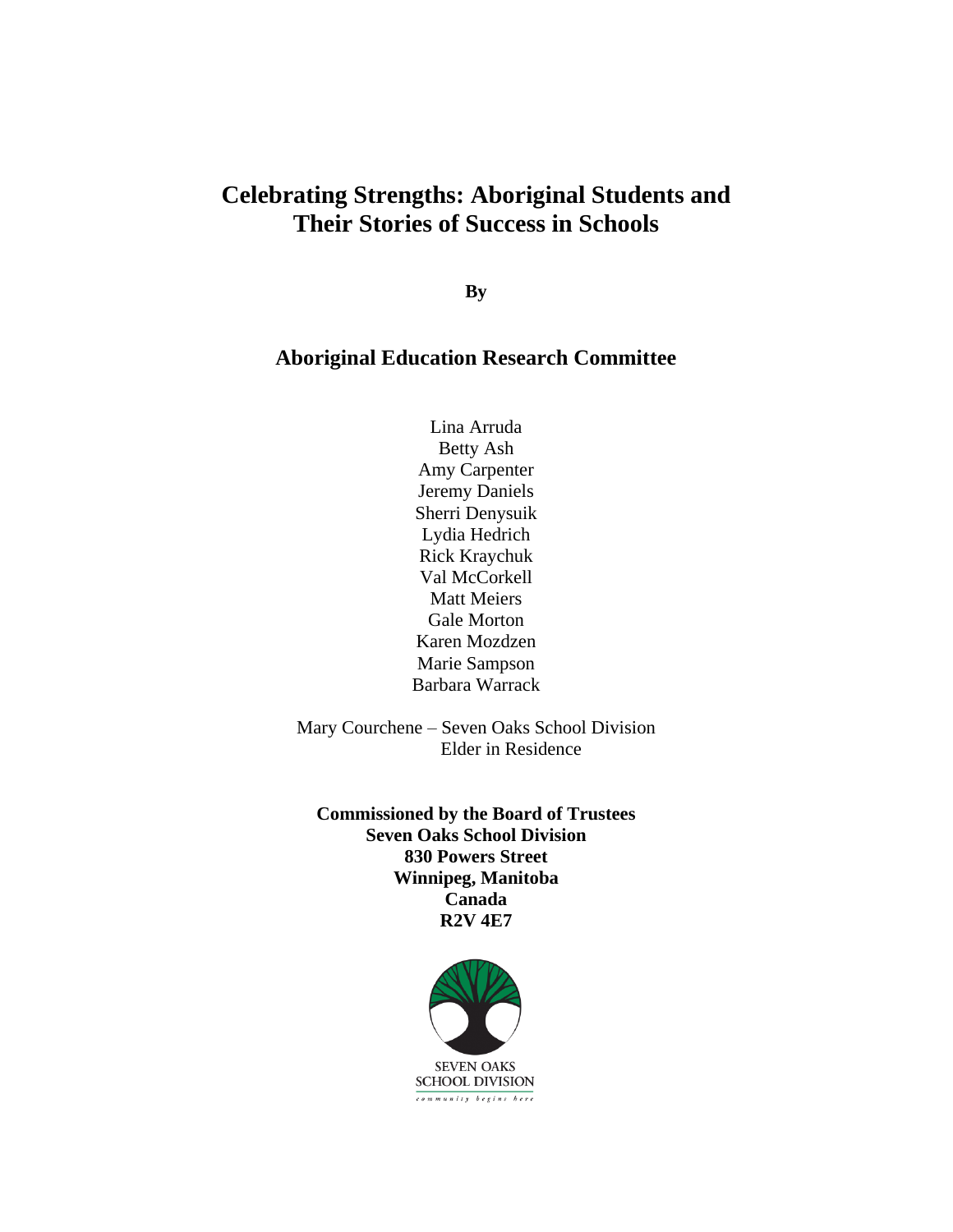**Cover Design by Lita Fontaine**

**Copyright©2010 by the Seven Oaks School Division All rights reserved**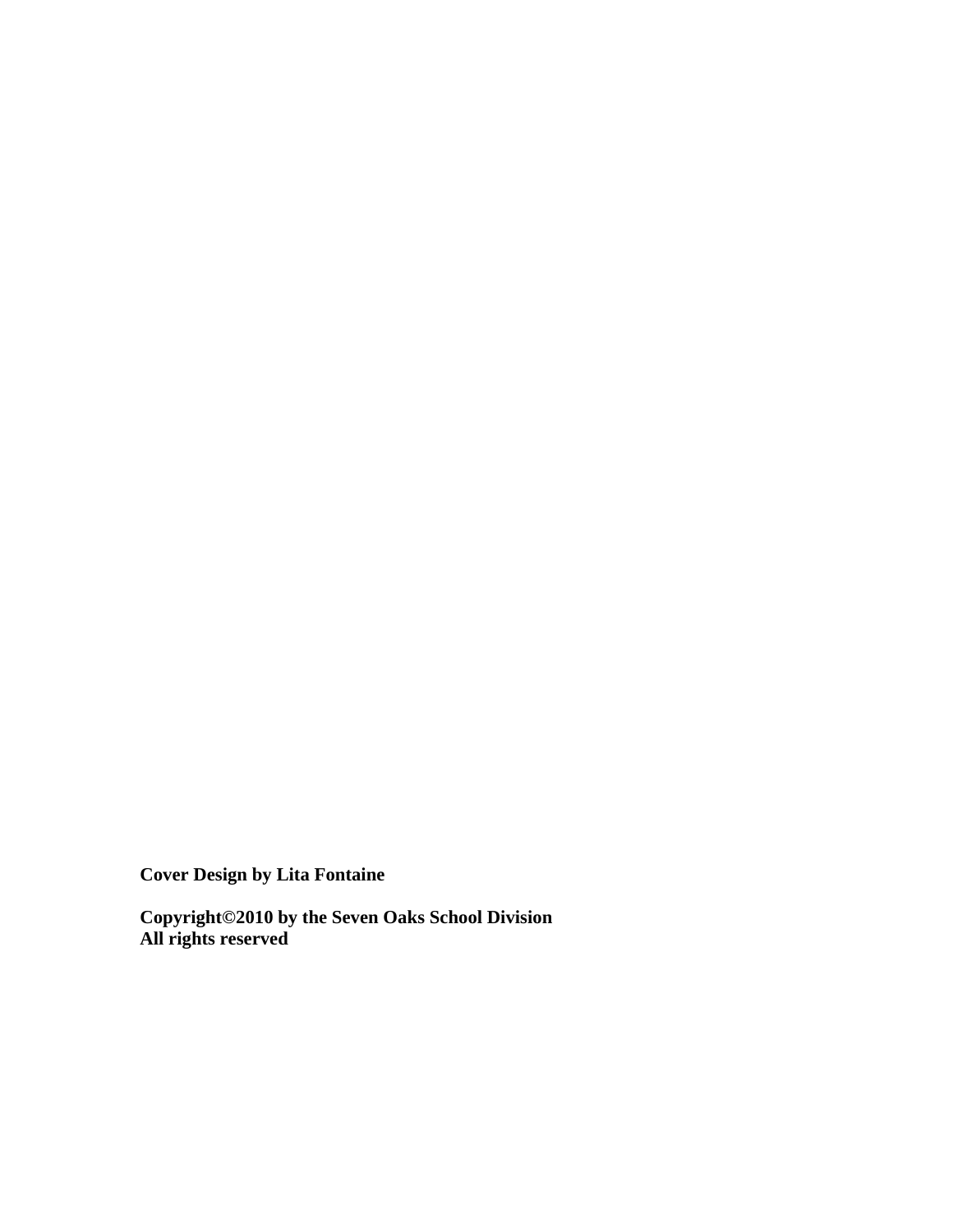# **Table of Contents**

| The Narrative of             |  |
|------------------------------|--|
|                              |  |
|                              |  |
|                              |  |
|                              |  |
|                              |  |
|                              |  |
| <b>Within the Narratives</b> |  |
|                              |  |
|                              |  |
|                              |  |
|                              |  |
|                              |  |
|                              |  |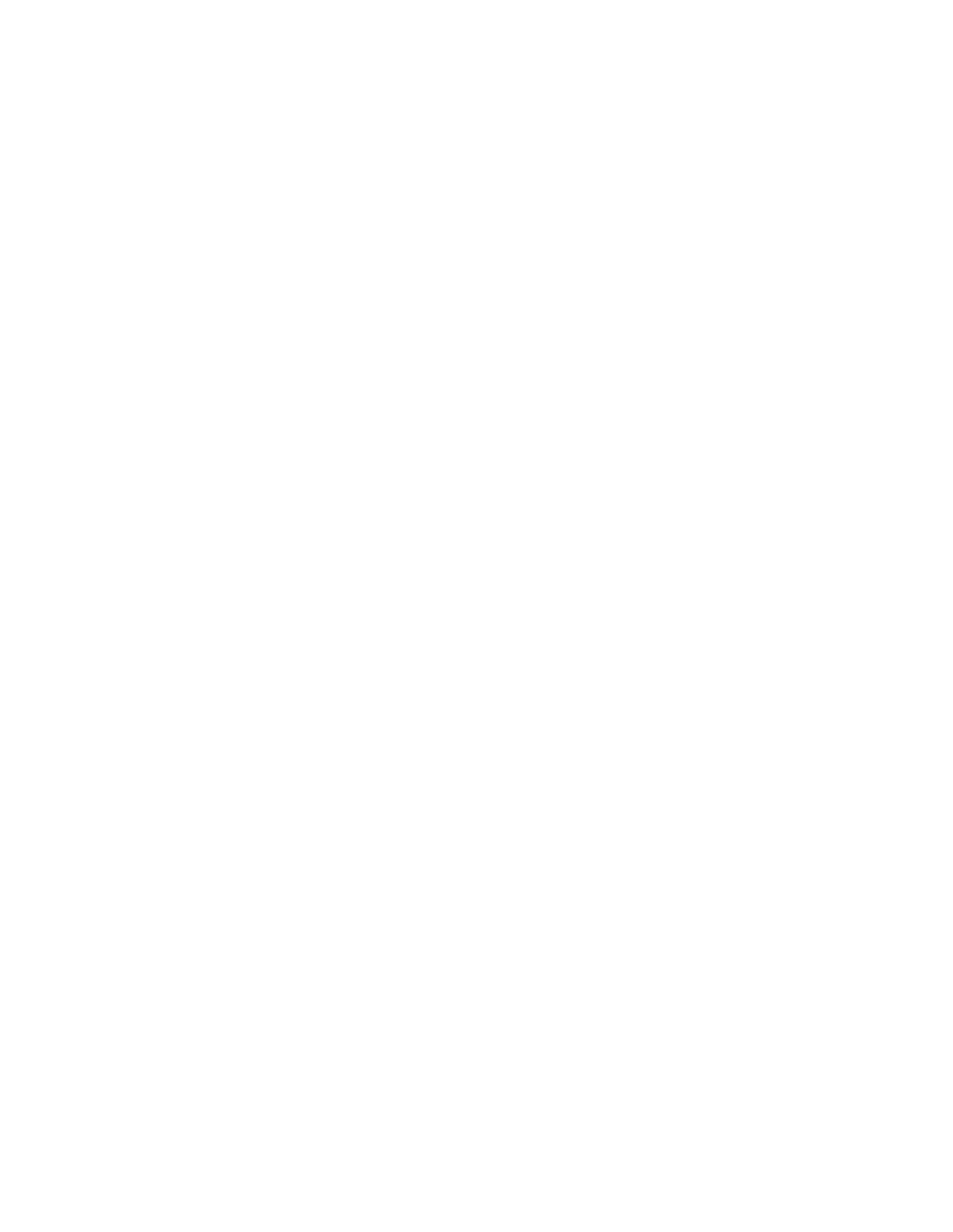## **Foreward**

As the newly appointed Elder-in-Residence for Seven Oaks School Division, it is a pleasure to share my thoughts on the importance of Aboriginal perspectives in today's public school system.

By way of introduction, I am a retired educator with over 40 years of experience. However, staying current with the present happenings in Aboriginal Education is my passion so I take my role as an Aboriginal Elder-in-Residence very seriously.

I have been blessed to have had a wide scope of educational work experience including classroom teacher, school counsellor, Principal, Education Director and Dean of Aboriginal Education at Red River College. These experiences have provided me with an incredible wealth of stories from students, colleagues, parents, community people as well as Aboriginal Elders. I willingly share these stories so that Aboriginal peoples can once again walk with pride and honour.

I am also a Residential School Survivor.

The importance of including Aboriginal perspectives in today's public school system cannot be understated given the abysmal education system that was imposed on Aboriginal peoples through the racist policy of the residential school system. On June 11, 2008, the Canadian government publicly apologized for this atrocity but the legacy of it lingers on and is still evident in society today including our schools.

Seven Oaks School Division recognizes these educational inequalities of the past and has taken several initiatives, most notably continual dialogue addressing the issues that still beset our school system today.

Chief Sitting Bull once said, "Let's put our minds together and see what we can do for our children." So, let us continue the dialogue and pursue what constitutes the best education for all students, educators and community members in Seven Oaks School Division.

Kitchi Miigwetch

Mary Courchene Wabanoahwun Ikwe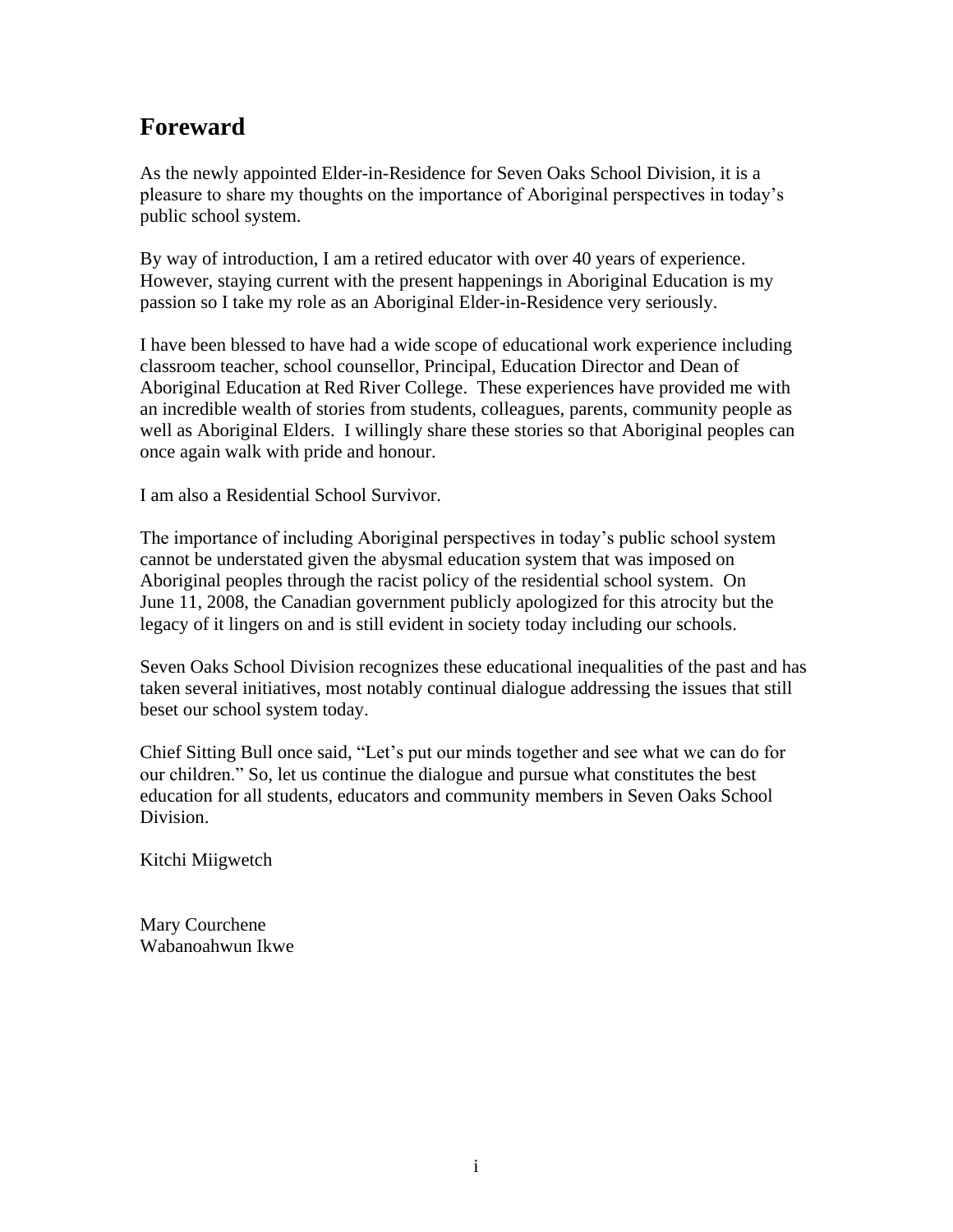In Seven Oaks we assist our students to gain an education that improves both their life and our community, for today and for tomorrow. *"Celebrating Strengths: Aboriginal Students and Their Stories of Success in Schools"* celebrates what we do and challenges us to do better. Each and every child deserves a school experience that supports the development of a strong sense of identity, a feeling of belonging, positive peer associations and persistent caring relationships with adults. We want our Aboriginal students to see themselves reflected in the staff of their schools, to see their history, culture and ways of knowing valued in our curricula and class activities.

There is much to learn from our Aboriginal peoples and so much for which to thank them. They kept our European ancestors from starvation and taught them the skills to make it through the harsh Manitoba winter. Today their sharing circle helps us to pause, really listen and understand one another. Their traditional regard for mother earth teaches us to be good environmental stewards so that we can pass on a healthy world to our children and grandchildren.

As educators we must listen and listen well. We must give our absolute best as teachers to our Aboriginal young people. Their success in our schools is vital to all of our futures.

On behalf of the Board of Trustees and the Superintendent's Team, I thank those involved in this research project. Their efforts have brought these stories to us. Their work brings us richer understandings. Their caring and passion enriches our Seven Oaks Community of Learners.

Brian O'Leary Superintendent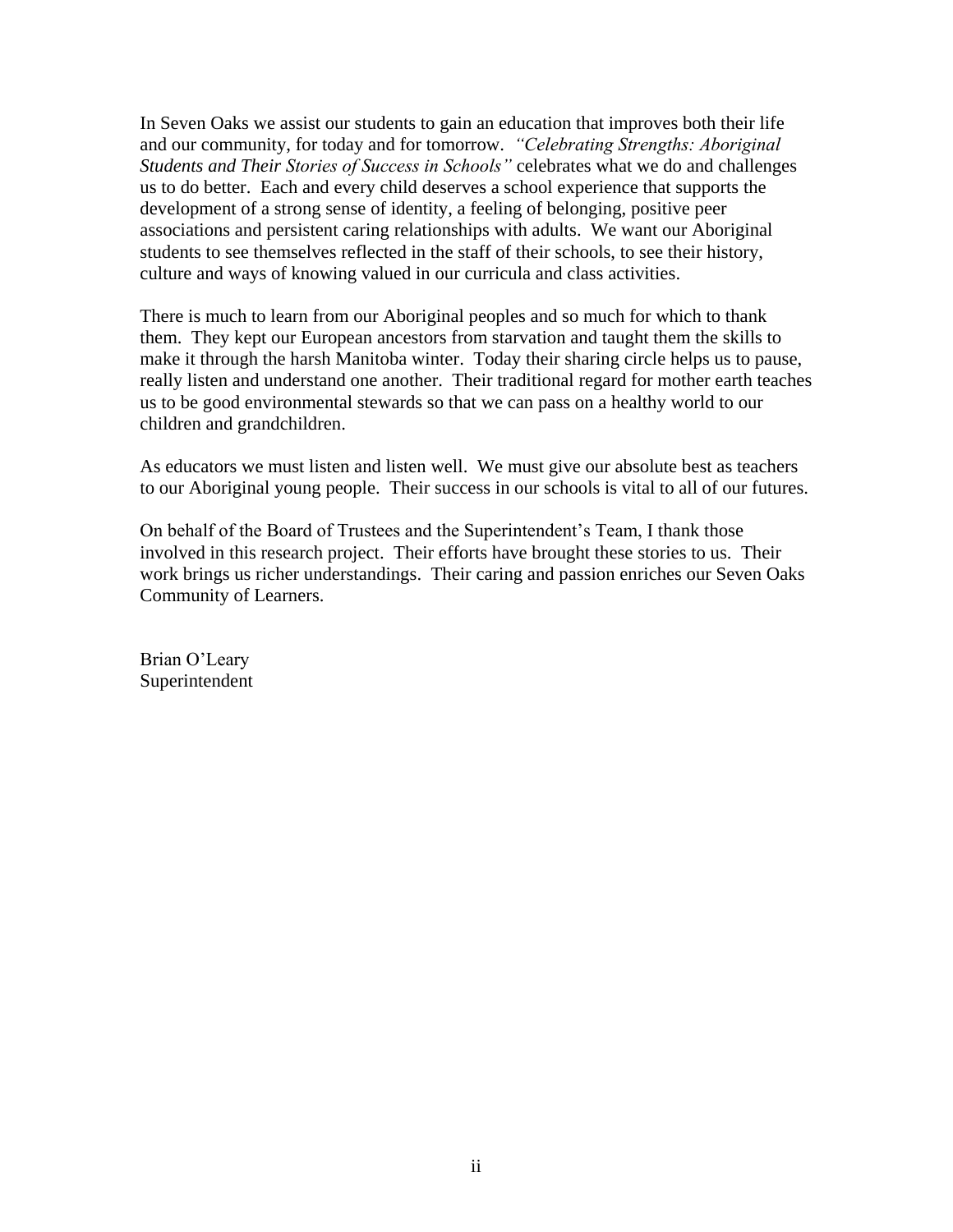## **ACKNOWLEDGEMENTS**

We would like to thank the Seven Oaks School Division Board of Trustees for their support of this research.

We would like to thank Alison Hall, Carol Makarenko and Stanis Steffano, for their technical, organizational and kind-spirited assistance with this project.

We thank visual artist Lita Fontaine – Mikinaak Ikwe (Dakota-Anishinaabe-French) for her beautiful artwork and cover design.

We wish to acknowledge Elma Arthurson, Bonnie Jarco, and Mark Miles, who have contributed significantly to the work of the Aboriginal Research Committee.

We extend many thanks to Dr. Joannie Halas, a former kindergarten student of H.C. Avery School and graduate of Garden City Collegiate Institute, for her continuous support and guidance.

We extend our deepest thanks to the keepers of the stories that have been shared with us ….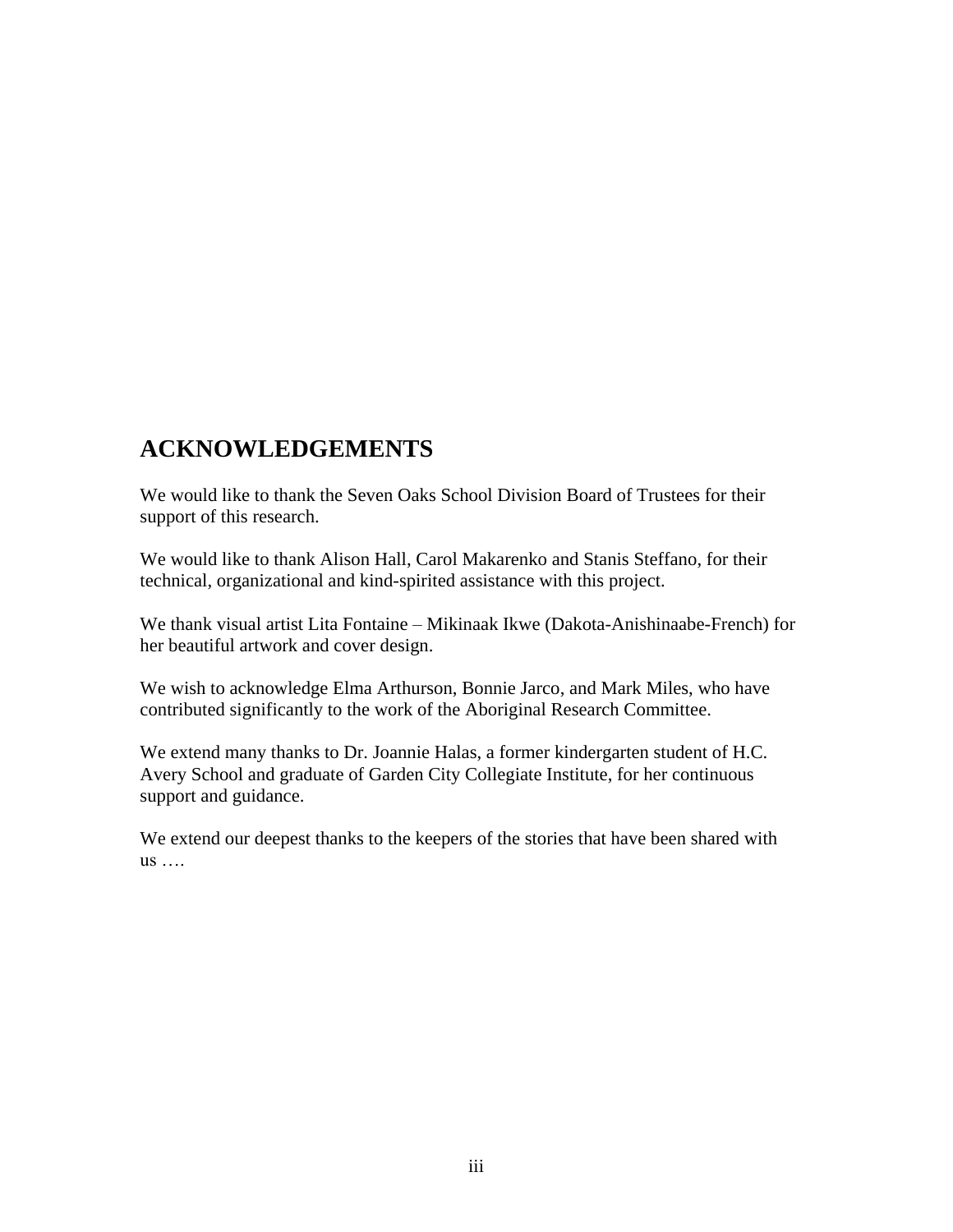## **Glossary**

**Aboriginal Peoples** is a collective name for the original peoples of North America and their descendants. The Canadian Constitution (*Constitution Act, 1982*) recognizes three groups of Aboriginal peoples—Indians, Métis and Inuit. These are three separate peoples with unique heritages, languages, cultural practices and spiritual beliefs (Carpenter, 2010).

**Anishinaabe** is an Ojibwe term that is often translated as "real people" or "original people" (Steckley & Cummins, 2008).

**Elder** does not have to be a certain age to be called an Elder and just because someone is older does not mean they are an Elder. An Elder in the Aboriginal community is someone who is recognized by the community as an Elder. An Elder is someone who passes on traditional ways, teachings, and ceremony. They offer guidance; particularly spiritual guidance (Stiegelbauer, 1996; Reed, 1999).

**First Nations** came into common usage in the early 1980s to replace the term 'band' or 'Indian'. Many people prefer to be called First Nations or First Nations people instead of Indians or Aboriginal. The term should not be a synonym for Aboriginal peoples because it does not include Inuit or Métis. The term First Nations people generally applies to both Status and Non-Status Indians (Information Centre on Aboriginal Health, 2009).

Indian "collectively describes all the Indigenous people in Canada who are not Inuit or Métis. Indian people are one of three peoples recognized as Aboriginal in the *Constitution Act* of 1982 along with Inuit and Métis. In addition, three categories apply to Indians in Canada: Status Indians, Non-Status Indians and Treaty Indians … The term Indian is considered outdated by many people, and there is much debate over whether to continue using this term" (Information Centre on Aboriginal Health, 2009, p. 3-4). The term Indian was used by participants in this research when speaking about themselves. However, participants used it when referring to both First Nations and Métis people.

**Métis** is French for "mixed blood" and are often known as people of mixed heritage. The *Constitution Act* of 1982 recognizes Métis as one of the three Aboriginal peoples of Canada (Reed, 1999; Information Centre on Aboriginal Health, 2009).

**Native** is a word similar in meaning to Aboriginal. Native peoples is a collective term to describe the descendants of the original peoples of North America. The term is increasingly seen as outdated (particularly when used as a noun) and is starting to lose acceptance" (Information Centre on Aboriginal Health, 2009, p. 5). However, participants in this project use the term Native when referring to themselves or other Aboriginal people.

**Turtle Island** is a term used by Aboriginal people when speaking about North America. The term originates from a traditional teaching of creation (Bruchac, 1991; King, 2003).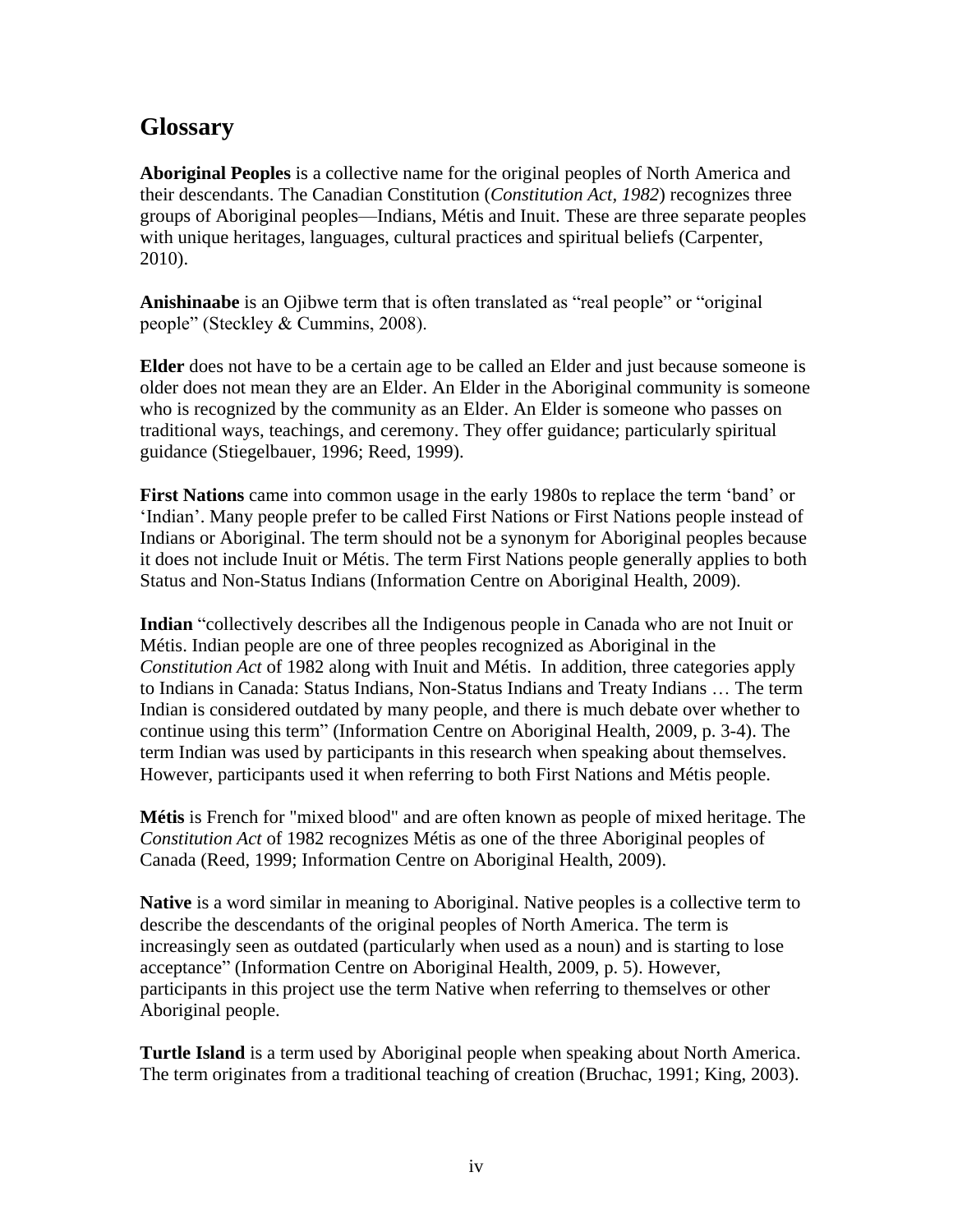# **Introduction**

The Seven Oaks School Division has an ongoing commitment to seek ways to make education meaningful for all students in our community. In order to do so we frequently raise the questions of what constitutes a good education? For whom is it good? Who gets to decide? How might we become better?

There is another question that has been raised many times. It has surfaced during professional development sessions with new teachers' groups and school staffs. It has come up during study sessions within the administrator groups and leadership cohorts. It is a question that has arisen in conversations with parents, trustees and students and one that has emerged during the conversations among committee members who have been working on this research. It is the question: "Why does the school division continue to ask educators to examine their knowledge, perceptions, assumptions and actions regarding the experiences of our Aboriginal students in Seven Oaks?" That question is often followed with a second question: "In an ethnically diverse school district, why does the school division persist in raising complex questions about Aboriginal peoples' experiences with the contemporary school system?"

The Seven Oaks School Division has a student population of approximately 9600. In the 1990s schools in some areas of the division began to see an increase in the numbers of Aboriginal families moving into their catchment areas. Some families were relocating from the core area of the city and others were part of a population migration into the urban area from First Nations and Métis communities. Many high school students (age 14 or older) relocated to access high school education. In some instances families relocated into the Seven Oaks School Division community because they were able to acquire housing provided for Aboriginal people who required urgent and long term medical care available only in the city.

In the early to mid 1990s it had become apparent that some of the division's Aboriginal students were struggling. Based on anecdotal data and some tracking of attendance, graduation and course completion rates the division began to try to understand and to better respond to the needs of Aboriginal students and their families. Some schools began to search for ways to help students and their families with the transition into new schools and attempts were made to incorporate Aboriginal perspectives into curricula, into school structures and into the cultural fabric of the school community. As a result, Aboriginal Community Liaison workers were hired. In addition, Native Studies courses were offered in some high schools and Aboriginal language courses were available, at no cost, as part of the division's Heritage Language programs. All divisional staff were afforded multiple opportunities to learn more about Aboriginal history, cultures and perspectives and to engage in long term study around the complexities of working collaboratively to improve the education of our Aboriginal students.

However, the experiences of our students seemed to reflect what was happening across Canada. A report released by the Canadian Council on Learning (2007) entitled *State of Learning in Canada: No Time for Complacency*, states: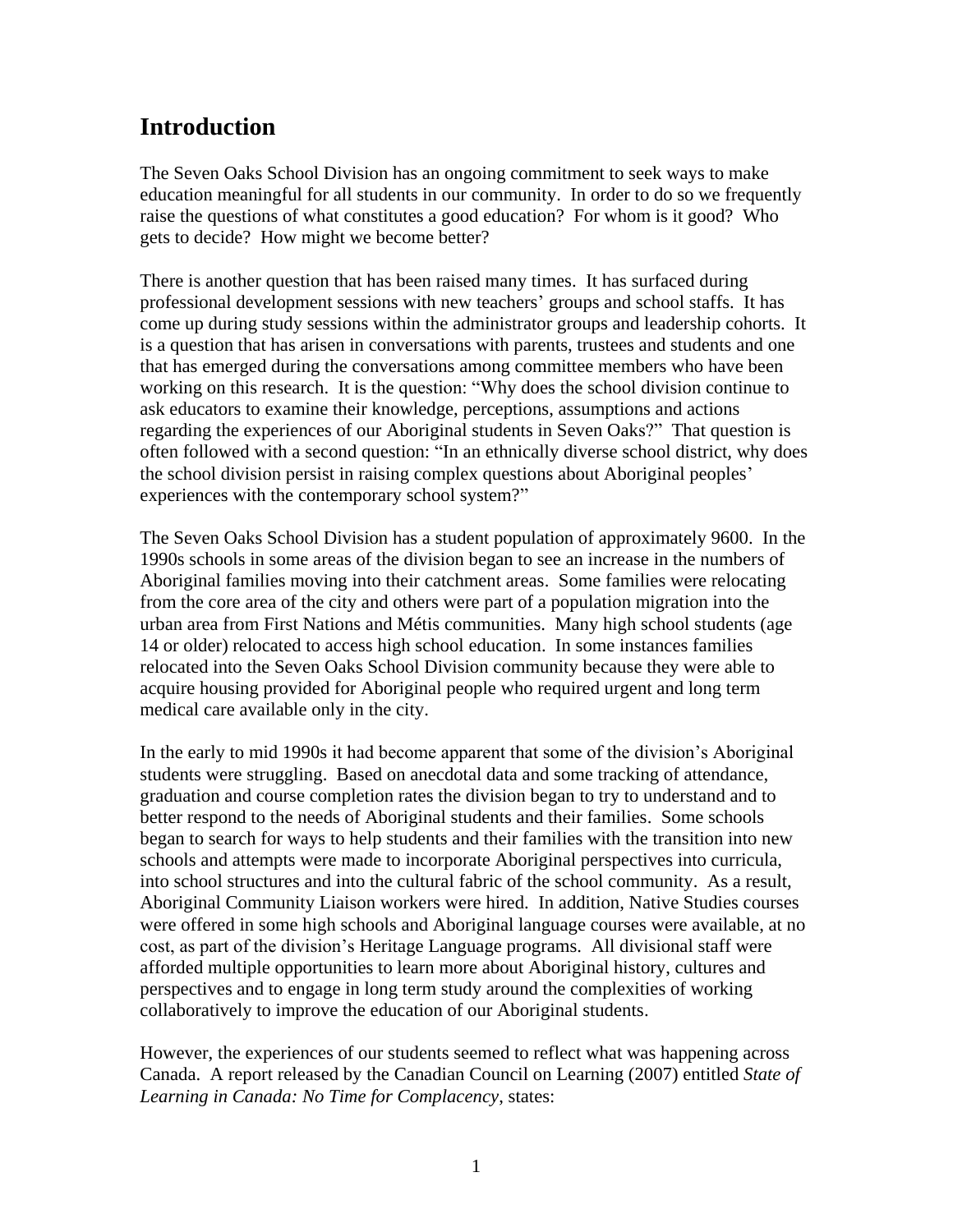In 2001, 57% of Aboriginal people between the ages of 20 and 24 had at least completed high school, a steady increase from 38% in 1981. Still, the proportion of young Aboriginal adults who had not completed high school was more than 2.5 times higher than among the non-Aboriginal population. (p. 74)

*The Aboriginal peoples in Canada in 2006 (2008): Inuit, Métis and First Nations, 2006 Census* confirmed that although some progress had been made in increasing graduation rates among Aboriginal students there remained serious challenges and inequities. According to the 2006 data of the total (Canadian) Aboriginal identity population aged 25-34, 31.91% did not have a high school certificate, degree or diploma. In the Manitoba data it was stated that 38.23% of Aboriginal people aged 25-34 did not have a high school certificate, degree or diploma and in Winnipeg the figure was 27.02%.

This confirmed what we were continuing to experience: Aboriginal students were not achieving the same graduation rate as non-Aboriginal students in our division. Trustees, school administrators, parents and educators continued to raise the question: "How might the school division provide a better education for all our students?"

Whatever our personal understandings and biases each and every member of the Seven Oaks School Division has a moral responsibility to work together to improve the educational experiences of Aboriginal students. To understand our present we must look to our past.

#### **Aboriginal Education: An Historical Perspective**

The very roots of our history rise from an Aboriginal civilization which was strong, healthy and helpful to the newcomers to Turtle Island who faced starvation and disease upon arrival. Prior to contact with the Europeans, First Nations peoples had complex social and economic systems that had organized their lives for thousands of years. Yet, to this day, very few Canadians are aware of this rich, pre-colonial history.

As educators who have been raised in Eurocentric school systems within a Eurocentric society, it has been difficult to identify and set aside some of our assumptions and theories as they relate to Aboriginal students, families and cultures. Marie Battiste (2002) discusses some of the distortions in how Aboriginal peoples have been viewed:

Culture has itself been implicated in a process of postmodern deconstruction. Postmodernist scholars have noted that culture is often viewed as what the inferior "other" has. While some peoples have civilizations, philosophies, romance languages, or cultured societies; other peoples have cultures, dialects, worldviews, and tribal knowledge. Peoples with "civilizations" are regarded as inherently superior to peoples with "cultures." Much literature in the last decade has focused on the importance of diverse cultural or multicultural methodologies to support diverse teaching methods to address the needs of Aboriginal students. The studies, however, do not examine the culture of the schools themselves to see what counts as knowledge and truth and what does not. They do not study what, or whom, the curriculum and pedagogy represses, excludes, or disqualifies. Nor do they examine who continually benefits from education and how these students are consistently rewarded and nourished in schools where white privilege is normalized. (Battiste, 2002, p. 16)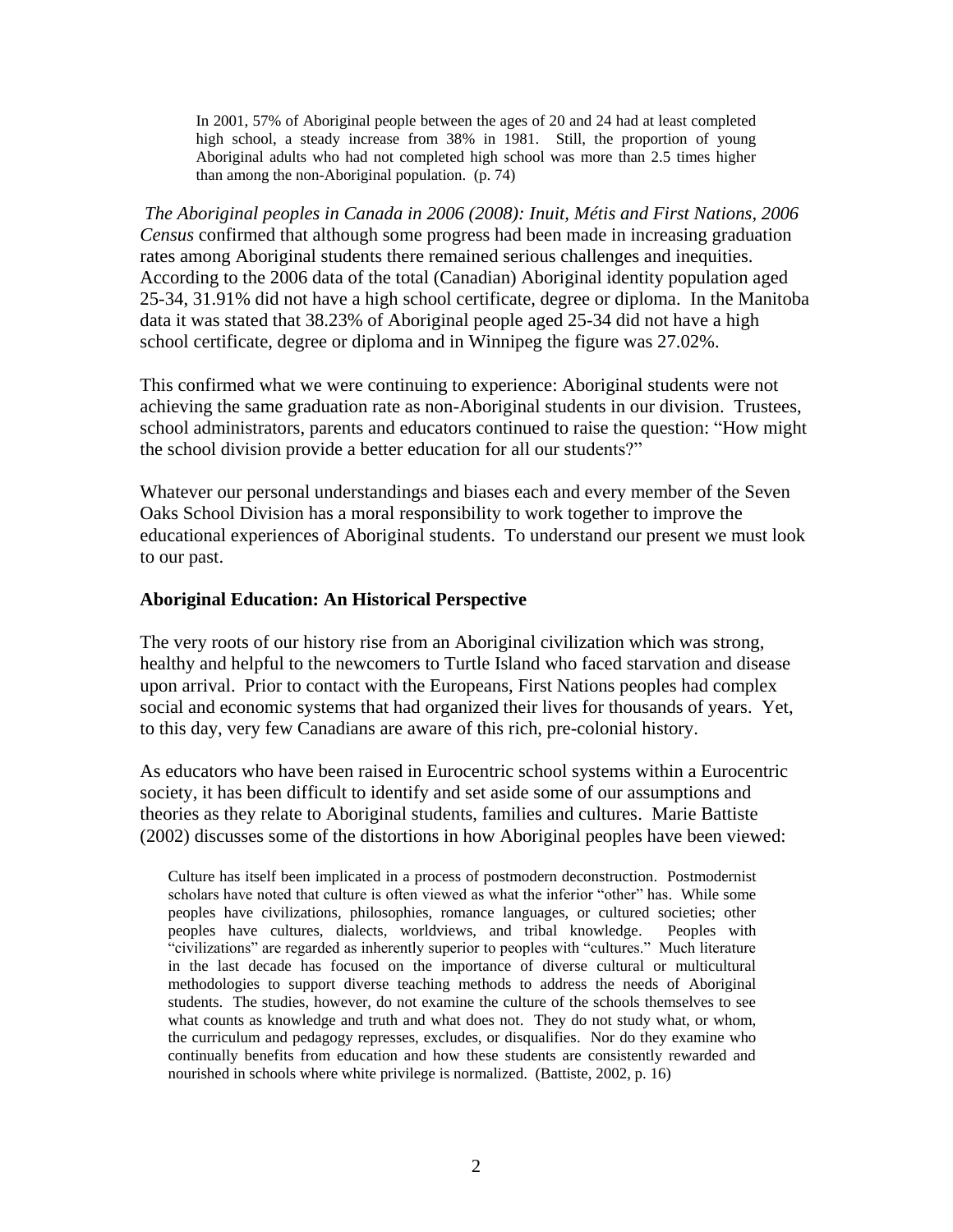Without knowledge of Canada's colonial history, it is at times difficult for non-Aboriginal people to fully understand the long term, intergenerational impact of government policies designed to eradicate Aboriginal culture, religion and language, especially through the residential school system. It is not uncommon to hear a non-Aboriginal person, wondering out loud why this "past history" of residential schools and other policies remains an impediment to Aboriginal success in education. Other cultural groups have come to Canada, at times under duress, and have used education as a catalyst to build a better life. Why is the experience so different for many of our Aboriginal students?

First Nations peoples form the senior founding pillar of Canadian society. Canadian philosopher, John Ralston Saul (2008), describes Canada as a Métis civilization which has grown out of centuries of Indigenous civilization, the founding pillar, followed by several centuries of French and English immigration, thus creating what he refers to as the "triangular reality" of Canada. The complexity and richness of the Canadian identity continues to be further enriched by more recent waves of immigrants.

Newcomers who immigrate to Canada most often arrive with the hopes for a new and better future. There are some who have experienced tragedy, suffering and poverty in their homelands or along their journey to Canada. They may face challenges as they try to settle into this new country. Yet there is hope for the future and trust in the ideal that a public education will provide the children with a door to a much better world.

Hope for a better future was once at the core of Aboriginal communities who initially believed that education would be a viable route for their children to acquire the knowledge and skills to live in the new Euro-Canadian society. They did not anticipate that their vision for a better future would end in catastrophe. The residential school era, which began in Ontario in the 1830s, marked the beginning of a period of intentional attempts to destabilize the Aboriginal population. The promise of an educational school system was initially supported through treaty negotiations and agreements with the Crown. However, this promise was betrayed through the establishment of residential schools. Over time, it became evident that the Crown's purpose was to assimilate First Nations youth into a Eurocentric culture while at the same time eradicating Aboriginal cultures and languages. Nonetheless, residential schools continued to exist in some parts of Canada until as recently as 1988.

Residential school children were separated from their families, Elders (teachers), culture, and languages. In many instances they were subjected to physical abuse, sexual abuse, emotional abuse and to public humiliation. This resulted in a deep rooted distrust of the educational system which has carried forward to this day. In her book, *Finding My Talk*, Agnes Grant (2004) writes, "Never again will people from outside the culture determine how First Nations children will be educated. Never again will people from outside the culture be given the opportunity to destroy what the people themselves value"  $(p, 2)$ .

Families suffered immeasurably. Prolonged absences from families and from reserve life prevented many children from developing healthy relationships with parents and strong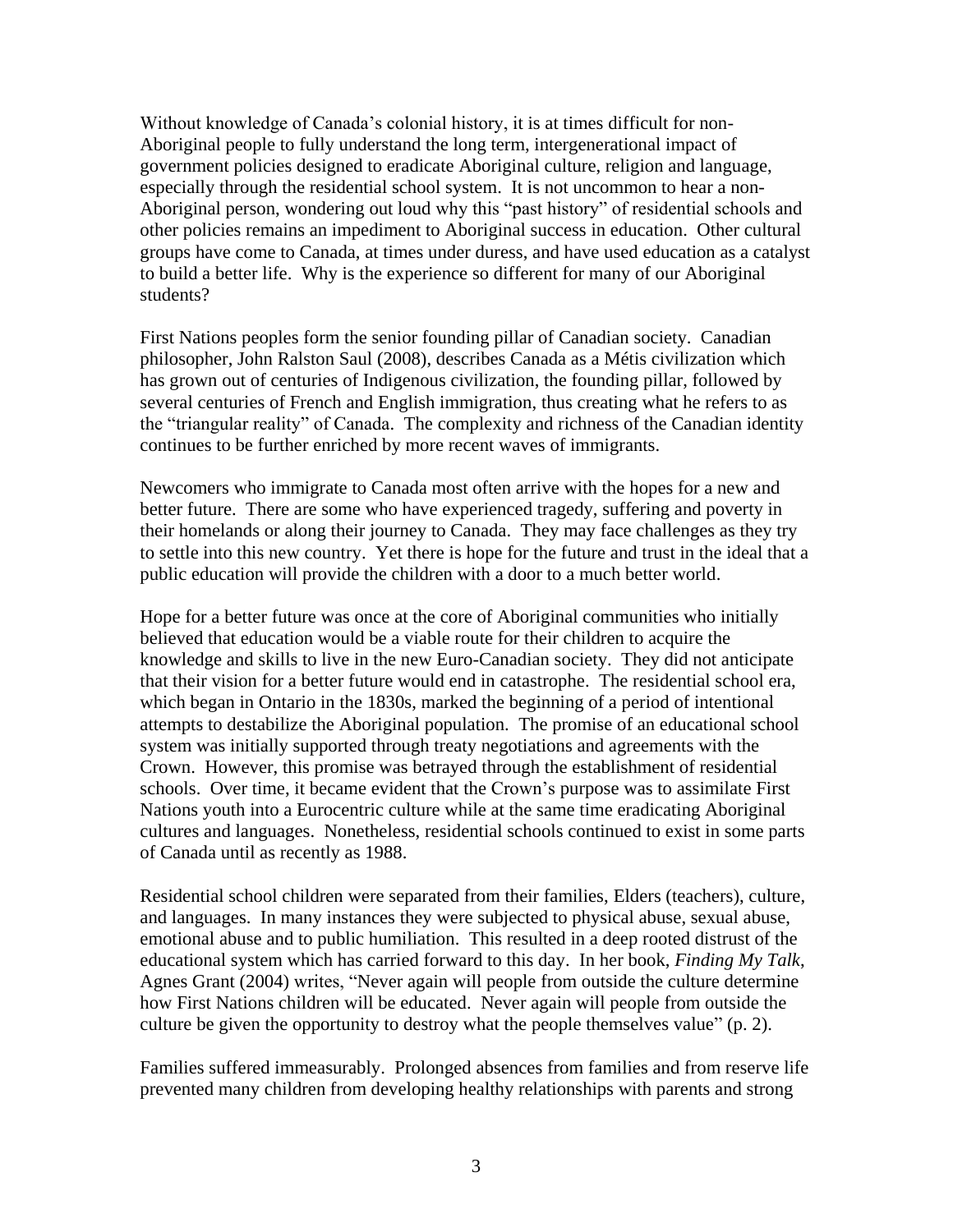connections to their community. Parents, who themselves were survivors of residential schools, had become disconnected from the traditional ways of nurturing and raising healthy and happy children. In some instances tensions between children and parents arose as children blamed their parents for allowing them to be taken to residential schools where the parents themselves had been abused and neglected.

In Elizabeth Bear's narrative in the book *Finding My Talk* (Grant, 2004)*,* her ambivalent relationship with her mother can be understood as an outcome of the physical and emotional distance created between children and parents through the residential schools. Elizabeth had attended the Guy Hill Residential School near The Pas, Manitoba. Agnes Grant writes:

For Elizabeth, the Guy Hill experience was hurtful and distressing. The pain of the residential school, however, was superimposed on a much deeper pain. She lived with emotional neglect from the day she was born. She understands today that the pain and separation inflicted on her by the school system was mild compared to the desolation she felt within her family. (p. 180)

*Marlene* Starr, in the forward to *Finding My Talk*, states:

I am Ojibway from Sandy Bay First Nation in Manitoba. My formal schooling began in Sandy Bay Residential School in 1963. I did my time for seven years, and there were four significant lessons I learned in that institution. I learned how to be silent and how to be obedient to authority. I learned that being "Indian" is to be inferior. I also learned how to read and write. (p. vii)

Unfortunately, many of these "lessons" (of inferiority) have had intergenerational effects and we are only now beginning to hear the stories of courageous adults who have struggled to find their identities as Aboriginal people. And it is through their stories that we are now beginning to understand the long-term, intergenerational impacts of residential schools.

The residential school system was set within a Canadian context that further eroded the trust relationship between Aboriginal and non-Aboriginal peoples. Policies of the Canadian government also contributed to the suppression of Aboriginal peoples. In *The Truth About Stories* Thomas King (2003) writes:

Canada, which is generally seen as lagging behind the United States in most things capitalism, taxation, aggression—actually took the lead in legislating Indians out of existence with the 1876 Indian Act.

It would be too torturous a journey to try to explicate the Indian Act at one sitting, for it is a magical piece of legislation that twists and slides through time, transforming itself and the lives of Native people at every turn. And sprinkled throughout the act, which among other things paternalistically defines who is an Indian and who is not, are amendments that can make Indians disappear in a twinkle.

An 1880 amendment allowed for the automatic enfranchisement of any Indian who obtained a university degree.

Get a degree and, poof, you're no longer an Indian.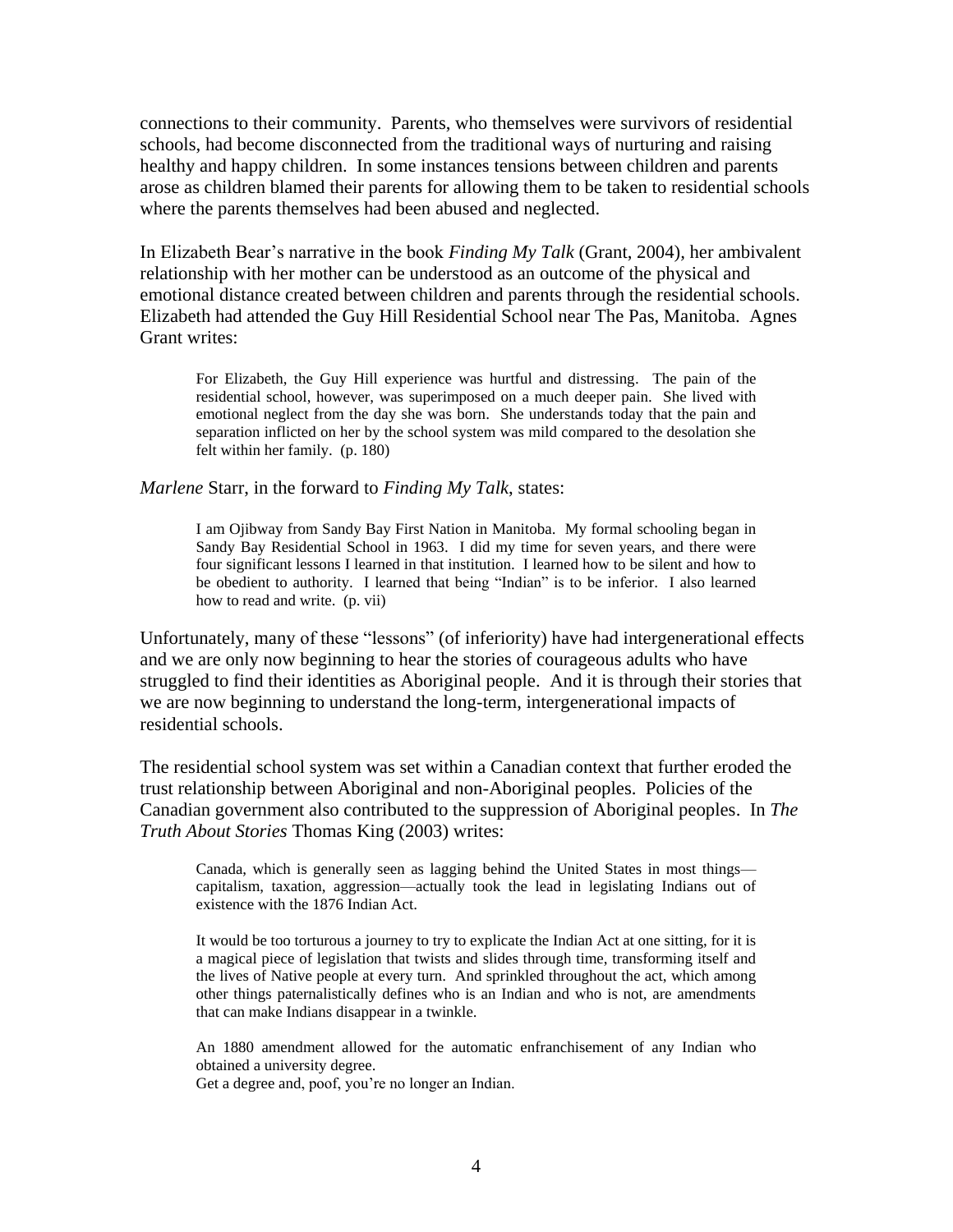Serve in the military and, abracadabra, you're no longer an Indian. Become a clergyman or a lawyer and, presto, no more Indian.

Legislative magic.

Duncan Campbell Scott, the deputy superintendent general of Indian affairs (among other things), speaking candidly in 1920 of Canadian Indian Policy said, "Our object is to continue until there is not a single Indian in Canada that has not been absorbed into the body politic and there is no Indian question, and no Indian department."

Hocus-pocus!

Indian. Now you see them. Now you don't. (p. 132-133)

Despite a long history of destructive policies our Aboriginal population across Canada is rebounding. John Ralston Saul (2008) notes that "Canadians as a whole will be increasingly dependent―once again―on a healthy relationship with Aboriginals and upon the stability of the Aboriginal cultures"  $(p. 25)$ .

It is within this historical/contemporary context that the Seven Oaks School Division continues to ask the questions:

> *What constitutes a good education? For whom is it good? Who gets to decide? How might we become better?*

# **The Study**

As a result of the questions being raised, the Seven Oaks School Division extended, to all staff, "an invitation to participate in a research project exploring Aboriginal perspectives in education" (March, 2006).

From this, a group of 18 teachers, school administrators, superintendents and student support staff from the Seven Oaks School Division formed a study/research committee. In addition to divisional staff, Joannie Halas, a scholar with extensive experience working with Aboriginal youth in intercultural spaces served as an advisor to the committee. The committee was comprised almost equally of Aboriginal and non-Aboriginal members and was honoured to have Elder Mary Courchene to consult at various points during the study and to work with the entire committee as the research progressed.

For the first two years the work of the committee consisted primarily of reviewing research literature that focused on Aboriginal education as well as the research and educational experiences of Aboriginal peoples. This, of course, included readings about the residential school experiences and the long term impact colonization has had upon the Aboriginal peoples of Canada. The committee members studied and engaged in dialogue around issues related to ethical research methodologies that are respectful of Aboriginal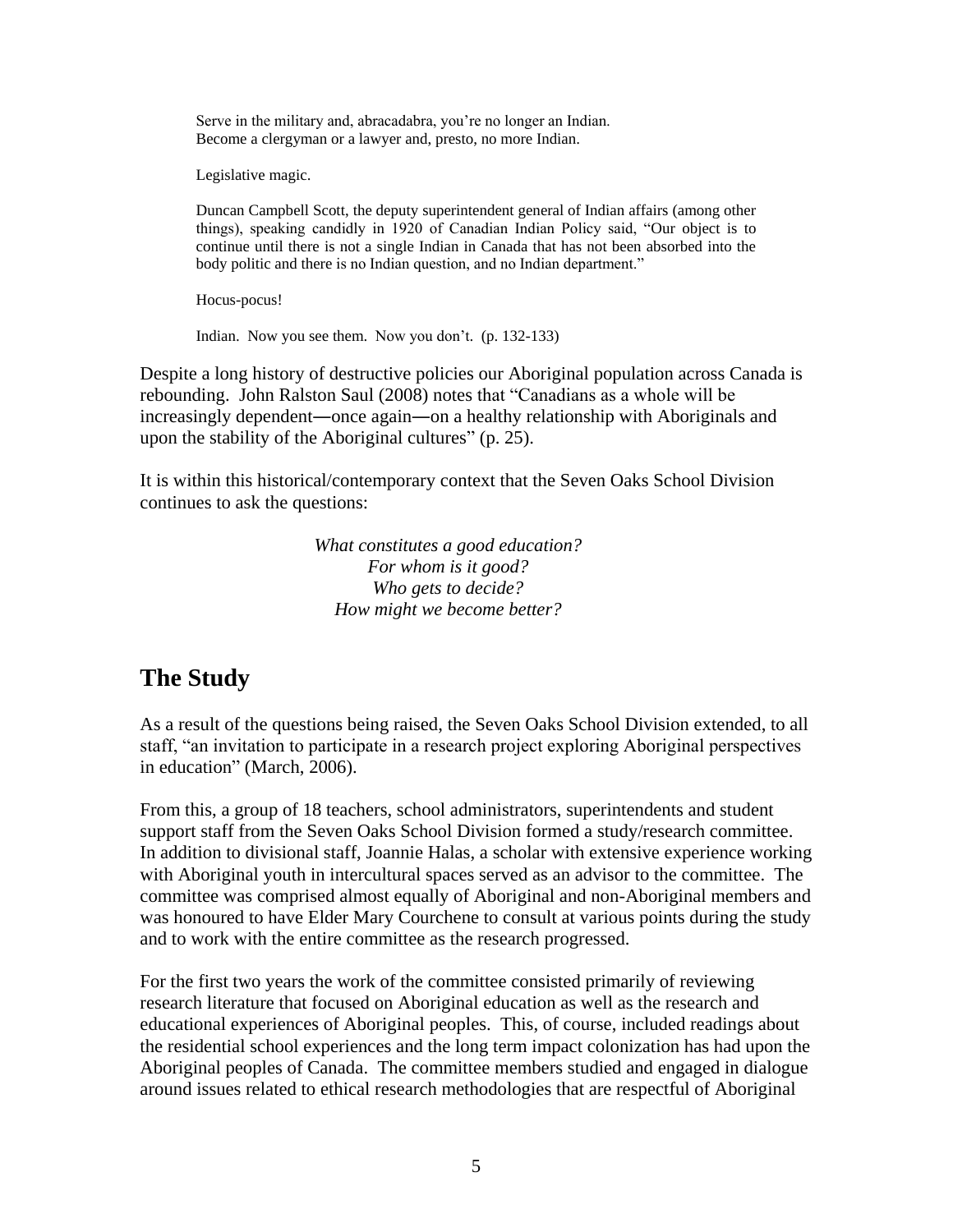cultures and that contribute positively to the Aboriginal community. It was concluded that it was important to have Aboriginal epistemologies along with community voice and cultural advisors to guide this research.

The research purpose was defined: *To identify from the perspectives of former Seven Oaks School Division Aboriginal students, factors which have contributed positively to their school experience.* 

As a means to connect with potential research participants, the school division used local newspapers as well as Aboriginal newspapers throughout Manitoba to invite former Aboriginal students of the Seven Oaks School Division to contact us to discuss the research project and to volunteer as participants. School newsletters, personal contacts extended to graduates and information to divisional staff were other means taken to invite participation and to create awareness. As a result, six extensive interviews were conducted. In each interview participants were invited to reflect upon their school experiences. *Thinking back to when you were a student in the Seven Oaks School Division, what contributed positively to your overall school experience?* In order to provide a full context to their experience, we also asked participants to reflect upon any negative experiences. Finally, we asked for their suggestions on how to improve upon the educational experience for Aboriginal students. Pseudonyms were used throughout this paper.

Each interview team was comprised of two researchers, one of whom was Aboriginal. In the conversations that took place prior to the interviews there was an attempt made to inform participants as fully as possible about the purposes of the research, the format of the interviews, the ethics which would guide the research and the ways in which their contributions to the research might improve education.

While six interviews provide only a small representation of the overall Aboriginal student population in the Seven Oaks School Division, the stories told offer key insights into our overarching question:

*What constitutes a good education?*

### **About Narrative**

Narrative provides a way of understanding one's life, a way of overcoming silence, a way of giving voice.

There is a story I know. It's about the earth and how it floats in space on the back of a turtle. I've heard this story many times, and each time someone tells the story, it changes. Sometimes the change is simply in the voice of the storyteller. Sometimes the change is in the details. Sometimes in the order of events. Other times it's the dialogue or the response of the audience. But in all the tellings of all the tellers, the world never leaves the turtle's back. And the turtle never swims away.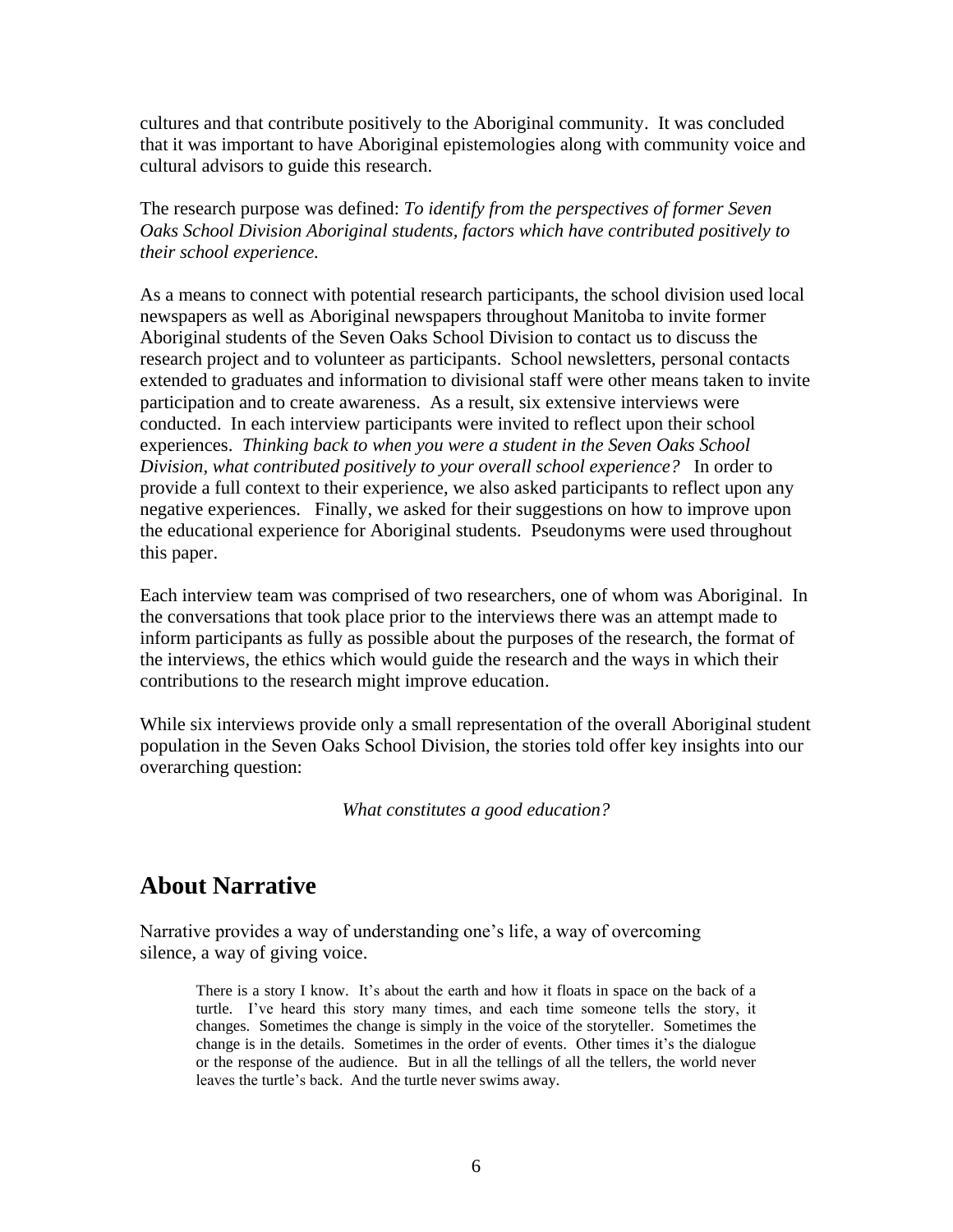One time, it was in Prince Rupert I think, a young girl in the audience asked about the turtle and the earth. If the earth was on the back of a turtle, what was below the turtle? Another turtle, the storyteller told her. And below that turtle? Another turtle. And below that? Another turtle. (King, 2003, p. 1)

This quote from *The Truth About Stories* helps us to think about the richness of narrative as a means of inviting readers or listeners into the story of another while recognizing that their own experiences and perspectives will influence the depths to which they are able to understand the meaning in each encounter with the story. Readers are privileged to be invited to *visit* the story of another while remaining cognizant both of the situatedness of their own seeing and thinking and that of the other's (Biesta, 2006). Biesta states, ―Visiting is therefore *not* seeing through the eyes of someone else, but to see *with your own eyes* from a position that is not your own-or to be more precise, in a story very different from one's own"  $(p. 91)$ .

Indigenous knowledge traditionally has been preserved and passed along through oral tradition. The use of narrative in the context of this research enables the reader to be a listener to a story thereby "animating the voices and experiences of the cognitive 'other' and integrating them into the educational process" (Battiste, 2002, p. 5). As individuals read and reread the stories, as the narratives are shared among Aboriginal and non-Aboriginal colleagues, students, parents and scholars it is hoped that the layers of ―turtles‖ will begin to appear. It is, at times, very difficult for those turtles to be seen, as readers must be willing to set aside their own assumptions in order to hear … to see the other.

The narratives that follow have had the interviewers' questions removed so that the stories of the research participants speak for themselves. In the circle of this research the written narratives have been shared with the keepers of the stories to be respectful and connected to the sources.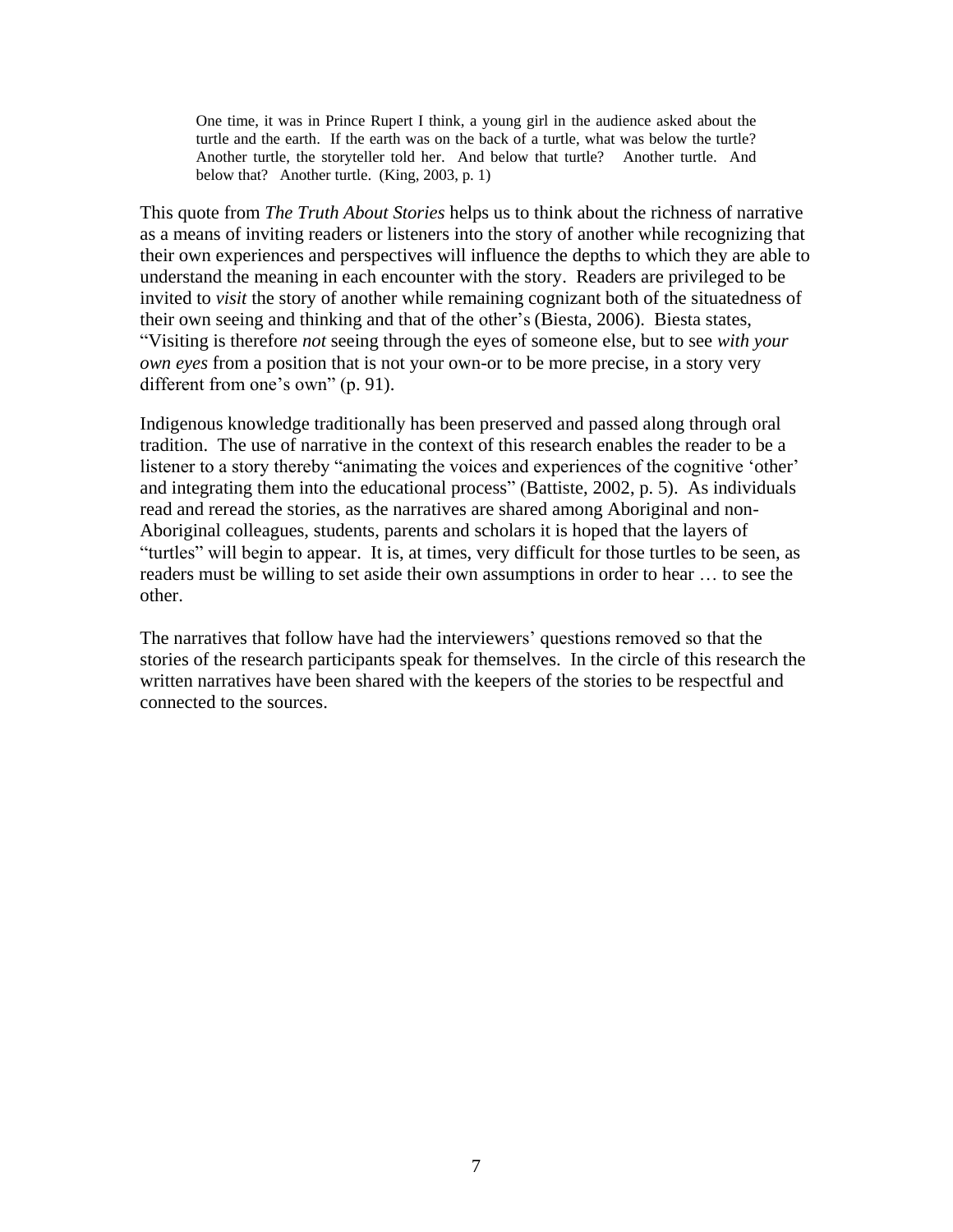## **The Narrative of ...**

### **CAROL**

Carol's family is from the Métis Community of St. Maurice, Manitoba. She attended Seven Oaks schools from Grades 1-6, moved to Winnipeg School Division for late French Immersion from Grades 7-10, and returned to Seven Oaks to complete her education for Grades 11 and 12. She obtained a Bachelor of Education degree from the University of Manitoba and a diploma in Aboriginal Child Care from Red River Community College.

I started school early. I started Kindergarten when I was 4 because I was born in January. And, I know that I was ready. My mother worked with me a lot when I was younger. She helped me a lot in terms of reading; I read by the time I was 3. I think that really helped. I picked up things quite quickly and I picked them up early—you know being exposed to reading at an early age really helped me become successful.

There was only one negative thing that I can recall ever happening in school and I know that nowadays that wouldn't happen because they wouldn't stand for it anymore. I remember I was in Grade 2 and our teacher was off for a while with a broken leg and we had a substitute. I guess I was one of those kids that sometimes talks too much and I remember the teacher, a male, taking me to the corner of the room and shaking me, like taking me by the shoulders and shaking me. Now, a teacher would get fired in an instant. That was a negative thing.

I was involved in clubs and activities at school from the beginning. I was in gymnastics for seven years. In elementary school, I would always take part in that. In Junior High I played volleyball, also gymnastics. I really enjoyed taking cooking and sewing in high school. I looked forward to that. I always liked the gymnastics and becoming close to those instructors. Like the phys-ed teachers, they knew you by name even though there were 300 kids in the school.

My favourite part of school was all the activities. I'm the type of person who really loves school. I prefer it to working. I wish I was still in University just taking part in all the extra-curricular activities. I always loved music and taking part in plays at school and I played guitar for a number of years and participated in gymnastics. I was pretty active and I had a lot of friends. My mother says I wasn't shy of anything when I sang and played my guitar in front of people. My mother always supported me doing this. I never was one of those students that just sat there in the corner and didn't say a word.

Friends and family were a big support to me when I was in school. My friends would help me with my homework but a lot of times they couldn't help me with things like algebra. My family, we speak French, but we don't speak the proper French; we speak more the Métis French. But their knowing French was a huge resource when I was in French Immersion.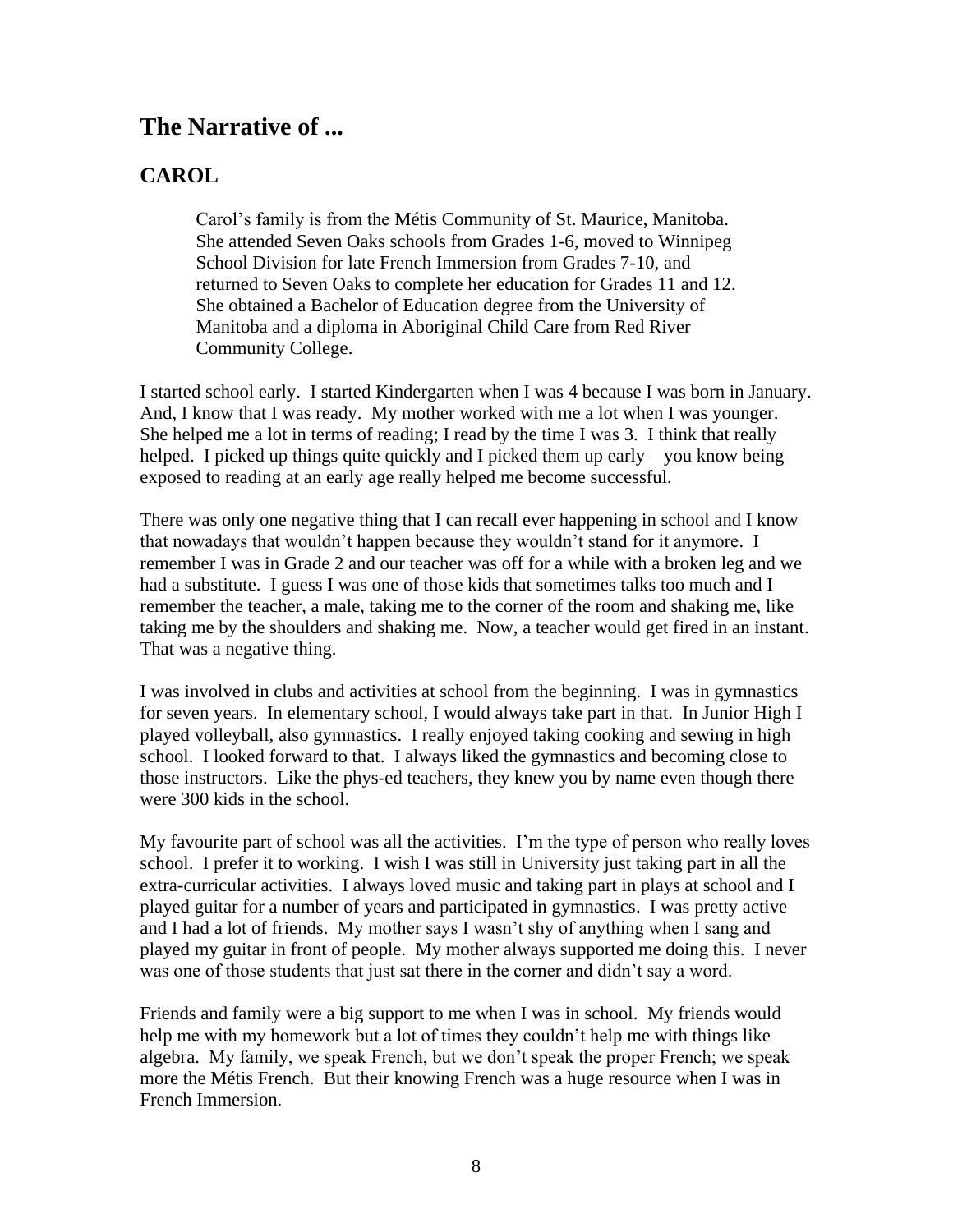I don't even know if there were a lot of Aboriginal students back then when I was in school—there's probably more now I would think. But, back then, I don't know. My friends knew that I was Métis, but none of my friends were Aboriginal, so I don't think that there was a very high Aboriginal population in Seven Oaks School Division in the 80s.

Was there ever a time when my Métis identity was affirmed at school? I guess just telling my friends who I am and where I'm from but they probably didn't know until I told them in Grade 8 or 9 maybe. My best friend lived just 15 houses down the street from me and I always thought she was German. We were best friends growing up and it wasn't until she was 26 years old and had applied for a job at the Manitoba Métis Federation that I found out her mom was Métis.

I think my experiences were all positive. I never experienced any type of racism or anything like that. I don't recall anything negative. I don't know if it's because, if somebody looks at me, they probably can't tell that I'm Aboriginal. But I never hid my heritage. I told my friends that I'm Métis. My mother says that apart from my close friends no one knew I was Aboriginal. Was it important to me that no one knew that I was Aboriginal? No. I think that it was more important to me that they accepted my Aboriginal identity when they found out about it.

I don't recall ever learning about Aboriginal culture or Aboriginal perspectives in school. It was all about Christopher Columbus and nothing about topics like the fur trade. Now I know that as a teacher it's very important to teach students about the Aboriginal cultures. But, I don't recall ever really learning anything about it in school. That was probably something that I wish I would have learned more about. I learned a lot more after my schooling, post secondary, not in university but I also went to college and I got my Aboriginal Child Care Diploma. I learned a lot about Aboriginal culture there and through learning from my family members and stuff, but not really at school.

I think it would be a good idea to have an Aboriginal Lounge in schools. Students would be able to get together and support one another. I also read of a good idea that was currently in one newsletter, that a Divisional school was having a "feast". That would have been something good to have had when I was younger. They are also bringing in people to the schools to talk about topics such as "Festival Du Voyageur". I feel people need to learn more about Aboriginal cultures so that they don't harbour racist stereotypical attitudes about First Nations peoples—for example—learning about what my father told me of the true Métis culture of fishing, hunting, jigging and trapping. It wasn't about carrying a canoe over your head.

Being an Aboriginal student in the school community was just like in the larger community. Sometimes, I felt like we were the minority. You know like when I was going to school there weren't very many Aboriginal students at all—or at least they didn't say they were. There might have been a lot of Métis students and I had no idea that they were. Yeah, I thought that back then a lot of people if they were French were French, but I think 90% of the French are probably Métis.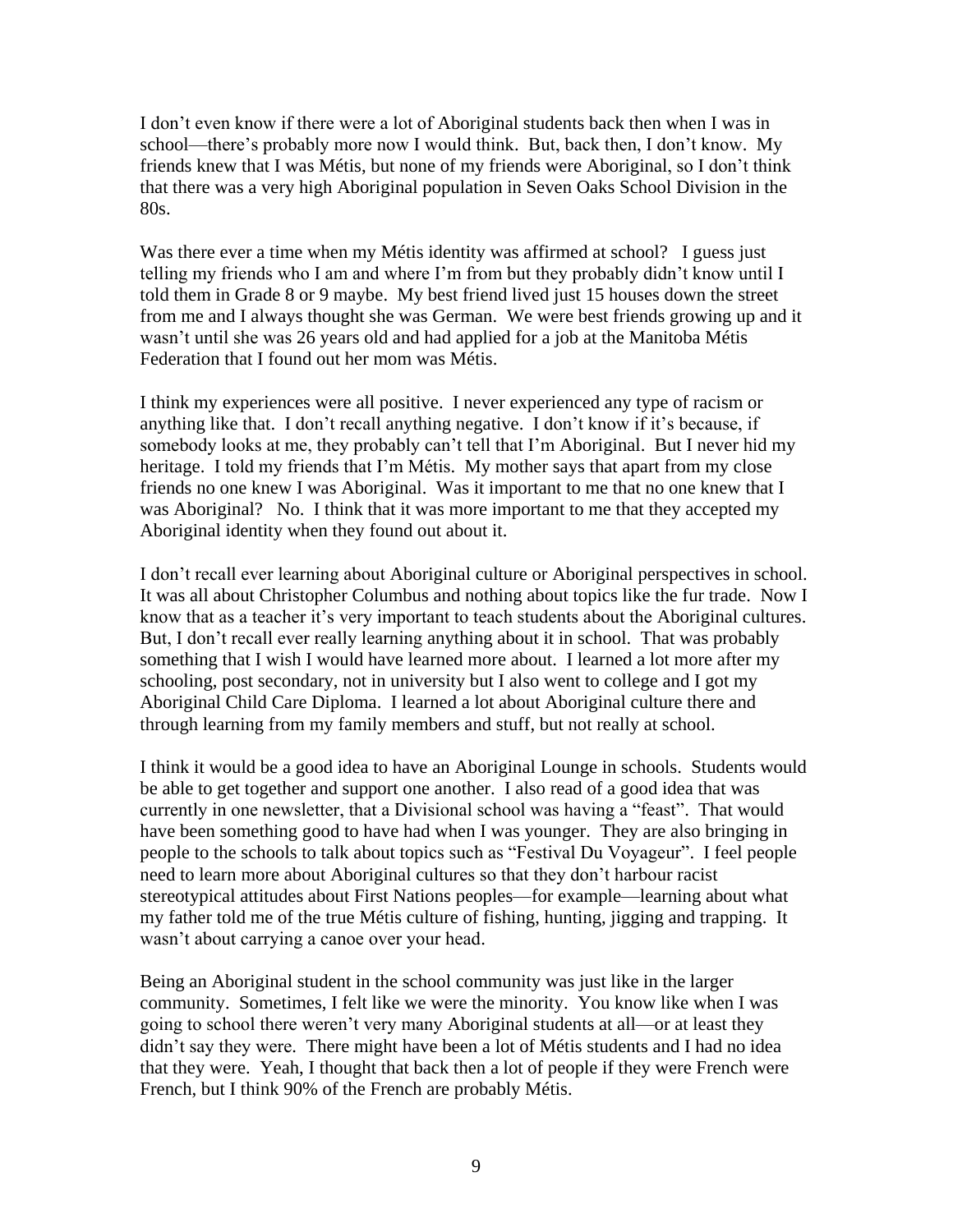As a mother of a student who is in Grade 7 in Seven Oaks School Division, I hope there is more Aboriginal content in classrooms. I want my son to be able to feel proud about who he is and to ask questions of the teachers about learning the Aboriginal culture. I think it would be good if he learned more about this project. And perhaps having people come in, have more Elders and community members come in and teach different things, like how to make dream catchers and bannock and have all Seven Oaks students and staff learn more about the Métis culture. That would help.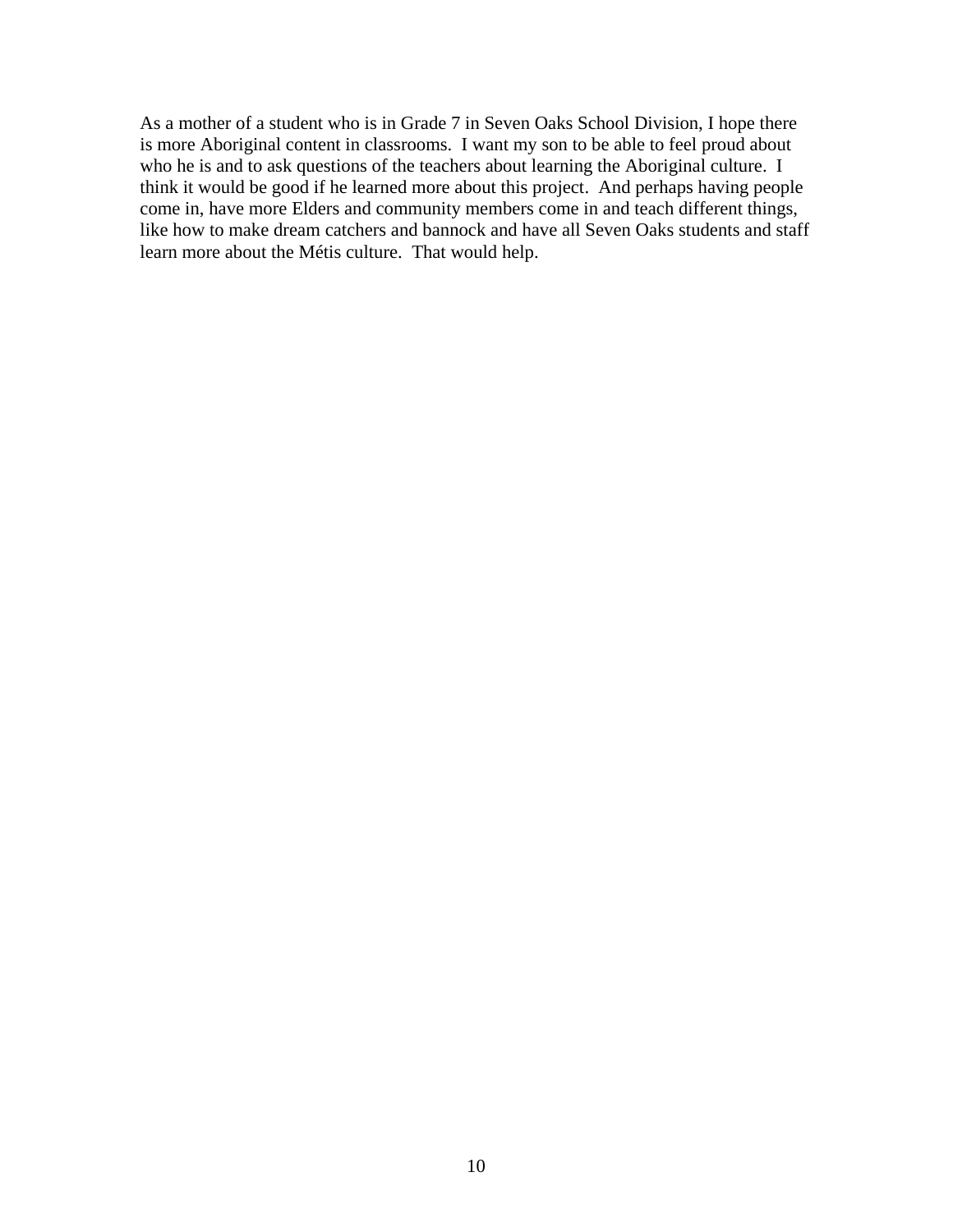### **KARLA**

Karla is a 23 year old Métis woman who attended Seven Oaks Schools from Kindergarten to Grade 12. She is currently a Criminal Justice major at the University of Winnipeg.

I remember that in middle school I did a lot of creative writing and wrote a lot of poetry in my Grade 8 year. It was always extra-curricular stuff and my Grade 8 teacher, who I really liked, would always look at it for me and give me feedback. I write sad, depressing stuff, so in class he'd try to make me write funny things that I'm not good at writing. There was one assignment where he told me I had to write a funny story. It was an actual assignment, and I was like, "I'm completely lost." I wrote the most violent and gory thing I could think of. He wasn't impressed. But it was a good time because I didn't really have anybody else to read my writing then. I didn't want to give it to my parents and he was always very good about reading it for me. I still do a lot of writing.

In high school I had quit all of the vocal singing stuff which I loved because my first vocal teacher had made it very difficult for me. So I finally quit the course. I joined up for vocal music again when another teacher was hired. It was wonderful working with her—I loved doing all that vocal stuff with her. One of the times that I was sick she was just like, "Oh, you're sick, but now it's the end of the year, so we don't really have time to do this, but if you want I can just take your grade out of everything you've done beforehand because I understand that you're sick and it's probably going to hurt you to sing and I don't want to put you in pain." She had that kind of understanding and she made singing a lot more fun and about having fun. The first teacher made it about judgement and this made me shy to sing in front of other people.

There was also Mr. D. He was definitely very special to me. In high school all the other kids got annoying. By the middle of Grade 11, I was pretty sick of the things they talked about. They were talking about the same things since we were in Grade 9. So like, I sort of secluded myself. I got really into books. I read as I walked down the hall. All day! I was very good at hiding and not walking into people or the walls. I have a talent for walking and reading. The only time I came out of my books was when I was talking to Mr. D.

Schoolwork wasn't my priority. It is now, but in high school I was definitely guilty of reading under my desk. I just wanted to hide in my various books whether they were journals or novels. I started reading young. I'm not sure exactly how old I was, maybe 7 or 8, but I found *The Odyssey and the Ilyiad* in the school library and reading it had a surprisingly huge impact even to this day. There was also a copy of a book of poems by Edward Lear who was an epileptic poet in the  $19<sup>th</sup>$  century. They weren't paperback but hardback books covered in cloth and I was attracted to them because they just looked really old and cool. I tried to buy them when I left that school actually. One of my friends suggested that I not return them on the last day of school, but I was like,  $\degree$ No, no. I could just buy them." But they wouldn't let me buy them. They said other kids took them out too, so I wasn't allowed to take them.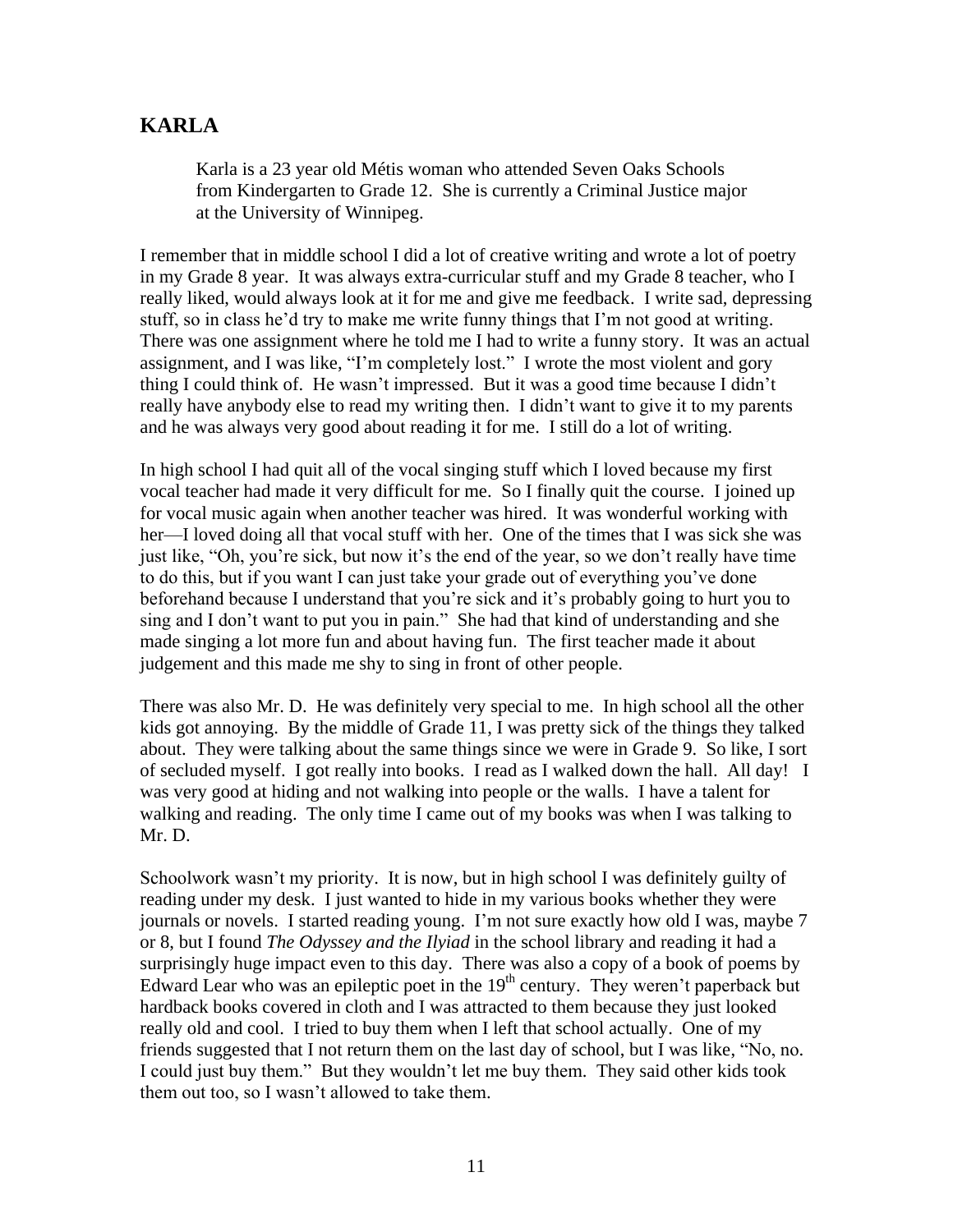Back to high school. Mr. B. was another teacher who supported me in a non-questioning way. I missed quite a bit of his class in Grade 10. I wouldn't be surprised if I had been away more than I had been there and he never questioned it. There was one time I went to talk to him and just asked him, "I'm gone so much—don't you want to know why?" And he said, "No, you're doing what you need to do. There's something you need to do, so go do it." I passed with like an 80. I'm glad he helped me.

In Grade 12, I had the opportunity to take a university sociology course after school. I didn't quite realize at the time how useful that course was. It was sort of, just like, "Hey this is the way to learn more stuff." It seemed like a good time. My professor was wonderful. He also encouraged the Native education portion of it. One day he mentioned that he was going to go into a unit about residential schools and asked if I would talk about them first. I started looking into them then and my Mom helped me a lot with that because it was sort of heartbreaking. That was the first time I realized how bad it had been and that my great-grandmother had been in a residential school. I don't remember her at all but I'm about as close with my Papa (grandfather) as he'll let anybody be. And I didn't understand then, like I realize now, after all the research that I've done, why it is that he is as closed off as he is. It has a lot to do with how his mother treated him and with how she was treated in residential schools. As part of my presentation to the class, I ended up doing a smudge in the multipurpose room just having everybody sitting in a circle while I talked about residential schools.

I tried to take a second year sociology course in the spring term. It might have been that it was the spring term and it was a different professor, but it was terrifying. It was awful —like class every day for two hours, an assignment due within three days of being there. It was such a fast paced thing. It was three months crammed into three weeks. But, when he started talking about Neo-Marxism I was just like, "Whoa. This is scary" and I dropped it.

The first prof. was the reason that I started paying attention to residential schools. I had a difficult time with my mother since I was about 5 years old. I spent a large portion of my life rejecting her and everything to do with her and a lot of that was the Aboriginal culture. My Dad is German and Scottish and all sorts of really pale stuff. All my Native part comes from my mother and I had a good time ignoring her most of my life until I was 17. I think my Sociology professor knew my mother. I think that was why he asked me to do that research. But it made me start looking into it.

I can also remember negative examples, bad experiences at school. Being outside the smoking doors and hearing jokes, Indian jokes—this was a constant thing. Hearing people say that they had to reduce the speed limit down Main Street from 60 to 50 because of all the drunken Indians and all that stuff. It was really frustrating listening to that and then, when I'm trying to respond, people would say, "You're not Native. You're not an Indian. Come on, you're Métis. That's not you, you're not them." And yeah, it was really difficult.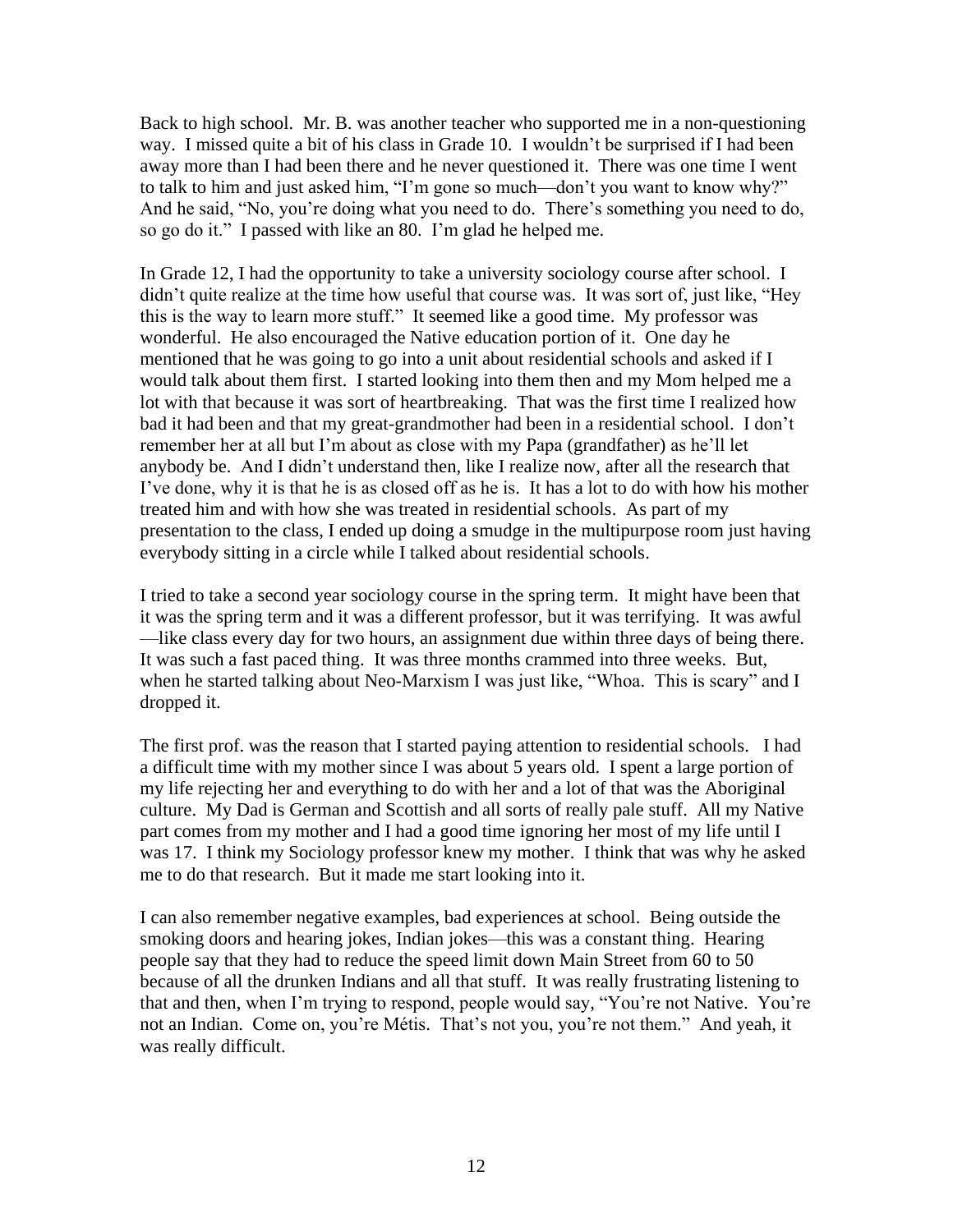Okay, so I have slightly less Aboriginal blood than First Nation people do but it's not really about blood. It's what you identify as. I identify as Métis which sometimes I sort of feel is like being the bisexual one on the sexuality continuum where it's like straight, bisexual, gay. Straight people can discriminate against gay people and gay people can discriminate against straight people in certain situations but bisexual people kind of get it from both sides 'cause they really happen to be both. Pick one or the other, right? And it was the same thing with being Métis.

I'm trying to think if I had any Aboriginal teachers or if there were other students. For the most part, well in terms of teachers, the only one I remember was a substitute teacher that would come in once in a while. He was very Aboriginal and very open about it. First off he looked Aboriginal which was beneficial and he was just not shy about his culture at all. This was good. It was definitely the first time I experienced anything like that in high school.

Now in terms of kids, it frustrates me that money seems to come up quite a bit with the blood. As a university student, I have to worry about feeding myself and covering books and covering as much tuition as I can. So scholarships have been a wonderful, wonderful thing. Whenever I talked to anybody about being scared about not getting a scholarship or when I tried to figure out where I was going to live, that was terrifying. A lot of what I got was, "You're Métis, why don't you get money for it?" When people think of being Aboriginal or being Métis they think of the blood, not so much the culture and they talk about the money you can get for your blood. Nobody asks about the culture. Nobody asks if I do any of that, if I fast or know the story behind a dream catcher or have smudges or any of that. They just ask if I can get money for school. And when I say no, they ask why not and I say because I don't ask for it. I don't know, because I, I don't know if I can or not. I haven't looked into it. I don't want to depend on my blood for financial assistance given that I haven't been the most faithful Métis person. It took me 17 years to finally be like, "Hey I am Aboriginal. Stop insulting them." You know for the most part I was quiet and just like, "Nope, I don't look Native. I swear I'm not."

My advice to teachers working with Aboriginal students is to try to avoid the clichés. I got pretty sick of very white looking people telling me, "Look—dream catchers!" I understand that a dream catcher is a big symbol of Aboriginality but I got pretty sick of looking at them. It's such an obvious symbol. So being in my early teens and trying to ignore that portion of my life and having the same damn dream catcher thrown in my face all the time, it's like really, this is all it's about, it's about the dream catcher on TV? That's great, I don't care. I'm busy. Bye! So, I don't know, I just feel like if Aboriginal content ever came up in class, it was always about the same things, the same stories. It just all seemed very superficial. If they could find something that was actually unique and not as worn out, not as obvious, it might make it more interesting.

I mean it didn't have much of a role in my education up until my professor asked me to do a presentation. The only person I really had pushing it was my mother and I was very good at pushing her away. She's very strongly Native and very strongly involved in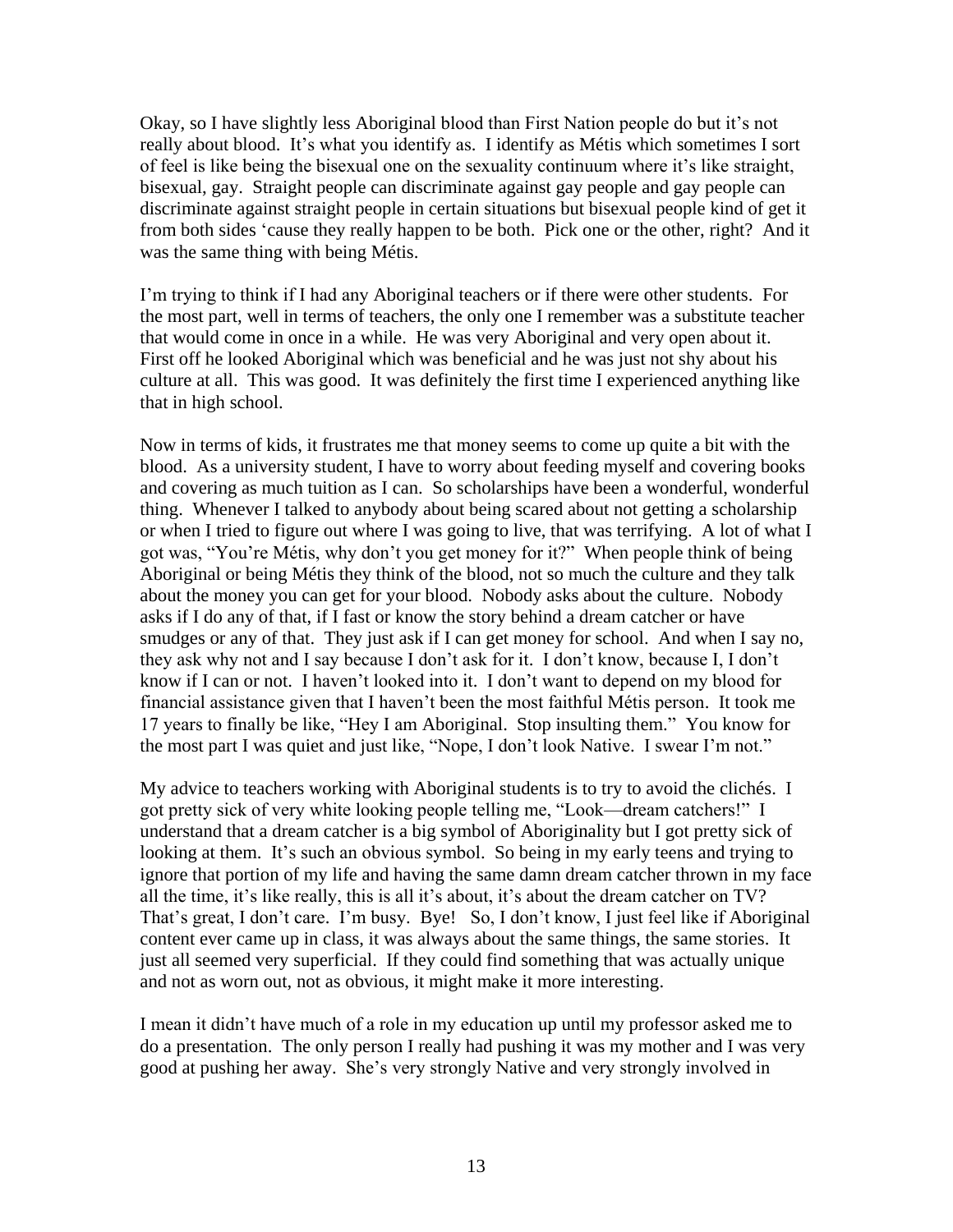education. She's always been like that and whenever I'm nervous writing about something in school, she's always been like, "Oh hey look, make it Native."

Having a professor ask me to learn and talk about Native experiences and not giving me any restrictions at all just saying, "I'm going to go into this unit on residential schools so it would be good if you could like talk about some stuff for an hour, you know whatever." Obviously he didn't say it like that but nobody had ever approached me and my Aboriginality in that way before. To ask me about it and to give me time to prepare as well was good. If he had just said, "Let's just do a chat about it," I would have had nothing to say. I would have said, "It's  $6$ o'clock. I've got to go home." You know, just having somebody ask me about it and ask me to share what I could find about it and to share what I wanted to share about in any way that I wanted to, was very liberating. When he asked me to talk about Aboriginal issues and stuff like that, I felt like that was really a turning point, being able to force all those other students to participate in my culture, to sit around in a circle and listen to me talk. I felt that was like my first real positive push towards being Métis and sharing that with other people. It made me start identifying with it and learning more about it and looking at going to university.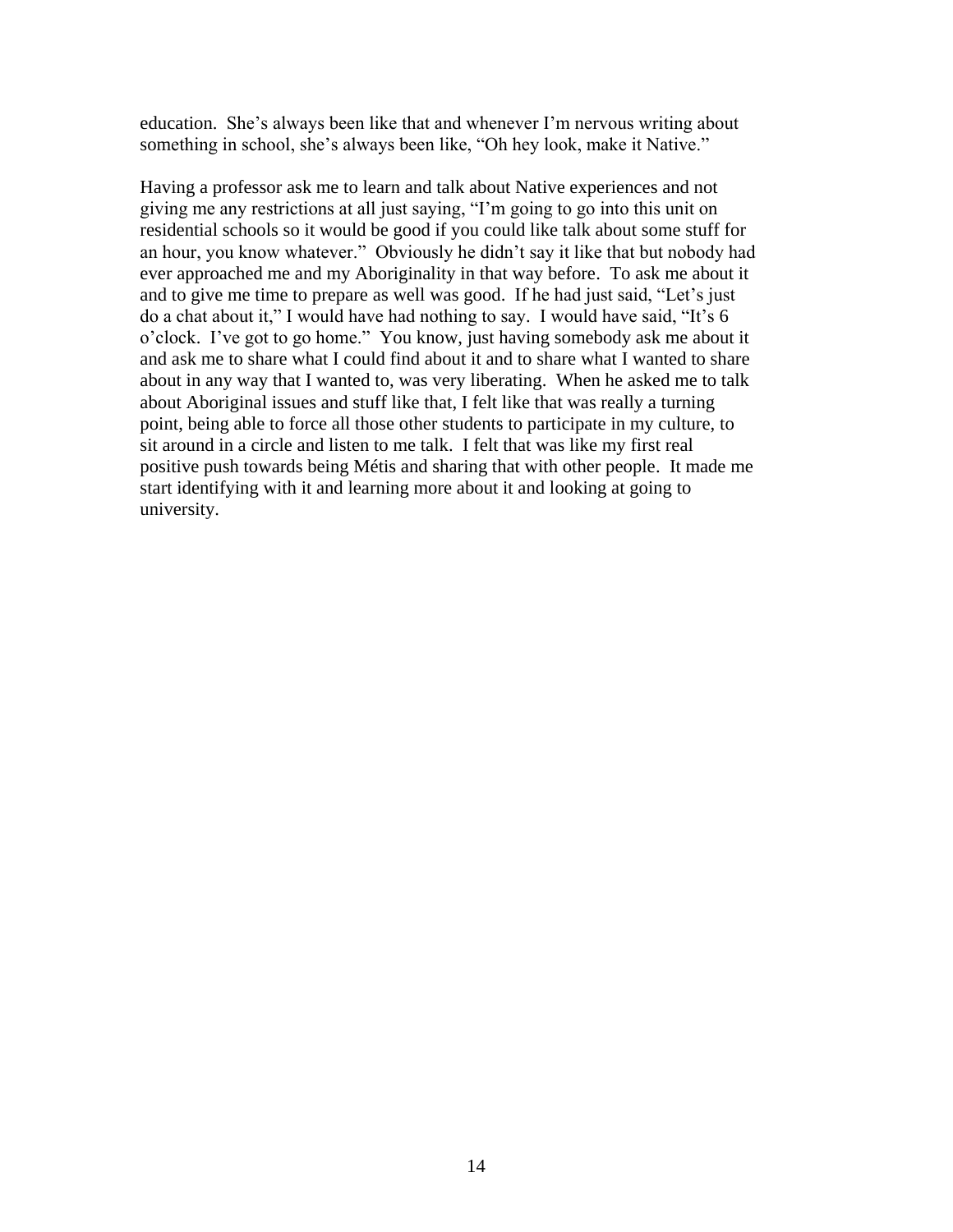### **RICK**

Rick is a 30 year old male graduate of Seven Oaks School Division. He is currently living in a northern Manitoba community working as a residential school counsellor for a Tribal Council.

My name is Rick and I am 30 years old, married with one son and we're living up North right now. I'm a residential school counsellor which basically means I service youth and work with survivors. I do a lot of facilitating in group settings, one-on-one settings and yeah, that keeps me pretty busy right now. I've worked in high schools. I've worked in schools since high school in many different fields and I just found out a few years ago that this is what I want to do, that I want to help people. Therefore, I got this job now and I'm really enjoying it. It keeps me busy but it keeps me away from home too. You know, that's the flipside of everything else. Keeps me away from my wife and son so it's always hard—it is really hard!

I grew up in a small Manitoba reserve probably about less than a thousand people on the reserve. In my graduating class, Grade 9, there were 11 of us. When I was ready to enter high school I made the choice to go to Cranberry Portage. I was living in a residence there which wasn't for me. That's when I ventured out to Winnipeg. It was really scary, being only 14 and being here by myself. I remember my first day of school; I didn't want to go I was so scared. I was, you know, I had genuine fear inside of me. And I was no longer the smartest in school anymore. I was just a regular person now and the school was huge compared to my school at home, something I hadn't seen before. So it was tough, it was really tough the first day or two to just go to school.

At the beginning it was really, really tough. It wasn't so tough being Aboriginal, it was tough trying to fit in … like me being one of five or six noticeable Indians in school; it was oh so tough. And the thing is, those people never ever talked to me, those other Native people that I knew were Indians, they never talked or hung out together. You know, I found it very awkward trying to talk with them 'cause they were very, very—you know, "Oh this guy is not an Indian." It really baffled me.

I finally met someone who became my best friend there. He's a Filipino and was an older student and he and I got together and it seemed like I fit in with the Filipino people you know. Yeah, they were my really close friends, my group of people—Marco and Vincent and Ben and Steve. We hung out constantly. We were having pizza at my place one afternoon and my Dad was on his way out and we saw him go out and he starts speaking to me in Cree. So, I answered him back and the guys were all looking at me. All my white friends were looking at me.

"What language is that Rick?"

"Oh, it's Cree."

"You're Native?"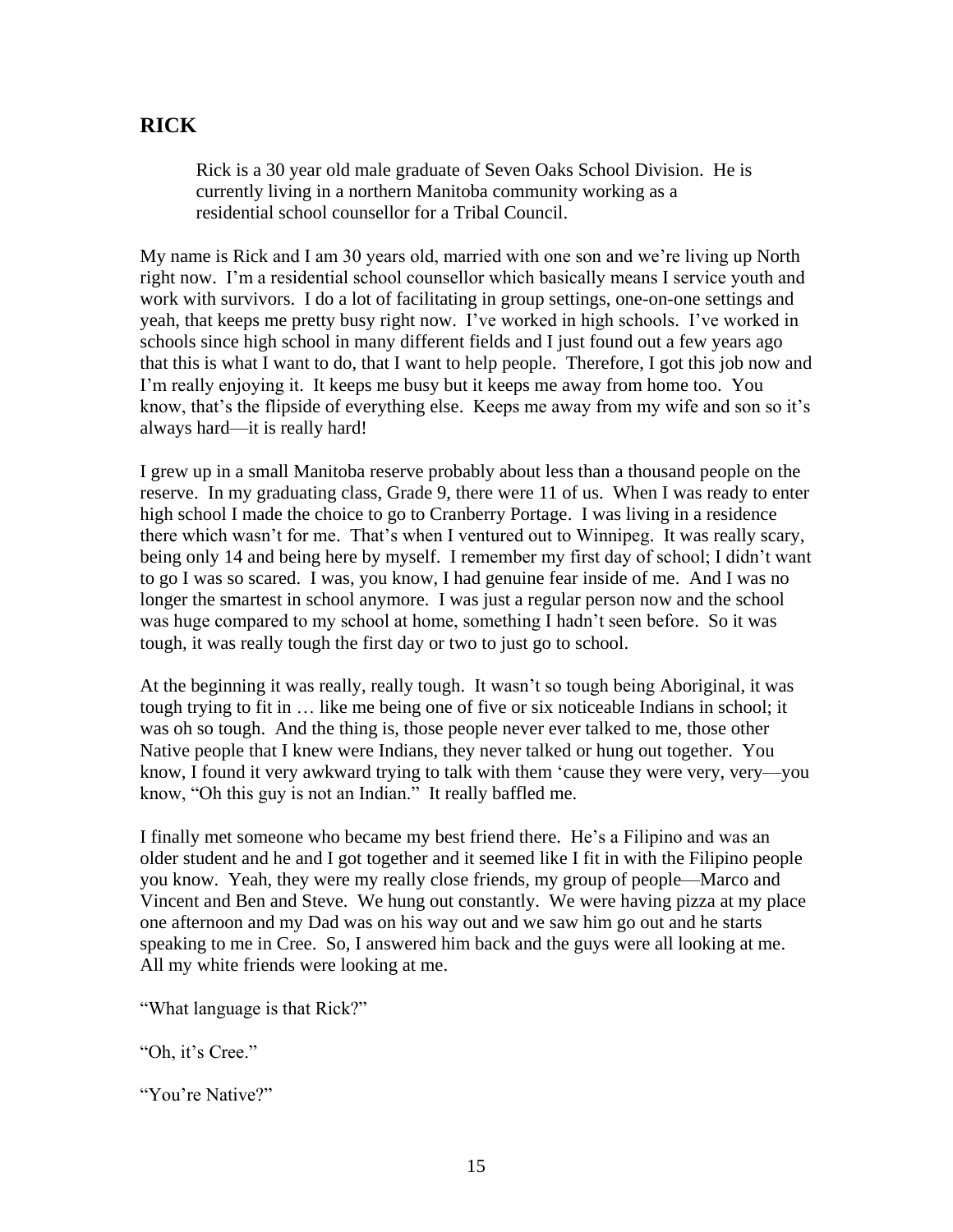My buddy Marco was just killing himself. He knew I was Native and said, "You're an Indian?"

"Yeah, I'm Indian. Why?"

"I thought you were Filipino."

"Well, why would you think that?"

"Well, you've got the hair, you talk like us."

Actually I was picking up the Filipino dialect. I was picking up the language because my best friends were all Filipino. And yeah they all thought I was Filipino and my closest friend, my closest group of friends kept teasing, "No way Rick. You're not."

"Yeah, I'm Indian. Ask my Dad when he gets back here," I said. "Ask Marco. Marco knows."

Marco was killing himself laughing on the couch. And yeah, they could not believe that I was Indian. So I asked, "What else, you know, why else do you think I'm Filipino?" They answered, "Why do you play basketball like a Filipino?" That blew me, like how do you play basketball like a Filipino? With an accent, I guess.

I don't know. What do I do that makes me look Filipino? For years, they thought I was a Filipino. It never dawned on them that I was Native. I don't know if it was because I was always with them, the Filipino people in my school. It was predominantly Filipino and/or white in the school at the time. Anyways, I had lots of friends. But I was with the Filipinos sitting out front sitting on the grass, reading a book, doing homework, smoking and you know that's who I was with, it was my group of people. Always with the Filipinos and that's where you'd find me. So, everybody always thought I was Filipino. There were a lot of people that didn't even know I was Native.

All my friends were a big part of me going to school. Because of them I always looked forward to going. I can't really remember skipping out of a whole lot of classes. Like I knew I missed class but I think skipping class was all in my head because I had legitimate reasons. I can't remember just cutting class for the hell of it. I enjoyed going to class, I loved to socialize with my friends, right? I loved being with my friends, my group of friends. Studying and all wasn't that important to me; I could remember the work. But it was to my friends. It was like they needed to be in that library two hours a day studying with a staff monitor and they were just barely making it. Here I am, I never ever studied anyway and still I'm getting B's and then I started studying and noticed my marks started to improve. You know just passing school had been enough for me. I never achieved an A, an honour student or anything else. As long as my mark was over 50, it was good enough for me. I never put any extra effort into anything so that was a big achievement I guess. That was a big achievement. I was only the third person in my family to graduate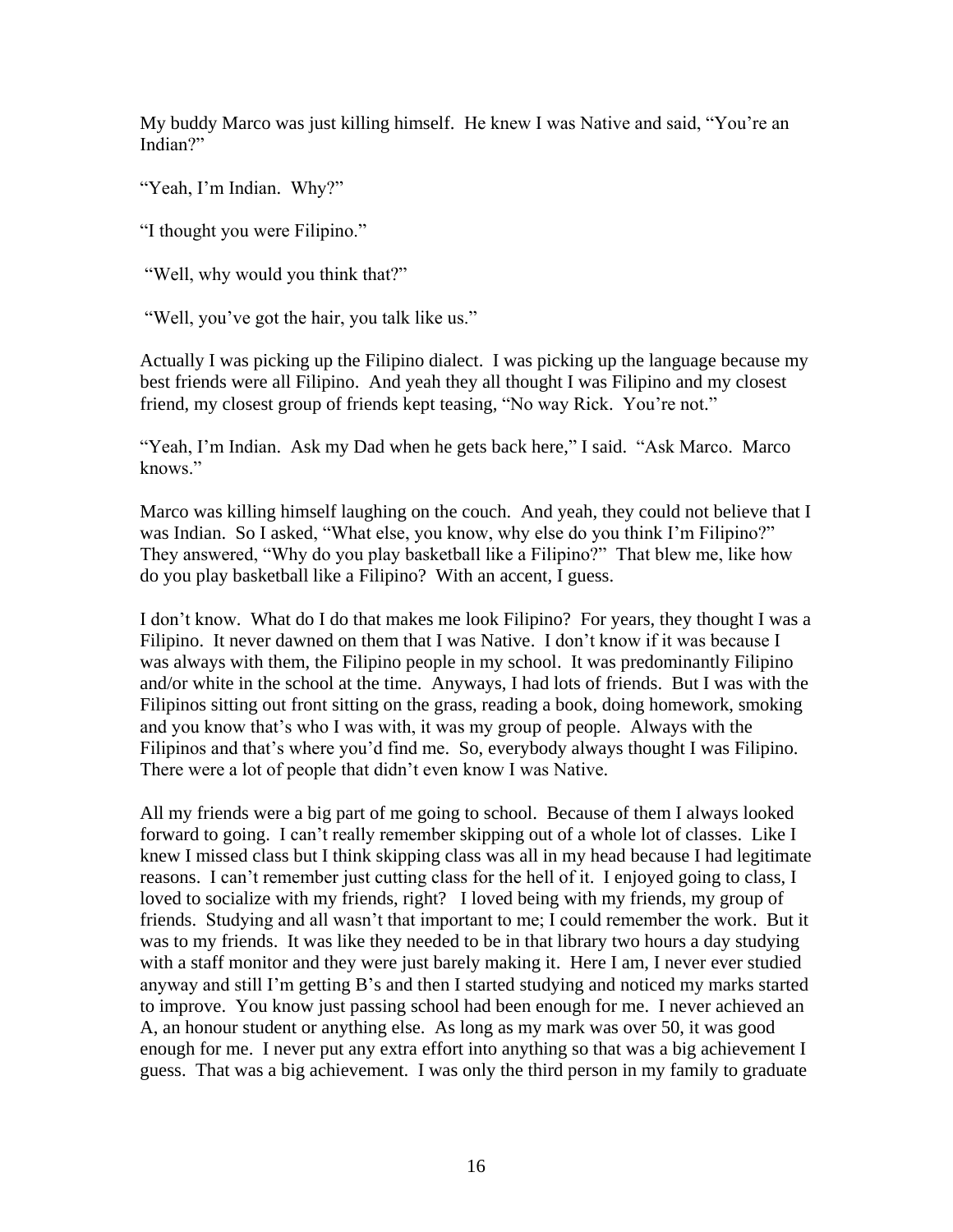high school. I have an uncle and an aunt that graduated and that's it out of my whole entire family. Could tell you it forced me in to finish.

First thing in the morning was my favourite part of school. I would get to school and see my friends all over like meeting new people every day. Yeah, the hallways were small you know—shaking hands with everybody on my way to class to a point where it was even with teachers. "Good morning, Rick." "Good morning, Rick." Going through the halls—and it was crowded. Like it was crowded with people, shaking hands, saying good morning and stuff. Yeah, it was probably my favourite part besides sports—I mean one of the physical education teachers kept us pretty busy. Even though when we weren't involved, she got us involved in it. She was very easy to talk to. During intramurals she participated with the students. I can remember her picking her own team for intramurals, you know playing with them. She was a phenomenal volleyball player and she was awesome. Yeah, we were playing against her and thought she was going to get it, you know? I come out, spike, hit the ball as hard as I can and there she is digging it out. I think, wow! She dug it out!

Yeah, and you know at that time it was unheard of for girls to play well. Girls and guys we played with each other a lot but volleyball was something else. A girl digging up a guy's spike was just not one of those things most women do—most would scatter when they see you up in the air, but there she was, she was hitting as hard as you can. She's taking it up—she's done it now. She played with her heart. She made it fun. She really did.

I have a lot of history, I can say now looking back at it. Like I told you my first day of school was very, very tough because I can remember sitting in the back seat of the car crying and I didn't want to go in. I was scared and I didn't like it. When I graduated at home in Grade 9 you know, I don't think I had a mark under 95 percent in anything. In high school that first year really knocks you down. You've got to understand I was just a normal person and I realized my education wasn't as advanced as everybody else's education. Um, I was um, there was a lot of things I didn't learn. Like coming to high school, I was very unprepared and I barely got through my Grade 10 year with a 31-32 percent—like that was the best I could do. I'm just a normal person.

I went back to the reserve after the first term and my friends asked me, "How was it?" "Whoa, it's tough—yeah." The majority of my peers I had graduated with in Grade 9 they had dropped out of school already at that point and well, I asked, "Why should you guys quit?‖ Well, I didn't quit, I didn't quit because I remember people in my head telling me not to; like I asked teachers for help to get where I was—one teacher in particular, Mr. P. I could thank him for my success in school. He lives in Winnipeg now and teaches in the core area. I remember his voice in my head kept telling me to "keep" going.‖ Walk through it, just go, just go. Don't get stuck. Keep moving forward. If you don't know it Rick, don't do it. Just keep going. Don't stop it, put that behind you. Just do what you can do and you can always come back to it." I'll always remember his voice in my head talking me out. I remember one day in high school when I was so frustrated sitting and crying and could feel myself crying from the feeling of being overwhelmed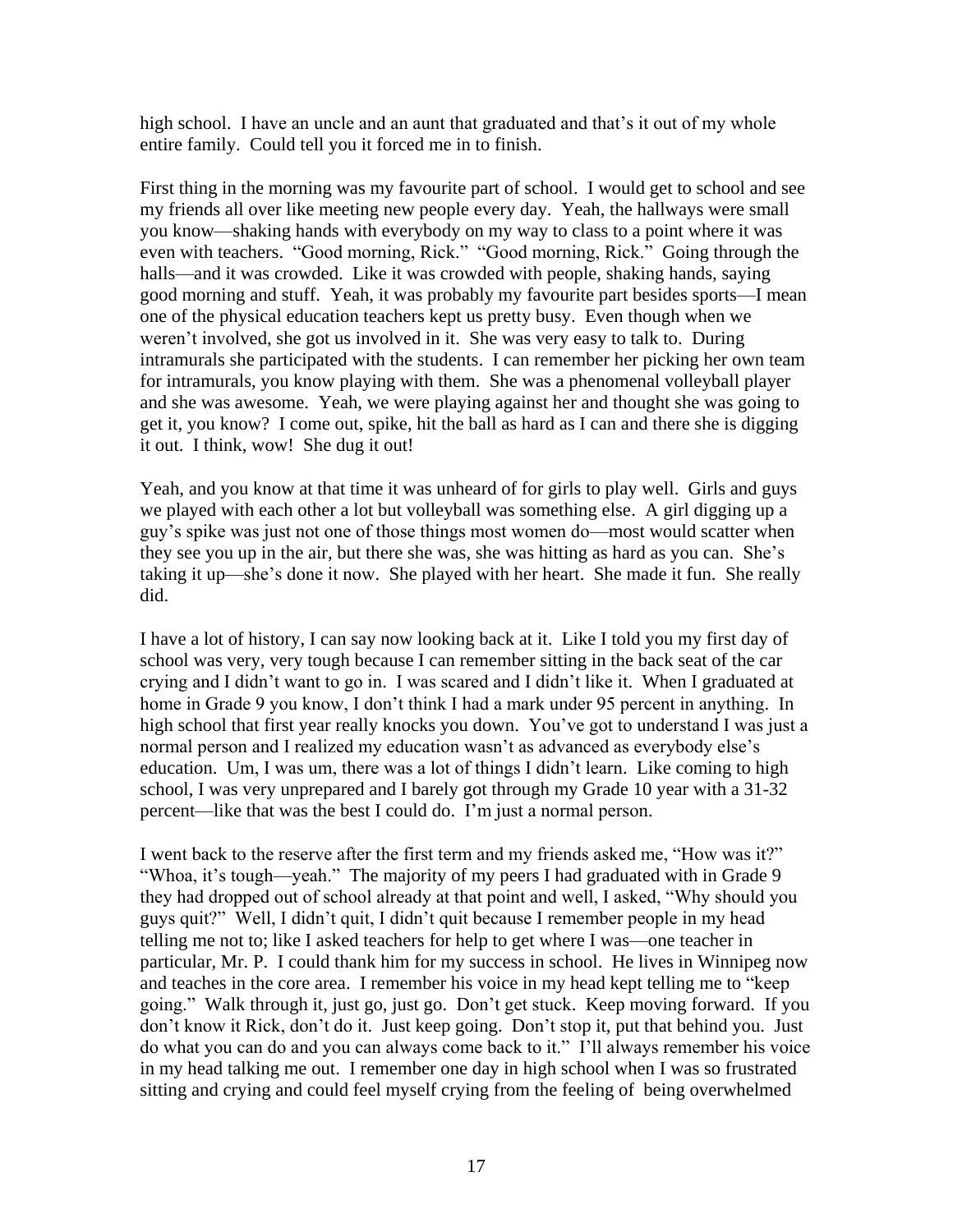and I thought back and like all I can hear is Mr. P.'s voice say, "You're okay, keep going, keep going forward."

I remember quite a few of my teachers in high school. Mr. M. was a character I'll never ever forget. You know, it was like,

" $Rick$ ?"

―What?‖

"Did you hand in your homework?"

"No, I didn't hand it, I just got here man."

"Aha!"

I wasn't late for class. I had broken my arm in the summer and I didn't come back right away, so I was two weeks late for school. He was hilarious, a good teacher but a character! I'll never forget him.

There was another teacher I had that I didn't like. She called me by my older brother's name for a year. I don't know what I did to her but I remember getting kicked out of the classroom. I walked into class late probably about 10 minutes, 15 minutes at the most. I walked in, closed the door. She was teaching. I closed the door quietly behind me so you couldn't hear the click. She looked at me and right away she had that look on her face and I knew. I sat down and opened my books to the page number on the board. I opened up my book. "Peter—get out of here!" Then I closed my books and I didn't know why I got kicked out of class. "Don't come back here until you see the vice principal." Well that's a great excuse not to come to class.

Everyday, she never knew my name, called me Peter; she kicked me out of class for a reason that in all honesty was not fair to me. I knew I didn't do anything besides being late and she kicked me out of there, suspended, on the verge of my credit being suspended. I thought it was very, very unfair and I was very angry at her.

I also had teachers like Mr. W., a new teacher at the time in Seven Oaks. Years later he remembered me at a conference. I was at a conference here, the *Walking in Both Worlds Conference* for Aboriginal teachers and he remembered me. I remember seeing him up on top of the stairs at the Convention Centre, as my wife was pregnant at the time. "Man, that guy's my old high school teacher," I told my wife, "bright as day." He looked at me and he recognized me. He was coming down waving at me. And he got off the escalator and came over towards me.

"Rick," he says.

" $Mr. W.$ !"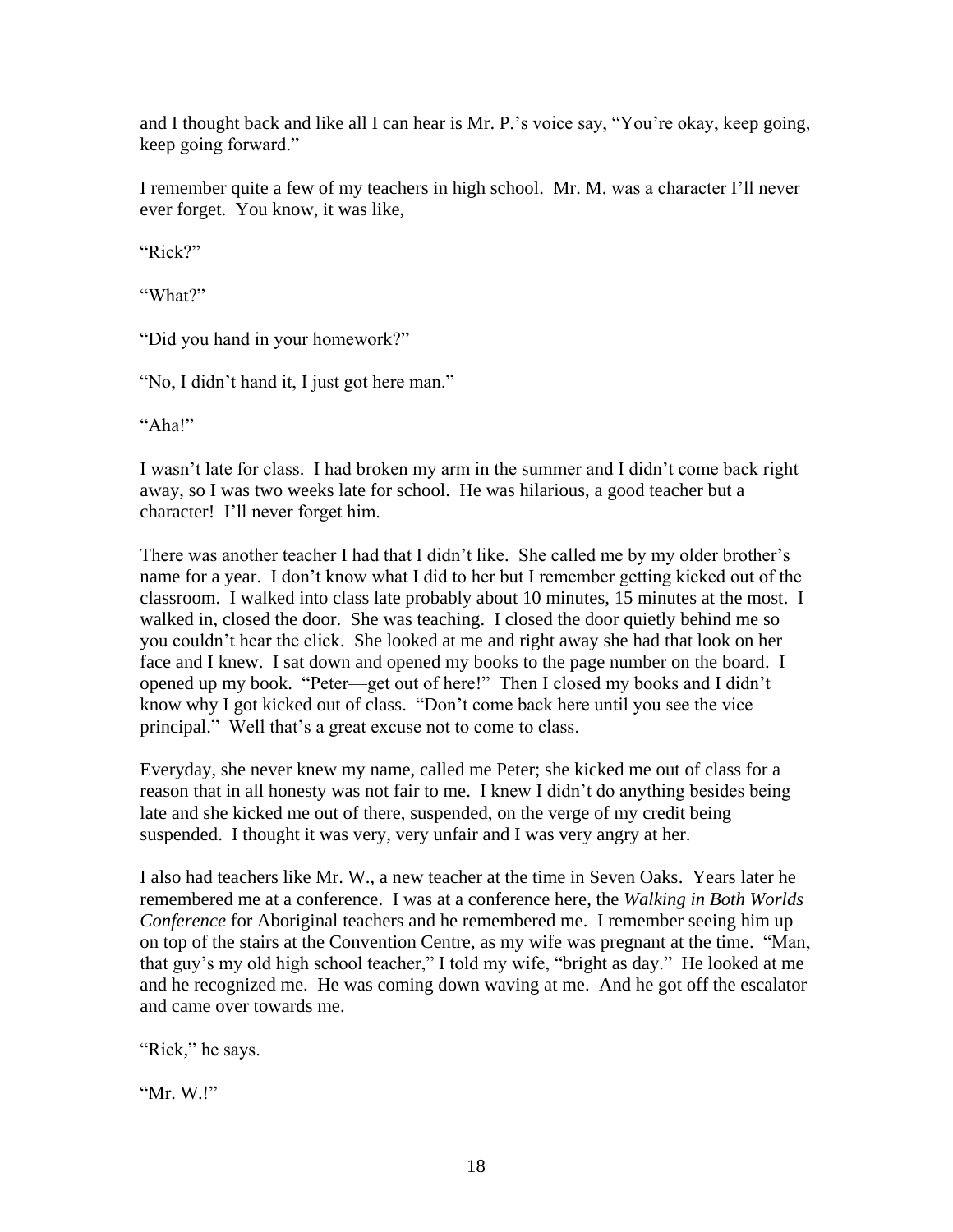"It's Fred, you know, we're colleagues now. We're colleagues now, and you're no longer my student."

We talked. I can't remember what he's doing now, though. He was really good to me my first year in high school. I'll never forget him. His teaching was very hands on and he always made things understandable. He was a young teacher at the time and it may have been his first couple years out of university, but just his humour in class made going to computer class fun. I didn't pass his course. I remember failing, but I went to his class even though I failed. And I took his class over again and I passed it. It was that enjoyable, even though I failed, it was that enjoyable that I wanted to go back to his class. I wanted to be there. And then there were other teachers I remember too. I remember what they wore, and some of the things they used to do outside of class.

Teachers who helped? I can remember three or four who did. A few years back I stopped in for a visit and I saw the vice principal and my art teacher. She's the reason I enjoyed art class. She inspired me to do art. I learned a lot from her class; it wasn't just about artwork it was about the history of art and some of that other stuff—it was really good. I'm still trying to think of my history teacher's name. He always took the time if I needed to talk. He was always there to talk to. He was kind and explained what he first knew about life. Yes, he pointed out some of my downfalls and how I could improve myself as a student and I passed every one of his courses. He told us that there's always room for improvement, there's always a way to get improvement so even during my spares if he was on a break and I knew that he was in his room, I would knock on his door and go sit there and just listen to him. He would talk and I think he was taking university courses at the time and I remember he was in his late 40s, early 50s and him going to school and teaching at the same time.

What do I think they could have done better as teachers? Read, learn different styles of teaching. I myself never got a whole lot of that. I enjoy things being read to me, I learn by listening and by seeing basically. A lot of hands on stuff and teachers should open their minds and realize there's more than one way of learning all kinds of things. Please do it. Find, use the different kinds of styles of teaching for people who don't just learn by listening to a voice, use hand gestures a lot more. Use something so a person can see what you're doing, hear what you're doing, feel things, different things. Learn to help them understand, to learn a lot better.

I find a lot of teachers are so closed minded about using different learning styles because of the ways they were taught. They will dictate a lot of things then write it out and get us to copy as they write this on the board. But if teachers incorporated all the different styles for people who learn differently they'll find lots of success in changing it up. Do whatever needs to be done. I work with teachers every day. If they could do that they would keep a lot more kids in school, keep a lot more kids out of trouble.

The thing I liked about my school was that there was a multi-denomination of people there. You know, immigrants, Jewish people, white people, Filipinos, the Aboriginal people. I liked the fact that it seemed like one big group of people together and no one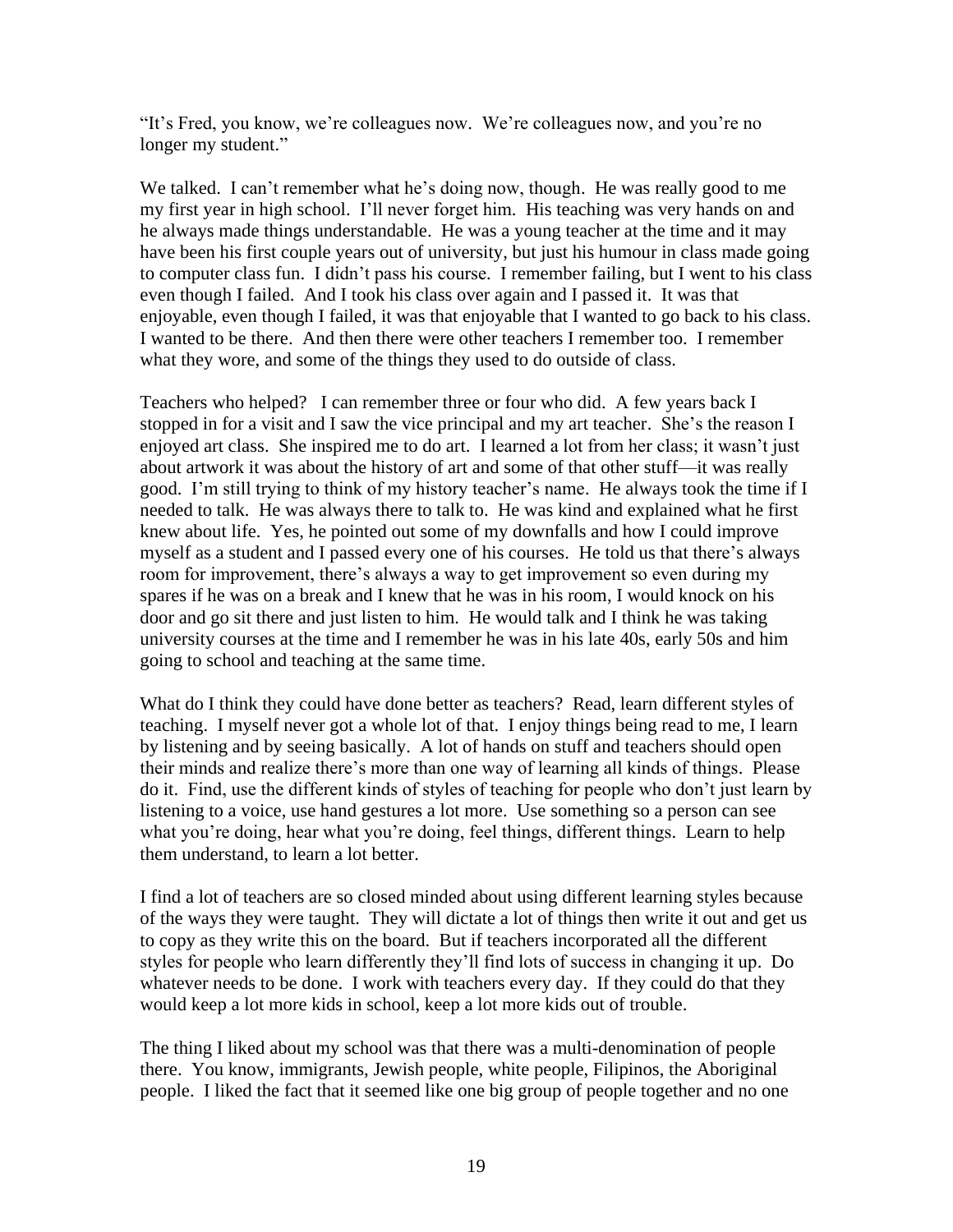was fighting. There was no racism involved in anything. It was great. I really enjoyed it there and made a lot of friends as the years went on. I found just recently on Facebook that people I know are still out there. There's a guy that I went to high school with. He was one of the first people that actually came up to me and said hi. A white guy and he and I are still friends to this day. He's living out in Calgary. He does Iron Man Training out there. He is one of the people that I still keep in contact with.

I still keep in contact with my Filipino friends but the person I don't keep in contact with is my best friend. I know he lives here. I don't know what really happened or why. I think it was because he started going out with my girlfriend—my girlfriend of almost four years, five years. But he kind of, when he told me about it was you know, "I know why you love her man." Yes. Not a good scene at the time. I was very angry but I didn't hit him because I know he didn't fight you know. I think she was better off with him than me.

I can never recall much being said about my being Aboriginal at school. I think the teachers treated everyone the same. There was one teacher who knew for sure that we were Aboriginal. He knew my Dad, like he and my Dad would talk quite often. He was the guy who dealt with Frontier School Division because they were the ones sponsoring me.

I don't think that any Aboriginal perspectives were taught. Not that I know of. I can't recall ever experiencing that. I know in our class we did a thing on Native Art Work and stuff like that. I remember a couple of Native guys that were in my art class that were really good artists. And I don't mean just Native Art—they were great at comic books and art in general. So, they were really, really good artists but I don't remember any history being taught though. That was about it. Maybe I came to school at the right time. I never got a whole lot of racism ever. I was treated like a person from everyone. I don't ever recall hearing a racial slur of any kind towards me in that school. I know that some people, most people, knew I was Aboriginal. They respected that.

They had a lot of questions. I remember having to field a whole bunch of questions on ceremonies and stuff like that which I didn't know about because it was never ever practiced in my family and in my community. I couldn't answer them and they'd say you know, "What kind of Indian are you Rick?" Like I'm supposed to know everything about Aboriginal culture and I didn't. Anyway, when those questions are asked you feel, "How come I don't know this?" In my family I mean we never learned those kinds of things. I'm just learning it for the first time today. When I didn't know the answers I felt stupid towards myself, but I just never knew because it was never ever practiced in my family, the traditions and stuff. Now I could tell them about them. I teach them now. I share lots with students. I said I went to high school and I never ever stopped reading books. I've never left school.

I'm not sure if my culture played a role in high school or not. I'm really not sure. I know nobody's culture seemed like a huge issue at the time. It seemed like everybody was treated equally. My advice to teachers and students is to be open-minded and take your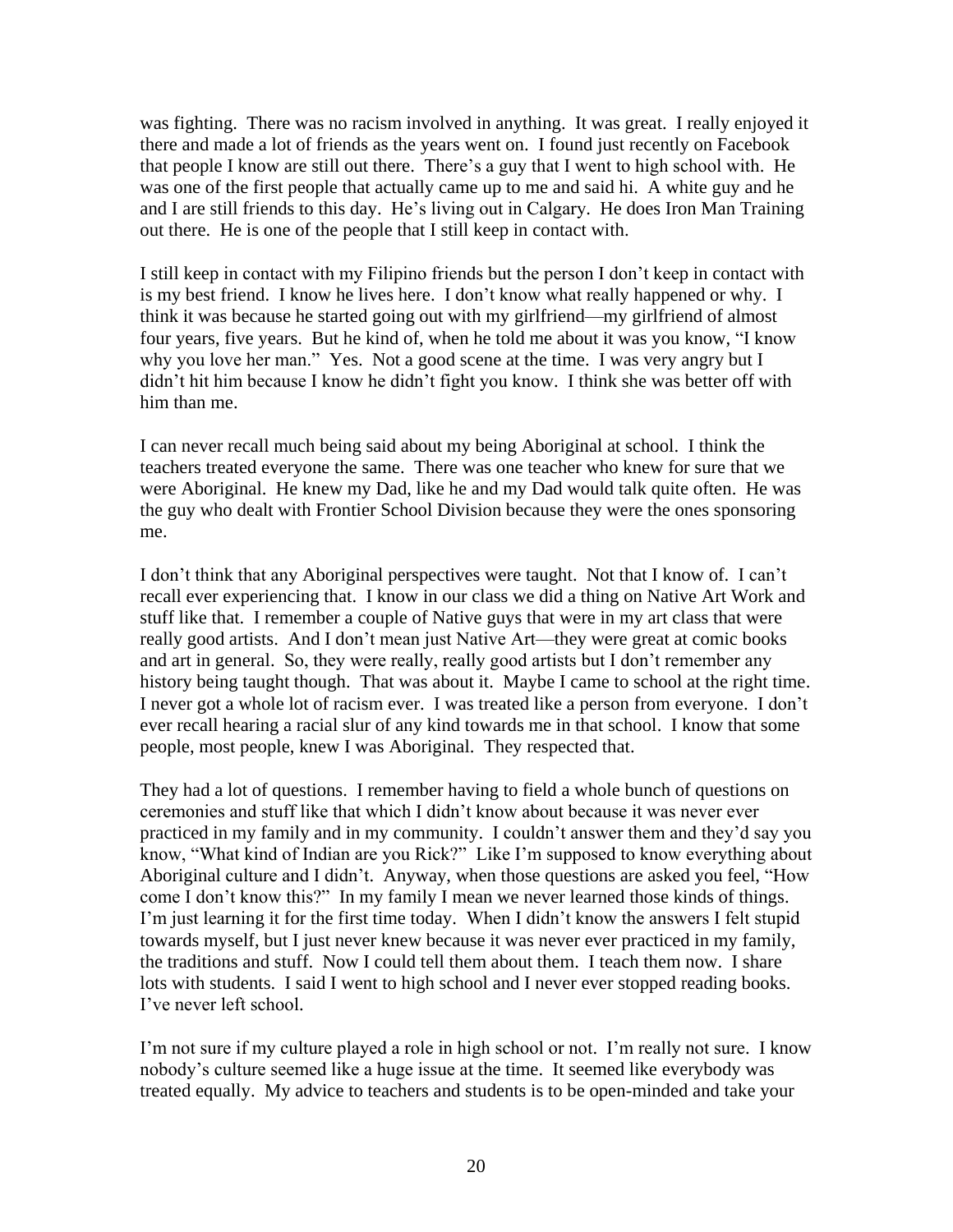time. I hope things do change for the better. Hey, they are pretty good now. Everywhere it's better. I hope my story goes to students out there. That yeah, it's hard but you have to push through it, really push through it. With the help of teachers, with the help of your friends you get through.

I remember almost quitting the May of my graduating year. The end of May I had lost a cousin. He got shot in the head. The thing is I was with him about an hour, hour and a half, before he got killed. My younger cousin and I were with him that day. My uncles said, "Look out for him and make sure he's okay," and we were with him that day and I got home to where I was living in Garden City and my Dad called me. I was living with my new house parents. My Dad figured he would call me before we heard on the news. "Your cousin V. got killed tonight."

―I was just with him, not even an hour ago. What happened?‖ I knew, I just knew he was a gang member.

"His buddies came over and they were playing with a shot gun. It was loaded or something like that and he was shot in the face."

I remember going to school the next day and friends were talking about it. They showed me a newspaper and I said, "Yeah, I know that guy." I told them a close cousin of mine was killed. Right away they realized I was serious and came over and gave me a hug and stuff. I remember being at the lockers. One of them came over and asked me for a cigarette and I told him I didn't have any.

"Just one for later on today," he said, "Come on Rick, give me a cigarette. Find them. Come on Rick quit being an idiot."

I said, "What did you just call me?"

"Being an idiot—give me a cigarette."

"Screw you, you're an idiot." Then I grabbed him and pushed him into the locker.

A few friends of my mine ushered him away from me. The Principal was in the hallway and I remember him coming after me and saying, "You know, you're going to get yourself expelled, Rick".

I said, "Whatever. Take me to the office."

I was angry very, very angered to lip off like that to someone in power—never done that before. Then the school counsellor came. They asked me what had happened but I didn't want to tell them. I never trusted them. I never did. I never wanted anyone but my best friends. Then they called my home placement counsellor.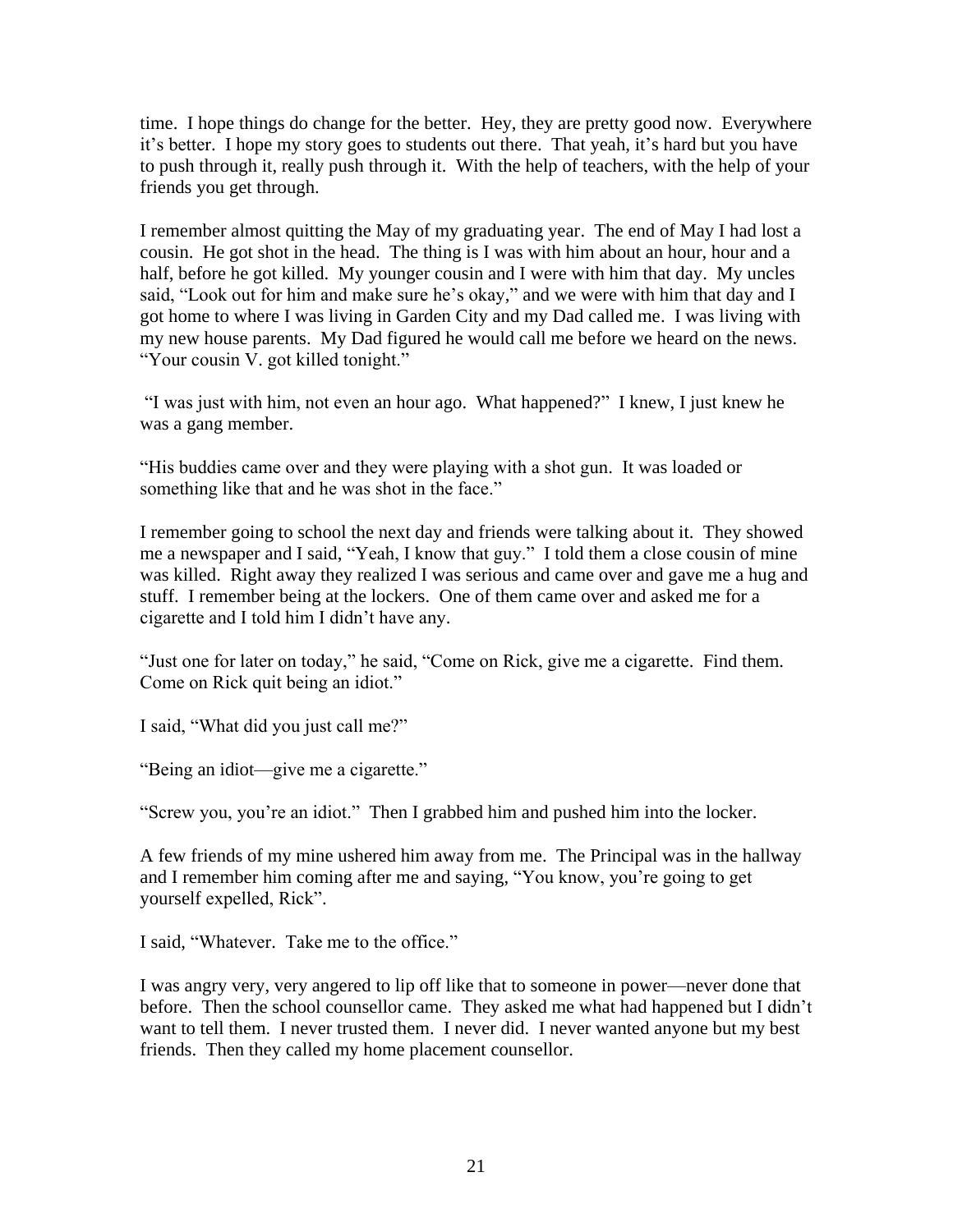As soon as I saw him walk through the doors I put my head down. I thought I was going to vomit. "Why am I upset, why am I so angry? What have I done?" He said, "Come on Rick," and we went out for lunch. He reamed me out for losing it especially so late in the year. He was my Grades 10-12 counsellor. He was the guy I called when I needed help sometimes at 2 o'clock in the morning. He was always there for me. If I needed something, this guy—that was him. You know he really made a lot of sense. What he told me always made me realize there were some times when I was wrong. I'd get really upset about something but it may have been my fault. I think I overreacted to things. I needed someone to explain that to me, to help me be calm and to wait, to have me understand that it may have been my fault. I'd think it over and then I'd be apologizing the next day. "It's my fault. I was the one wrong here you know." He helped me understand and how to monitor things. Something I'll never forget.

It was tough; it was really tough at the beginning. Especially being 14 and being away from home. It really, really made me grow up in a hurry. I had to become an adult at 14. I had to wake myself up in the mornings, make sure that I was at school, and make sure that my homework and all was done. You know my family's really never ever been rich so I only got home to see my family at Christmas time and in the summer time. I got to see them twice a year. And it was tough.

As a counsellor I see students come from all over the place and I've seen so many get homesick. I talk about my experiences and listen to theirs and they open up a bit knowing they aren't alone. They say that teachers pick on them, that teachers are racists. They blow it out of proportion. I don't think that the teachers are racist. I think they are green around the ears, but who isn't coming from their last year of university. They are just beginning. We could find a spot for them—my old high school! I made a lot of good friends there and had a lot of fun.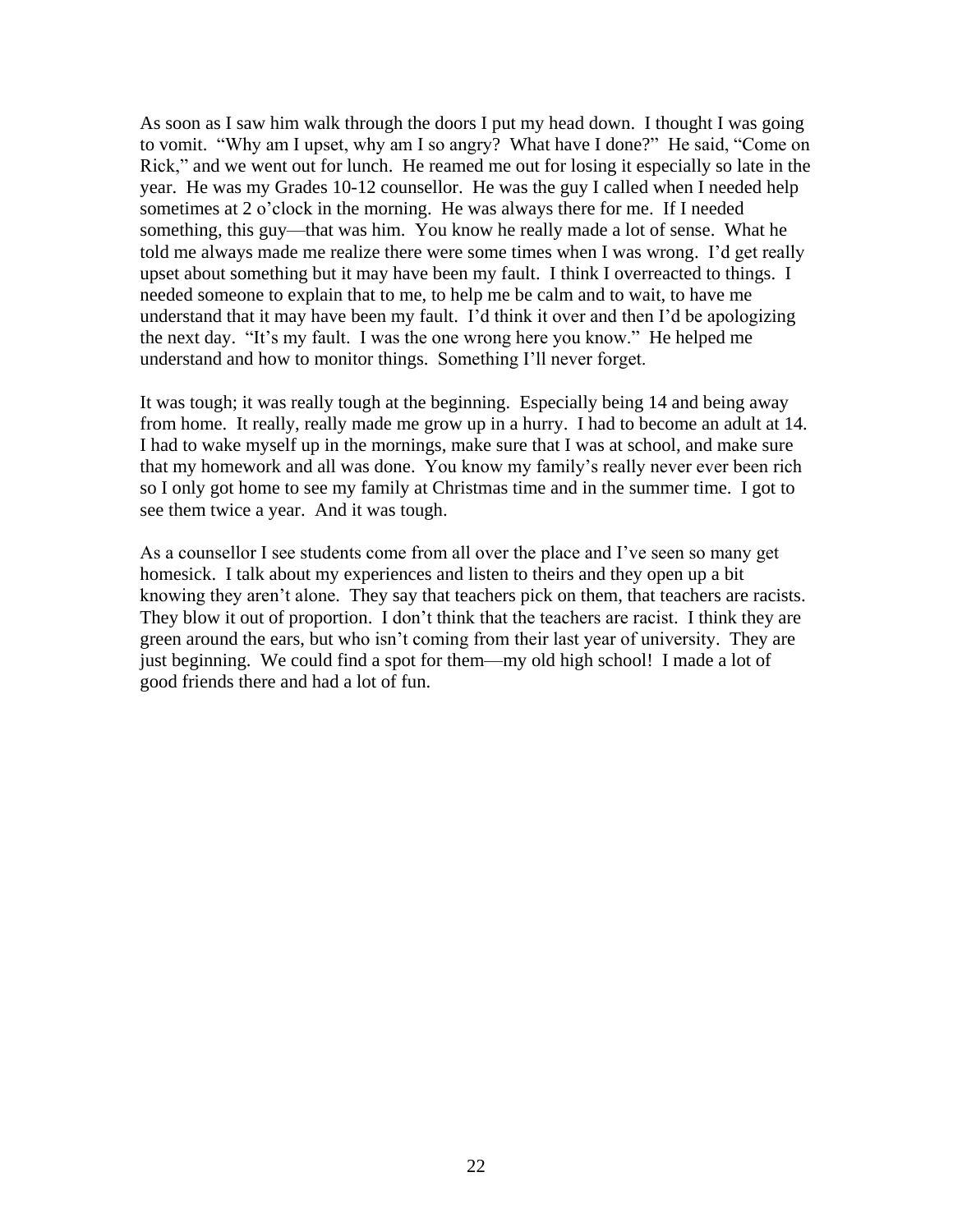### **JASON**

Jason, who is currently 28 years old, attended school in Seven Oaks School Division from Kindergarten to Grade 12. After high school graduation he completed 2 years at the University of Winnipeg and then registered at Red River College where he earned his commercial pilot's license. He also has experience working with children and youth through Child and Family Services.

I grew up in Seven Oaks School Division but since my dad is from Grand Rapids and my mom from Matheson Island, I had that small town, small community kind of mentality. I spent a lot of time out there, weekends and all the summers, but to my family I'm a city boy. Now that I've learned more about myself, I realize that living in a small town and a small community just never was for me. So they were right. I'm a city guy and I'll always live in the city.

After high school and leaving the University of Winnipeg, I went into the Red River College Aviation Management Program and I got my commercial pilot's license and all the applicable ratings. I worked as a pilot for four years—in Ontario for a year, Matheson Island for a year, and Winnipeg for a couple of years. I've flown all over the country from the Yukon to Newfoundland. I didn't want to continue doing that for the rest of my life. You know what I mean? It was experience; I love flying. I loved doing what I did, but I just felt like I had a lot more to offer working with youth, working with kids, so that's why I'm now trying to go to school to be a high school teacher.

I started courses at the University of Manitoba this year thinking that I was going to do the regular five year education program, but then I heard about an Aboriginal Teacher Education program and decided that's essentially what I want to do. The idea of being in a small class atmosphere working full time in schools and attending University classes part-time with other Aboriginal people sounds like a really good program for me.

What was it like for me going to school in Seven Oaks School Division? I guess since I don't really have anything else to compare it to, Seven Oaks School Division was just school to me. I mean my overall experience in school as an Aboriginal person was a positive one. If I did have any negative experiences I didn't consider them part of the School Division. I would have considered it part of the community I grew up in, you know, with other kids. As far as the School Division goes and the teachers and principals that I interacted with, it was always positive as far as being Aboriginal.

I tried my best to prepare myself for this interview before I came here because I knew a lot of these questions about my experiences in school as an Aboriginal person would come up. And the only thing that stuck out in my mind is positive experiences due to the fact that I was Aboriginal and my family is from a small community. I can't really explain it but knowing or thinking that someone is prejudiced just comes with experience. It might be judgmental or unfair to label people with this kind of assumption but some people have to do it for protection. It may be protection from someone who may hurt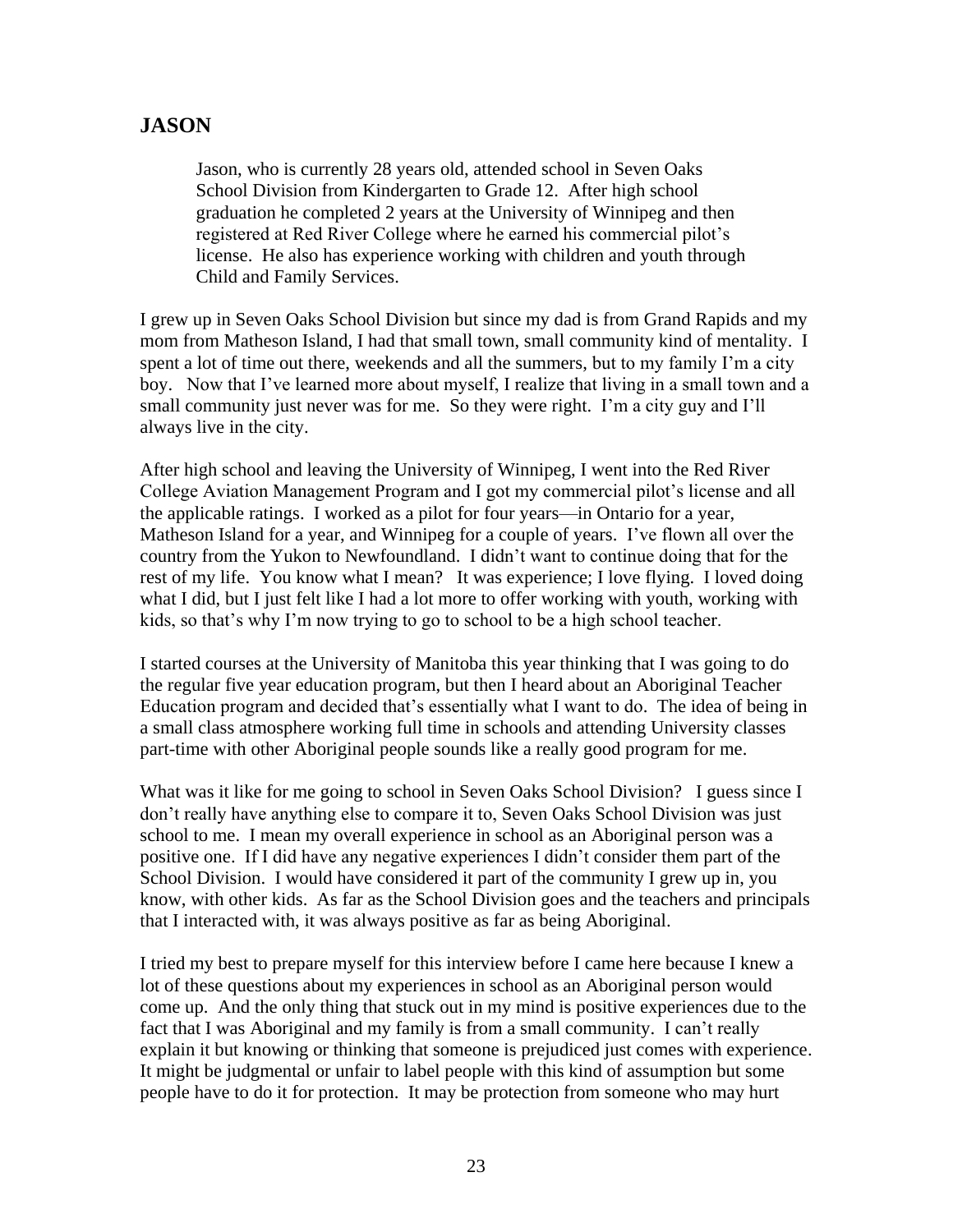them, say offensive things or just plain make them feel mad. Nobody wants to surround themselves with people that don't like them. I think that as part of a minority group, some people just learn to identify when someone is prejudiced and understand it might be a good idea to stay away. It's the little things people say, or the quick reactions to certain things and behaviours of people in general that give it away. Everybody on this planet has prejudices; knowing and understanding where they come from and trying hard to overlook them is the sign of a person who wants to work beyond them.

I remember one teacher from a large northern town where I lived. He was actually a white guy from this town which is a very, very divided community. Like there is the river and then you know black and white as far as crossing the bridge. He was from the white side of the community, if I can call it that, and all my family and a lot of my friends live on reserves. Talking to him you know I realized that he didn't have prejudice, none of those "little things." It was like, "Wow! This guy's not bad and he grew up in that town." That just shows that this person has the intelligence and consideration to understand what was going on around him.

Let's face it, most people in this world end up thinking and acting exactly like everyone around them. We'd talk about the town and restaurants there. He was one of my favourite teachers just because of that. He taught English and the fact that he didn't have those negative feelings towards Aboriginal people stood out because coming from there it's hard not to. Yeah, it just went to show how much effort he made to be different from everyone in that town.

Like I said before, I spent a lot of time in my parents' communities and just the fact that I had such a close family, not just immediate family, but cousins, and aunties and uncles, made me proud of who I am. We were all proud to be who we are. It's just the way our family raised us and I think that knowing we had that family support behind us just made us proud of our background. There is a lot of traditionalism in my dad's side of the family and also in my mom's side—Métis hunters, trappers, fishermen; that's just the lifestyle they come from, and I was always happy to go out there and spend a weekend. I was always telling my friends about it and they all just really seemed interested and so it just made me happier to be noticed.

What was my favourite part of school? I guess it changed over the years. My favourite part of elementary school was my friends and the fact that the school was close by. I didn't have to get out of bed until 8:30 a.m. since I had about a thirty second walk to school. I just remembered that today. You know all the kids were great. There were very few bad kids if you can call them that.

I was a bad kid in elementary school; I was bad in junior high. When I say I was bad, I mean I had an attitude and I talked back to teachers. I caused a lot of problems for them. But the fact that I was Aboriginal never really came up and I'm sure it was hard because everyone knew that I was. I'm not your stereotypical long haired, brown skinned, accent kind of Aboriginal person. Everybody knew that I was Aboriginal because I am proud of it and I told everybody. I think maybe in a way that kind of intimidated people. At least,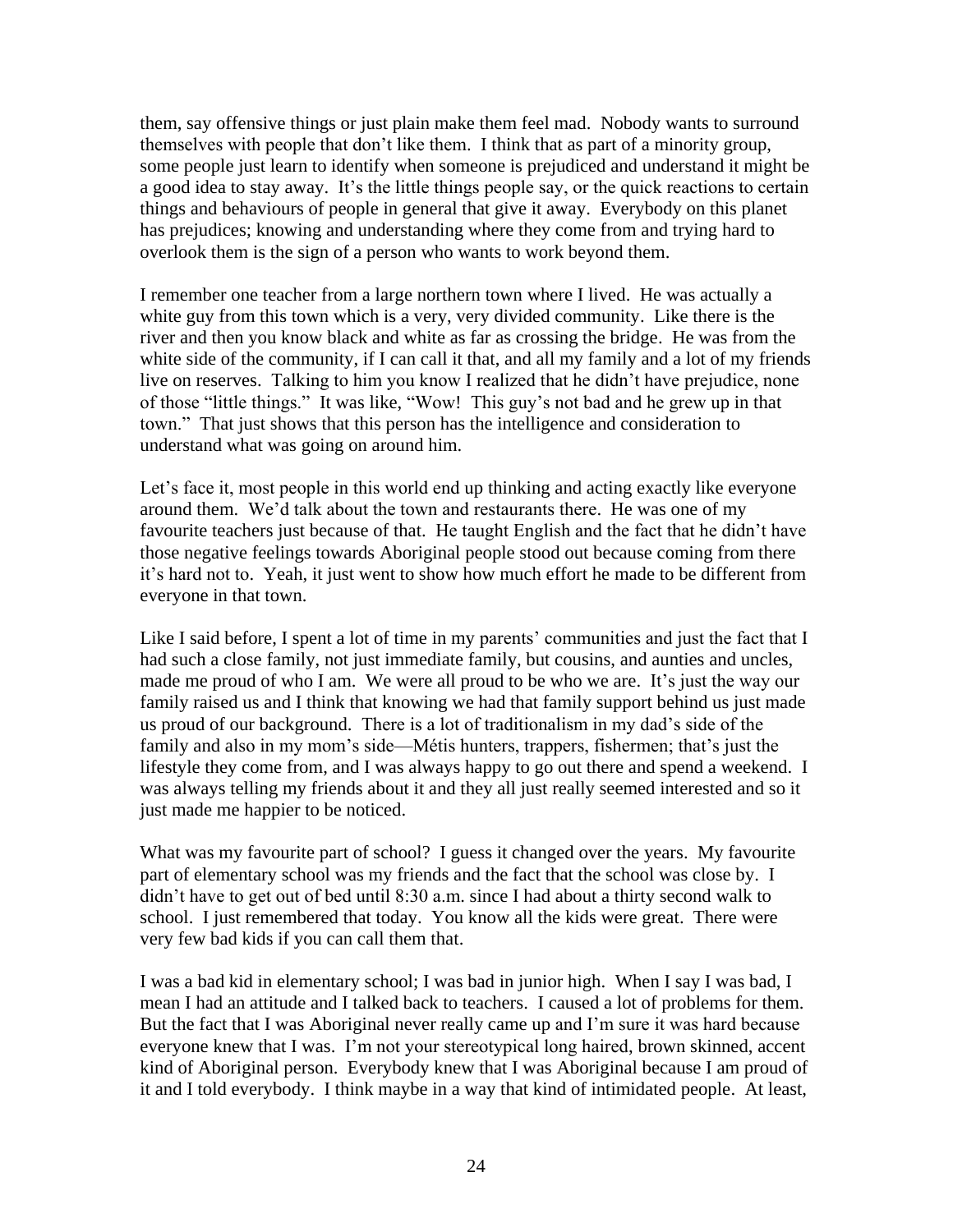that's the way I look at it now. And you know, I think that when people are proud of who they are and what they are then putting them down seems like a waste of time.

I can't really say that my experiences in middle school were all that good but when I got to high school I loved it. I just liked being there. A lot of my cousins from Matheson Island and Pine Dock went there so we just kind of stuck together. I always had the same group of friends until probably Grade 10 or 11. That's when I started hanging out with my cousins. There were four or five of us, four all the time, sometimes five, that hung out together. We became really close because they came here from communities where they didn't have a high school. Since they were from small towns, I was you know, kind of like their connection to the city and we just hung out all the time. Because I helped them out getting used to the city they would give me a ride on the weekends to Matheson Island. As time went on and they felt more comfortable around the people I would introduce them to, we all hung out and went to the same "functions." So high school was a great experience to me.

For extra-curricular involvement I played hockey, nothing else. I didn't even play floor hockey. I'd have to say I didn't just because I wasn't interested. I was never really into volleyball, basketball or badminton. I grew up a hockey player—my dad was a hockey player. I played community hockey until I was about 11 years old. Well actually, I always played the highest level that you could, so I started out playing community based hockey, and then I moved into AA and AAA levels and on to junior hockey. I played a pretty high level of hockey all the time. I didn't really have very many friends at hockey because that's where being Aboriginal kind of deterred that. I mean I don't want to sound stereotypical but most young hockey players don't really know the kind of family that Aboriginal people come from, what kind of values they have. I mean Aboriginal people don't really, you know, they don't really fit. So, there was always that young boy kind of clique, a little bit of racism happening there. And I could tell that, so I didn't really make a lot of hockey player buddies.

When I got into high school, I played high school hockey and that's when the racism really came out and that was when having a cousin who also played hockey was really beneficial because it was just the two of us all the time. We'd go to hockey games together, go to practice together and we really became close because the racism in the dressing room was bad sometimes and we'd have to stand up for each other. So having someone else there really helped sometimes, instead of having to stand up by yourself and just getting beaten down. You know, it helped to have two of us, plus we were the best fighters on the team, so ….

I have always been really aware of racism. Like I said, a lot of people at the school didn't know that I was Aboriginal until I told them. Most of the time I would have to tell people who I caught saying something racist. Like I would start swearing and asking, "What the hell does that mean?" They would respond, "Oh no, I mean not you—you're different." Oh, I hated that. I hated that comment. "I don't mean one like you; you're different." Well, no I'm not. You know just like having that education, having that experience all came from my family because they would talk about their experiences and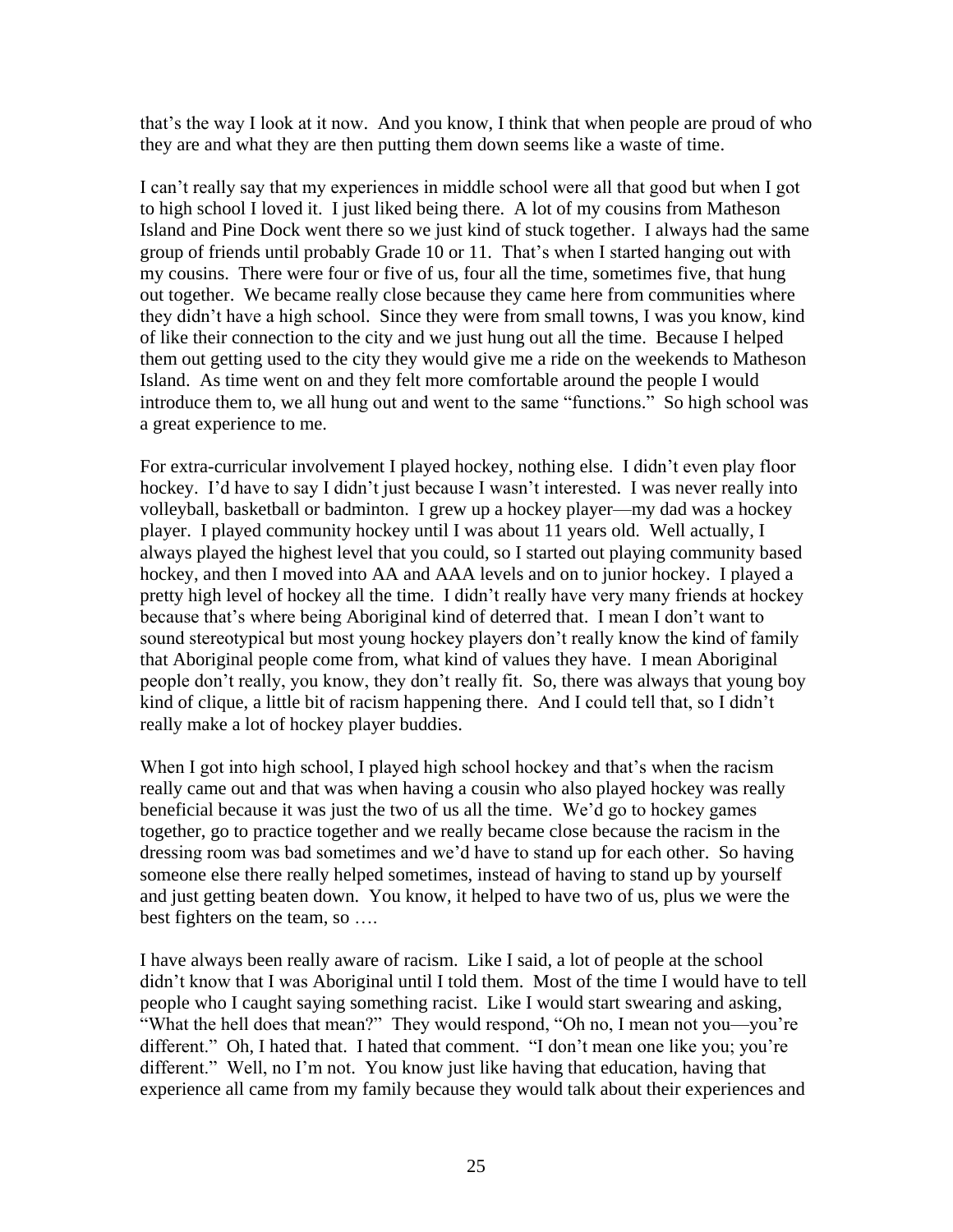racism has been a problem for centuries. It still is. And just having the family there to explain to me situations that would come up and having the strength to stand up for myself was something that I'm fortunate to have had.

In high school everything about yourself is always in the back of your mind. I think it's hard or inaccurate to look at it specifically as "Aboriginal" identity instead of just plain "identity." High school is a tough place that seems to be focused almost entirely on status and identity among your peers. I'm Aboriginal, that's part of who I am. That's part of my identity. As a kid in high school it was something that I let everyone know almost advertised—and was proud of. It was never something that was hard for me to be proud of either, so maybe that made it easier for me to let everyone know, just like for Punjabi kids, Jewish kids, girls, boys everyone with an identity, me being Aboriginal was part of that identity so it was always on my mind.

In terms of support from teachers, in addition to the one from the town near my reserve, I know there was a Native Studies teacher in my high school. She's a really good one and really involved in the Aboriginal community. She was really close to a lot of my cousins and had a huge influence on them. She didn't influence me; I don't think she would even know who I am. But just the fact that she influenced them so much, like they always talk how much they love her. They still go to see her once in a while. Like just, like having that there and just being able to notice it like that was an inspiration to me. They still go to see her once in a while.

As far as my personal experiences in school go, I can't really say that I've had a negative one or very many positive ones based on being Aboriginal. I mean, I was always a really quiet student. I didn't say much, just went to school, went home, called up the buddies, you know, went and played street hockey or something, maybe a bike ride. I was never really an outspoken student, didn't really express that I needed help with something because I always had a lot of support at home.

I guess I was always really good in school. I mean my mom's a very, very smart person. She's had an excellent career. She graduated from medicine when I was 5 or 6 years old. My dad was a commercial pilot, so I always had that, "Do your homework" thing. I guess they just were excellent parents and I was really a smart kid. But even now, going to university, I'm still lazy. Lazy doing homework. Right now, I've got a 10-page paper due on Tuesday. I've barely started it. But, I'm not worried about it, because I know I'll be able to squeeze by. Probably having a little bit of intelligence has made me a lazy person especially academically and homework studies wise, cause I always made it through school without doing homework although my marks in Grades 11 and 12 suffered because of it. That's why you need to apply yourself especially in university and I've been okay getting, you know, C's, B's. Really, with a little bit of effort, I could have had A's. I just always knew that.

When I was playing junior hockey I spent two years at the University of Winnipeg. So, I've got those under my belt. If I had known then, what I know now about the long range effect of poor marks, I would have smartened up. I didn't do any homework. I was on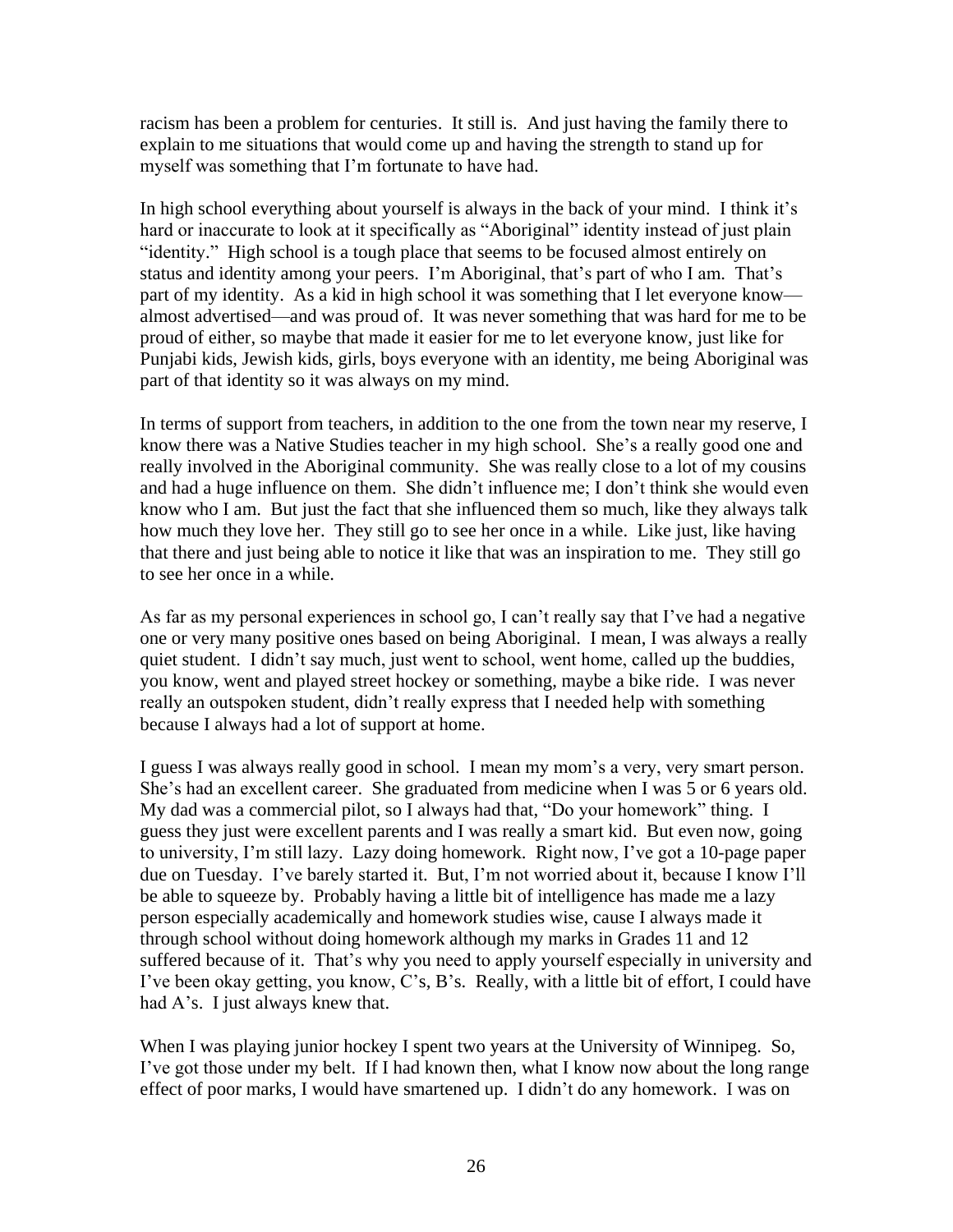the road a lot, traveling, playing hockey. I would have stayed home from a couple of practices, couple of games, if I had known that low marks on my transcript could cost me now.

When I took Grade 11 Chemistry I was competitive with another guy in that class. We would always tell each other, "Oh I'm going to beat you on the next test." I got a decent mark in it, an A or B only because you know, I wanted to be good, wanted to beat this guy. In Grade 12, I didn't want to take chemistry anymore since he wasn't in my class. We always talked about it, our chemistry class, you know, about the problems and the things we were having trouble with. And, I think a lot of success has to do with the bunch of friends you choose, like who you want to hang out with and being able to talk to them about homework and things. You'll notice there's something about being included when your classes get out. You can just walk up to somebody and say, "Hey I want to talk to you about this problem here. I have a question about something from class," or about something he or she is going over from class*.* Just to be able to do that you have to be open. And that's a problem for a lot of Aboriginal people. We're shy; it's hard for us to just walk up to people we've never met before and ask them about school. So many different things affect that shyness. It's hard to stop it.

See that's one of the big reasons why I want to become a teacher. A lot of people are trying to push me over to social work cause that's what I do part-time right now. I work with youth. I've done a lot of respite work and they all want me to go into social work, but I don't want to do that. I want to go into education, because I want to be able to help the kids that want to help themselves. I've seen so much of it working for CFS. I hate to say it, but some kids almost can't be helped. You know what I mean? In an education setting, classroom setting, I feel I have confidence that I'll see those students that need that bit of extra push, that little bit of extra help. I'll be able to see that easily. I'll be able to recognize right away what kind of background they come from, what they're going to need help in. Things like that. Aboriginal kids especially. That's what I want to do.

In terms of my own experience one school incident actually stands out. It was an art class or something. We were making dream catchers and I wasn't even doing that good a job. I've seen a thousand of them. Everybody's seen a thousand of them and I was like making one. I guess this one guy felt like mine was better than his and he kept saying things like, "Oh, well don't show us up you know. You're making us look bad," or something like that, and it was just ridiculous. I wasn't even doing a good job. I felt like just because I was Aboriginal everybody assumed that I knew what I was doing and I've made a thousand of these in my lifetime but like I don't even have one. I don't buy dream catchers. I don't have one. I don't think they're that nice.

There's so many stereotypes coming into school and there's so much pressure on non-Aboriginal people when they're around Aboriginal people about being racist and about not being racist that it kind of clouds their vision a lot. I try so hard not to be racist when I'm around non-Aboriginal people, but I think it's just a human reaction. As far as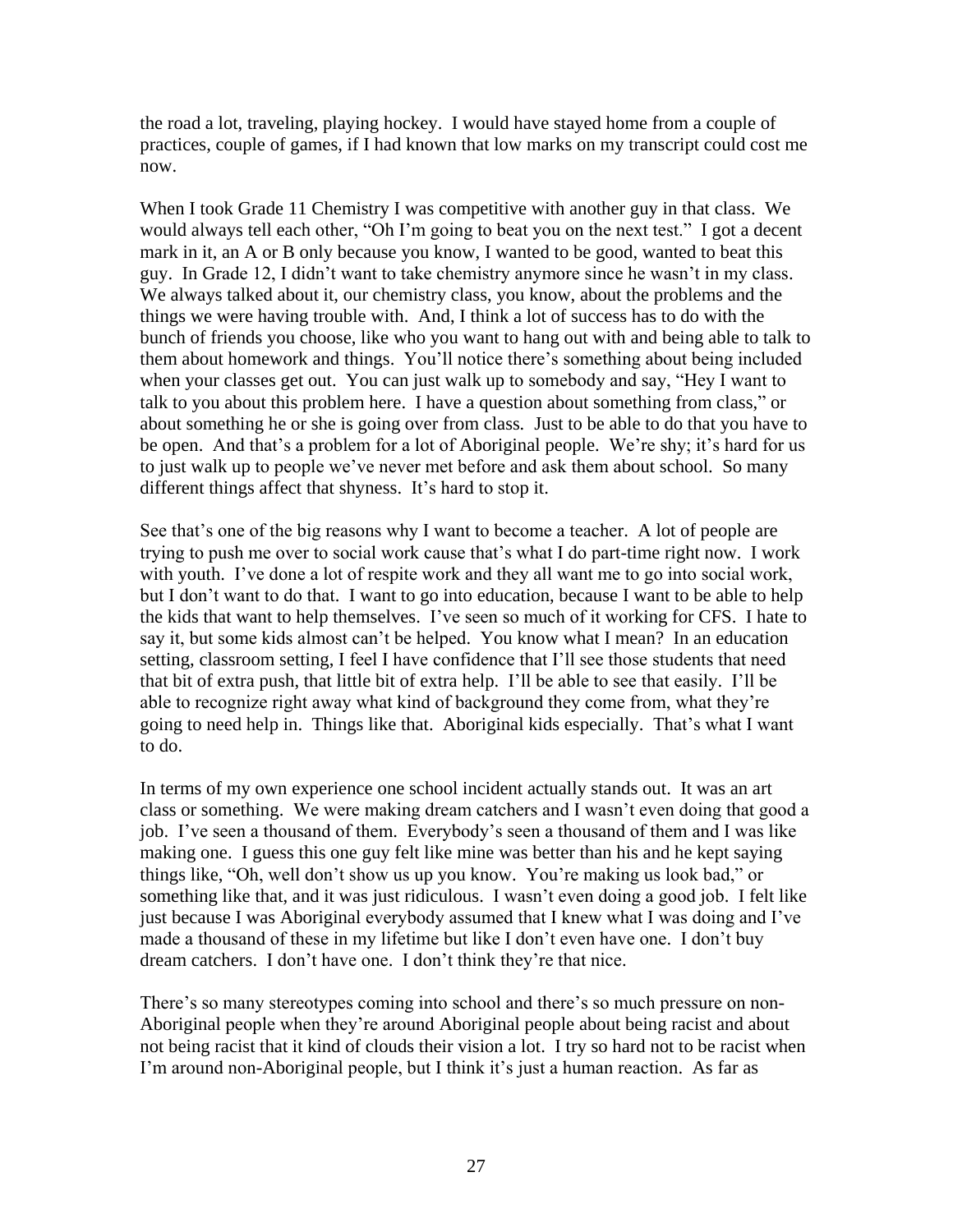experiences go in school, I can't really think of any more right now, positive anyways or really negative. I don't think in the negative.

Were Aboriginal perspectives brought into the curriculum? When did I go to school, late 80s-early 90s? Back then, no. Let's face it; it's only come into the education system in the last few years. There was never Native Studies like that when my brother was in school. There was in high school but I don't remember ever seeing videos or anything like that in elementary or in junior high even. So maybe, maybe I got lucky. Maybe this interview should happen in about 10 years when students who are in elementary and junior high now watching these videos leave school, because I never got to see any of them. Least I don't remember. But I know for sure about the feeling I would have had so maybe I didn't see any. It's a kind of nervous feeling when you sit there and you're waiting, you're just waiting for comments to start and you're waiting for that racism to start and it's almost like you start shaking and you start to sweat because you know that it is coming.

Showing those videos gives students the opportunity to learn about Aboriginal perspectives. But they've already been brought up in their homes, they've already been affected by their parents, so they already have their views on Aboriginal people and it's going to take a lot to change those. So when you're sitting there in class and you're watching those videos and you're an Aboriginal kid who grew upon a reserve or grew up in a Métis community, you're just waiting for the racism to start. You wonder who's going to turn around and ask you a question about it thinking you should know the answer. That's one thing that always kind of bugs me is when people think that because I'm Aboriginal I know how to put on a sharing circle. People think that I've been to a couple of sweats. I think that there was one sweat in my life. I enjoyed it but it's not like I make it a common thing to do. All I did then was play hockey and go to school. See, I get stuff like that, its so, like it's so blatant and you can't even fault them because I mean, let's face it they're trying but they just have no clue. They have no idea how. I don't want to use the word "ignorant" but basically that's what it is. They have no clue.

See, when I got into high school that's when I started hearing about Native Studies courses and now they're actually recognizing it. Even when I was in middle years there was never, never anything to do focusing on Aboriginal people or anything like that. Especially with differences and stuff like that, I think most of it, not all of it, I learned from my family and my supports from home. Going to school there was never an issue where teachers became involved because whenever there was an issue between students it was hidden from staff. Kids are smart—they know how to hide stuff like that from teachers. They know how to hide problems between each other, whether or not they're going to fight after school, what they're arguing about. Like it was something always addressed after school and I guess the school division didn't have much to do with it nor could they. I hate to sound like I think I was too smart for the teachers in the school division, but a lot of the stuff I did about problems in school was after 3:30 p.m.

What do I hope comes out of this project? I hope that that the diversity of Aboriginal people that you're interviewing is huge. I'm getting tired of being in the middle as far as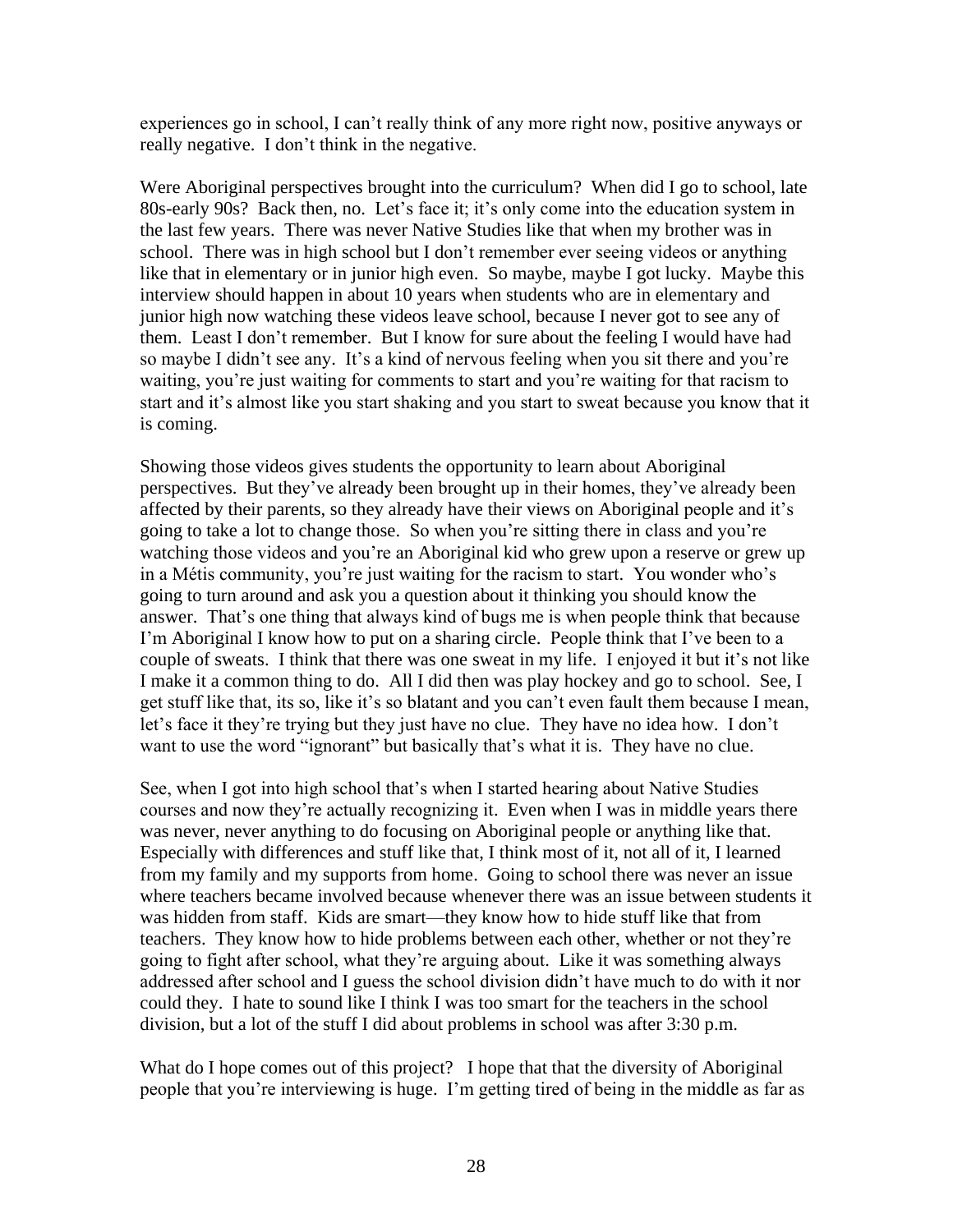the spectrum goes. I hope that you get a lot of different views, a lot of different experiences, a lot more positive and negative experiences that I couldn't offer because I did not have any. I hope that learning this, learning about what we think, about what we're thinking, what's going through our heads in different situations that it teaches you to be able to speak up. You know, calling kids after class, saying, "You know, are you okay with this. How do you feel?" Because that's what a lot of Aboriginal students need is to be taken aside and asked. "Hey, how do you feel?" You know most of them are going to open up because most of them are just waterfalls waiting to happen—like waiting for the flood gates to open. Talking to kids helps—it encourages them to stay in school, 'cause by the time they get to high school, if they're not attending school regularly, they're not going to finish. I hope this project helps teachers to be able to help them stay.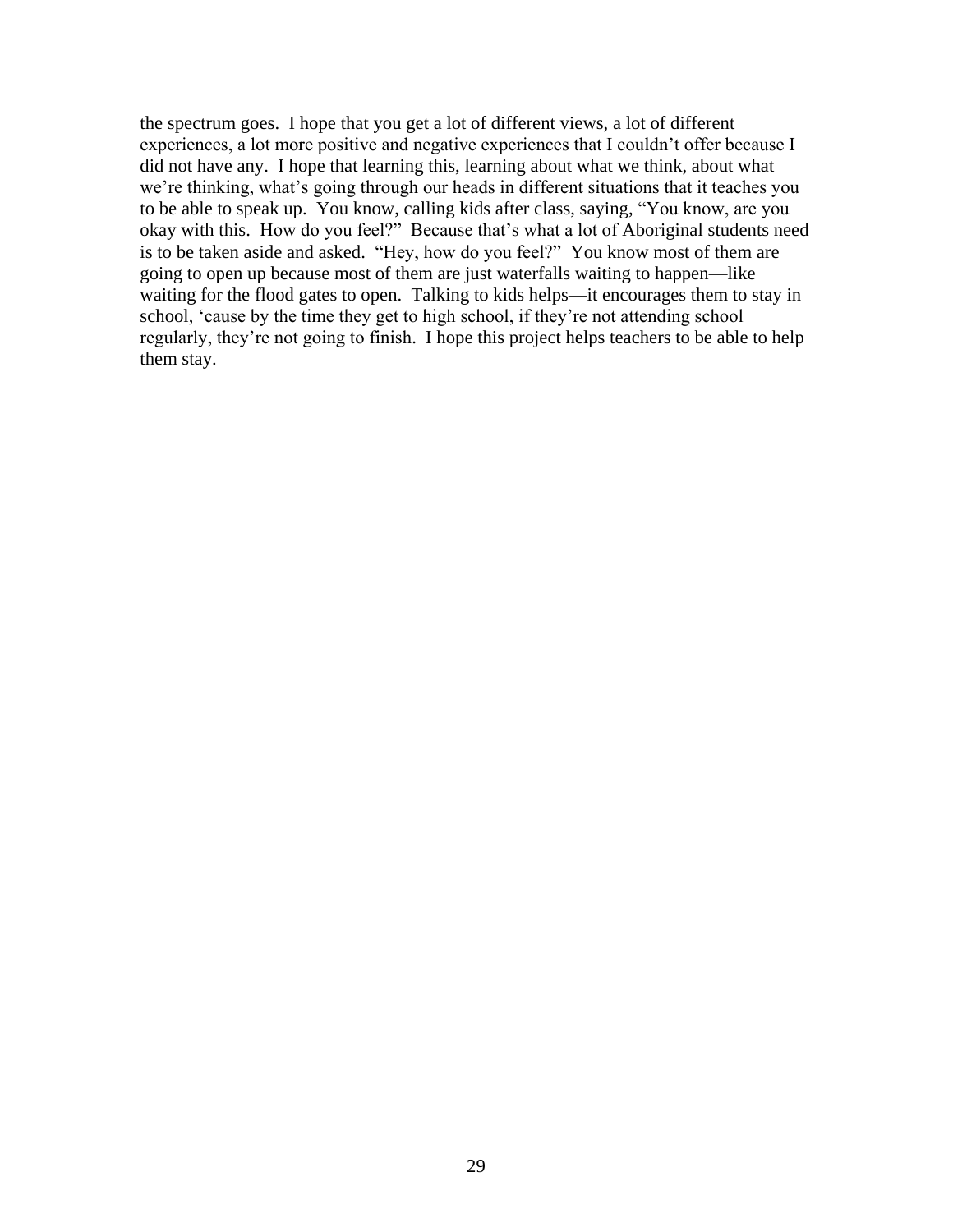#### **LAURA**

Laura is a 23 year old Métis woman who grew up in White Lake where she attended school until the end of Grade 9 when her family moved to Winnipeg. She completed high school in Seven Oaks School Division. As a child, Laura spent most weekends visiting her mother's family in Fairford and still spends time with them on a regular basis. She currently works in an educational setting.

The transition from school in White Lake to high school in Seven Oaks School Division was not too difficult for Laura.

On the first day before classes started there was a Grade 9 orientation day. When I registered they gave me the option of attending the orientation because I was a new student even though I was going into Grade 10. I decided to go and I met girls that were in my same age group. We did activities all day together and from then on those girls were my friends.

The teachers at my high school were all very nice. Some were a little strict, but you know they wanted the best from you and they were really good. Like, I had Mr. S. I think he's retired now, but he was really strict and he kind of pushed you in a good way. There were a few Aboriginal students but not really any Aboriginal teachers. I think there was one at the time when I was there and she was a good teacher. She taught English and kind of integrated Aboriginal culture into that. We did *April Raintree*. There wasn't really much Aboriginal content in any other classes I had. I never took a Native Studies class. I think there was one but there were some options I wanted that conflicted with other classes.

I didn't do any extracurricular activities. I'm not a sports type of person. I didn't participate in sports before moving to Winnipeg and I got there at such a late age, I was already working at an after school job so it conflicted anyway. So I just didn't have the time to be involved in anything extracurricular. There wasn't a lot I didn't like at the school. I mean I pretty much enjoyed everything—everyone has their little cliques but it didn't really affect me at all.

I think sometimes there were a lot of worksheets involved in class. Not in all classes but in some classes more than others. You know, a "you just had to do it" kind of thing. In some classes, there was more student involvement with the teacher where you discussed things and I liked that a lot. We were more involved in the learning aspect, I guess, not just, "Here's the worksheet."

The teachers were helpful and so were my friends. I had some pretty smart friends, so they were a good support. I think there was a resource teacher and two counsellors but I never really took advantage of them. I had mostly friends help me, just working with friends, and teachers were always available. My parents were always there if I needed help with homework, or there to push me if I didn't want to wake up in the morning. So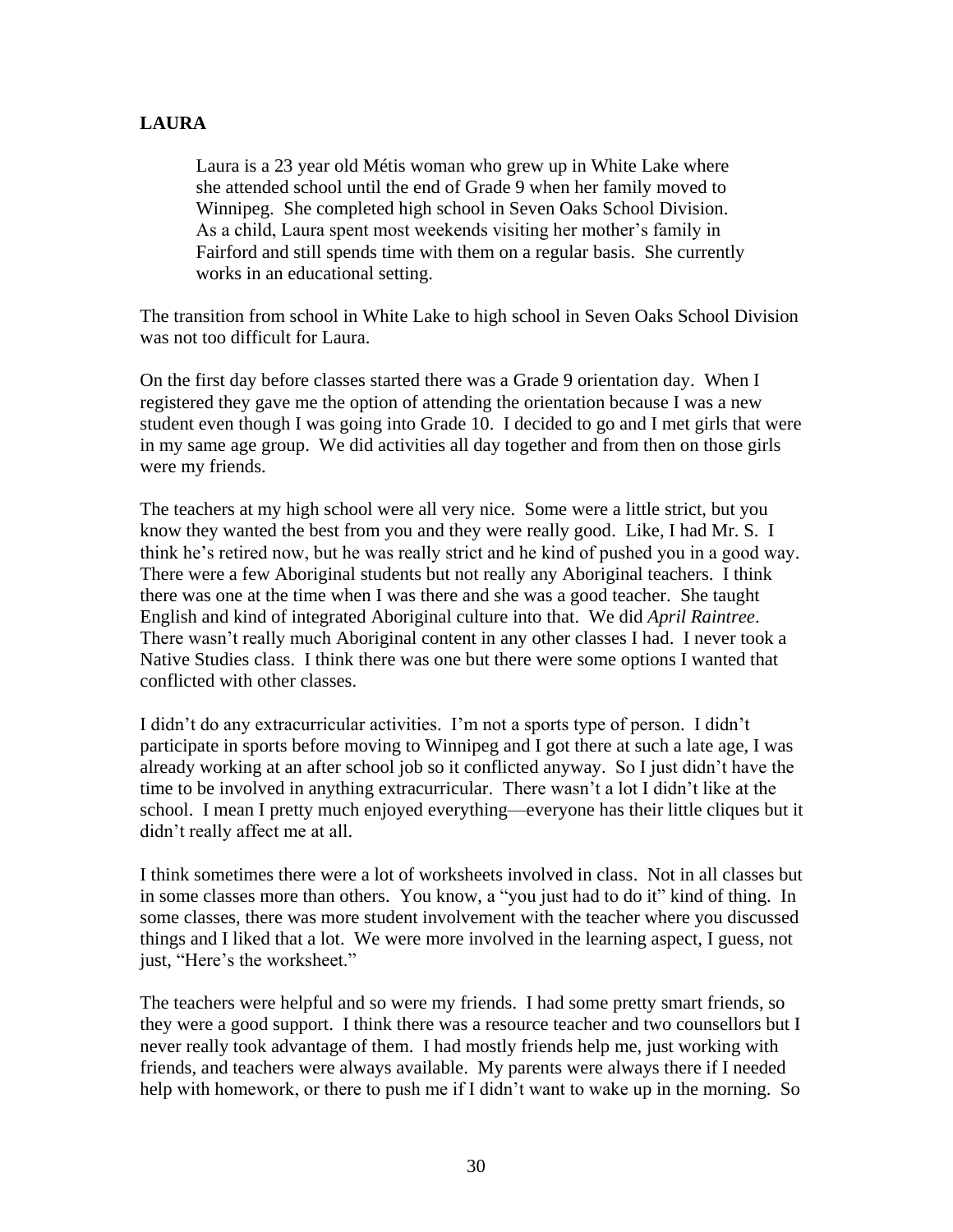were my friends. I don't think I had any special goals for the future—I just wanted to complete school.

A lot of my friends knew I was Aboriginal. I had tons of people over at the house all the time and we had Aboriginal art all over so they would know by seeing it. Or if the topic came up I would say, "you know I am Aboriginal." I'd mention it. My mom's a teacher too and my friends and I, we would always go help her where she taught. So a lot of people did know although my mother looks just like me but with curly black hair. Sometimes I'd go to her school with her. They'd have Pow Wows there in the evenings or days but I'd tend to not actually participate, just attend with her.

A lot of my friends didn't really know much about Aboriginal people before they met me. They had their own little stereotypical views that I kind of pointed out to them. But I didn't feel any different being an Aboriginal person at school—it's hard to explain there's so many different cultures in every school that you don't really feel like you're kind of separated at all I guess. For me it wasn't any different from White Lake. I'm not like you know a visibly Aboriginal person. But I can't say that it wouldn't have been different for someone else. Surprisingly there weren't many Aboriginal students in my classes that I knew of. There were probably 20 visible or non-visible Aboriginal students out of the 80 or so in my classes. There were some we noticed in different classes and some worked more in the resource area with the resource teacher, one-on-one. They'd only be there for the morning but there was only a few that I saw regularly.

In terms of my Aboriginal identity being affirmed, Aboriginal culture was never really brought up in class—like we never really talked about that stuff in the classroom. It was brought up in one class, but wasn't really in-depth. It was kind of integrated in some of the books we read and stuff, but not really, because the kids wouldn't go with it so then we'd do something different. Where I work now, we have a cultural program with sweats being offered. I don't remember that kind of cultural aspect in my high school. I think the option to be part of an Aboriginal cultural program should be there but sometimes it should be required for everybody, not just for Aboriginal students to be involved in. If it was something like an English class where you know you'd have to go —or like an assembly with an Elder there to smudge so you know everyone can see it, or a Pow Wow to at least experience it, where you wouldn't have to be involved, but you'd have to go. There never were opportunities like that for everybody to attend.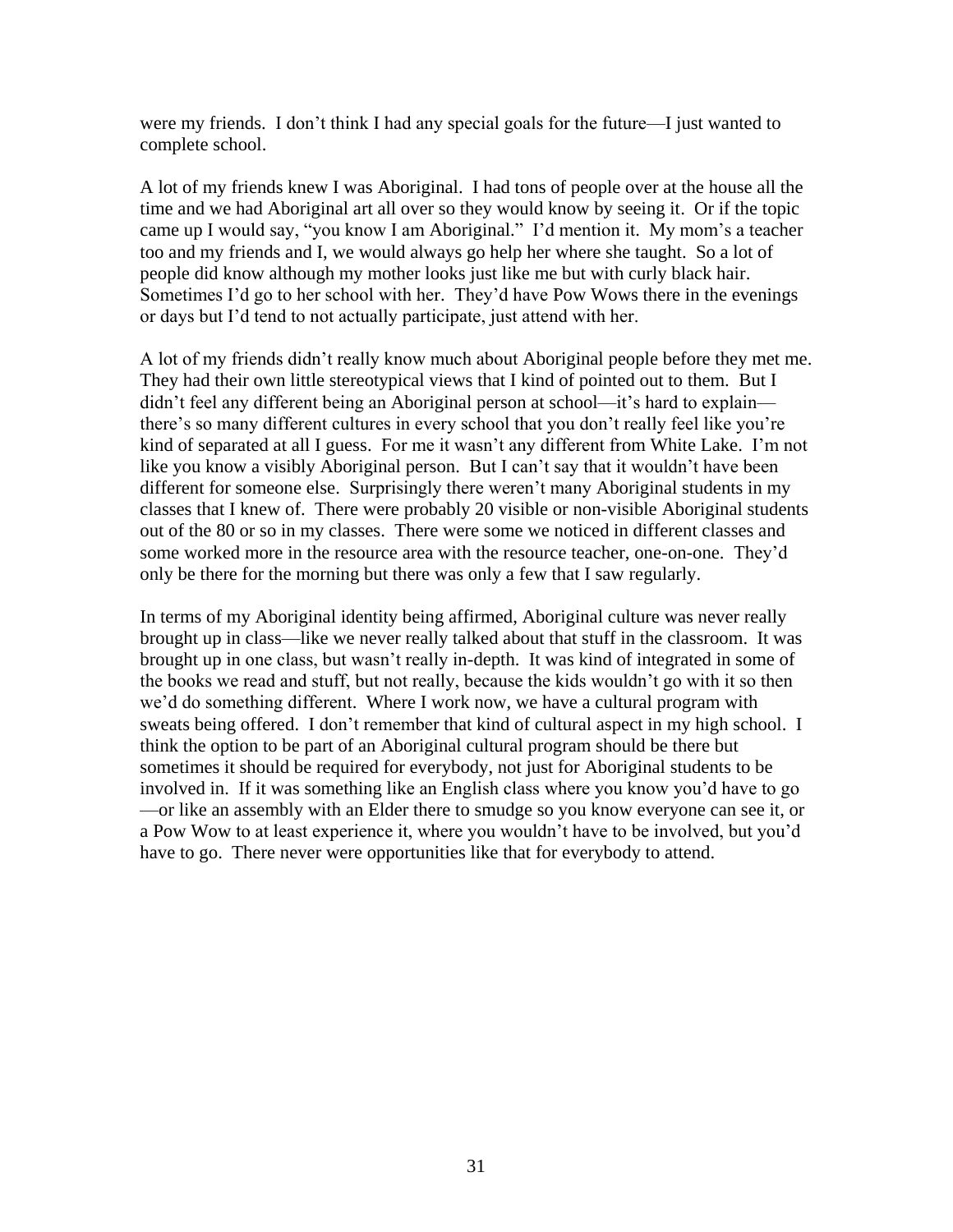#### **SHANIA**

Shania is 23 years old and married with three children. She attended school in Seven Oaks School Division from Kindergarten to Grade 12. After graduation she earned a Health Care Aide Certificate at Red River College and worked for Child and Family Services. She is currently in an Aboriginal Teacher Training Program.

I wanted to be part of this project because I'm interested in just everything about Aboriginal culture and I'm really into my culture. You know when I was faced with racist comments in school or discrimination, I took it to an administrator, from there I went to Seven Oaks Board Meetings; I went to the Aboriginal Liaison. I took things further than you know just walking away silently. I always stood up for my culture. I don't look full Native you know, so a lot of racist comments didn't come directly to me but were in classrooms when we started talking about Aboriginal culture and how we came along. That's when I starting hearing children saying that Aboriginals are nothing but drunks and on welfare. You know the comments that you get, so when I saw this project I was really interested in this research.

Well in elementary I never really experienced any discrimination or racist comments in the school. They used to have an Aboriginal day where people of all races could come out and learn about the Aboriginal culture. They would have bannock and stews and so elementary school was pretty comfortable. In Grades 7 to 9 in junior high, I had a hard time with a few teachers. You know there was this one time I remember. It was in Grade 9 cause Grade 9 Math was the hardest math to get into. I kept asking the teacher for help over and over and she just straight out the last time told me, "I'm not your personal tutor and if your parents can't afford it, there are tutors for low income families." And right there, I was like, "What's that supposed to mean?" I was so upset, I went to the phone at the school and I called my mother and she indicated to me, "There are two options; you can walk away silently and leave it alone or you could take if further and go to the administrator."

At that time I took it to the administrator. I remember how I felt so raged and my hands were sweaty and my heart was pounding and I just kind of wanted to walk into the administrator's office. I didn't want to wait there or anything. But when I sat down with her, she understood where I was coming from and because I was so upset at that point she just told me to go home and she would speak to the individual. From there they had got me to go to Seven Oaks Board Meeting at St. Benedict's and just tell about my experience to the counsellors and Seven Oaks employees who attended and I guess it just got better from that—like Grade 9 just went smoother from there. I know she talked to the individual but I don't know how they dealt with it. But that specific teacher came and apologized to me and you know, from there on I just kind of left it at that because I knew I had made my point and stood up for myself.

Another altercation was in Grade 11 History. There was a student teacher in the classroom. The teacher had stepped out and the topic was Aboriginal history, how we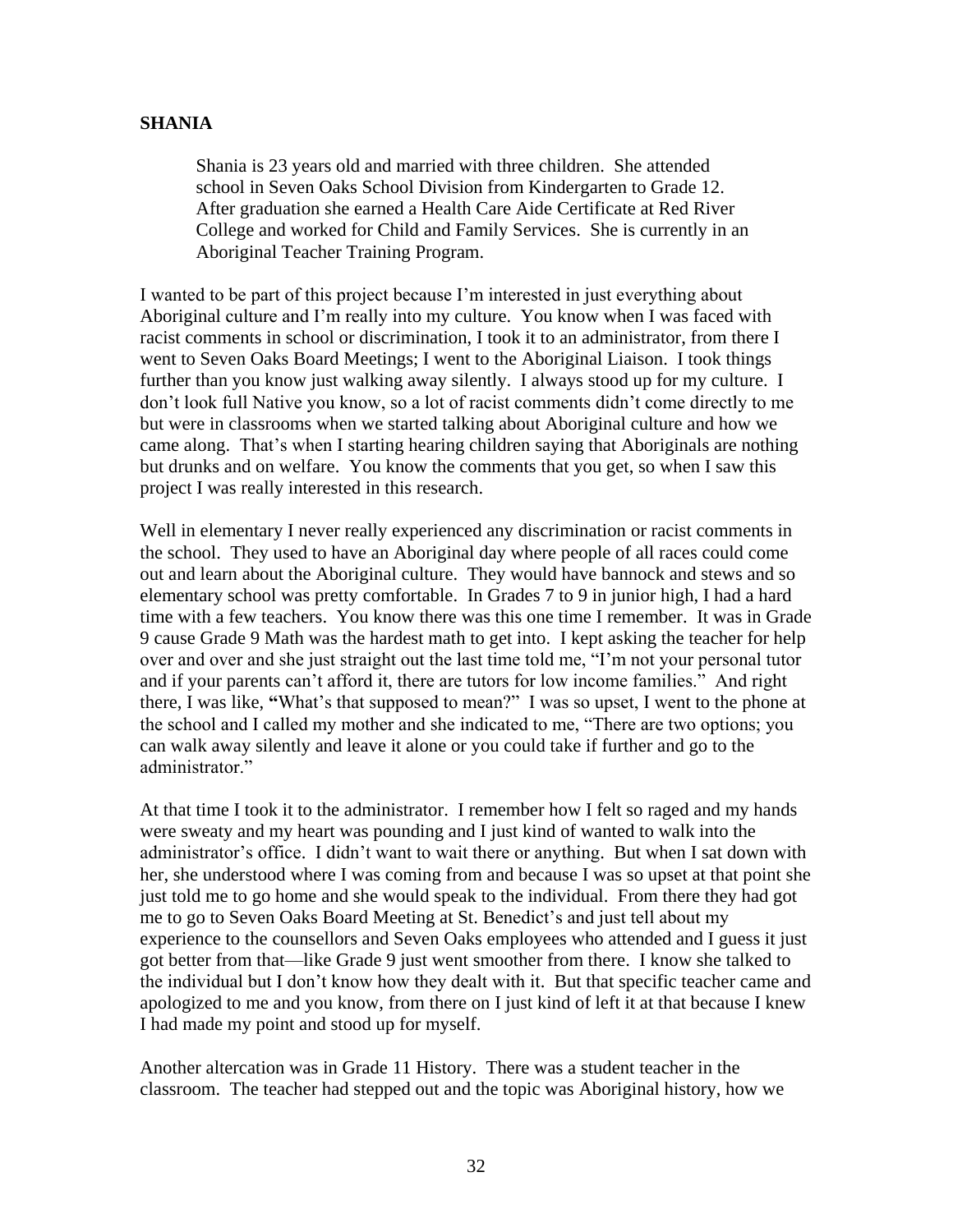came about or we were the first people here and of course, I don't look Aboriginal so the student teacher just asked, "What's you guys' opinion on Aboriginal people?" And that's when some kids said, "They're nothing but drunks, and they're savages." And, you know just all these racist comments and right there again. I just sat there and waited till they were all done making their comments and I stood up and I said, "Excuse me. You know what? You guys may not know it, but I'm Aboriginal." And, I said, "I don't think it's right the way you guys are talking about us." You know, I was so outraged I walked out of the classroom again.

But, I did go back and I explained myself. I said, "You know, we were the first people here and you guys basically took our land away." I explained the whole residential school experience you know. That's where the alcohol and drug abuse cycle came from and was passed down. Again I went to that administrator and I know that student teacher was no longer in our classroom. And in other rooms from that point on he was never alone. The teacher always had to be in there. So again I stood up for myself and I wasn't going to back down and be ashamed of my culture because I'm very proud of who I am and where I come from.

Racism happens not only with Aboriginal people but the week before Spring Break we had an incident here where a girl brought her heritage food and she warmed it up in the microwave and it kind of you know smelled up the room and two boys walked in and said, "Yuck, what's that smell? That's gross." And that girl just closed her lunch and put her head down and started crying. I said you know what, "You don't be ashamed of who you are, or where you come from or what background you are. You open up your food and you eat, you're equal as everybody." The specific boys that were teasing her are boys who are also teased around here, so I just turned around and told them, "You know, think about how you guys feel when you're picked on," and they apologized and that was left at that.

But there are not only negative experiences in Seven Oaks School Division. I had very positive experiences, like the Aboriginal day I mentioned where they had bannock, stew and everybody would come out and see. They even had someone come out here and actually help the students build a teepee outside with real sticks and everything. I don't know if they still have it. I was part of the first and second annual Pow Wows. The Native Awareness class put them together. I was kind of the lead person to get people to come out and to get the volunteers and plan what we were going to do. I was kind of the head person because I wanted to make it more open for people to know about Aboriginal people and culture.

Now that my daughter is in elementary I've seen a whole lot of difference in the school division. Now they have like an Aboriginal Liaison person in almost every school or one that attends every school and my daughter is learning about Aboriginal culture in school already. She's only in Grade 1. She asked, "Mom, am I an Anishanaabe then?" Well yeah because she doesn't look Anishanaabe. So I'm finding that there are a lot of positive aspects for Aboriginal people in Seven Oaks School Division now.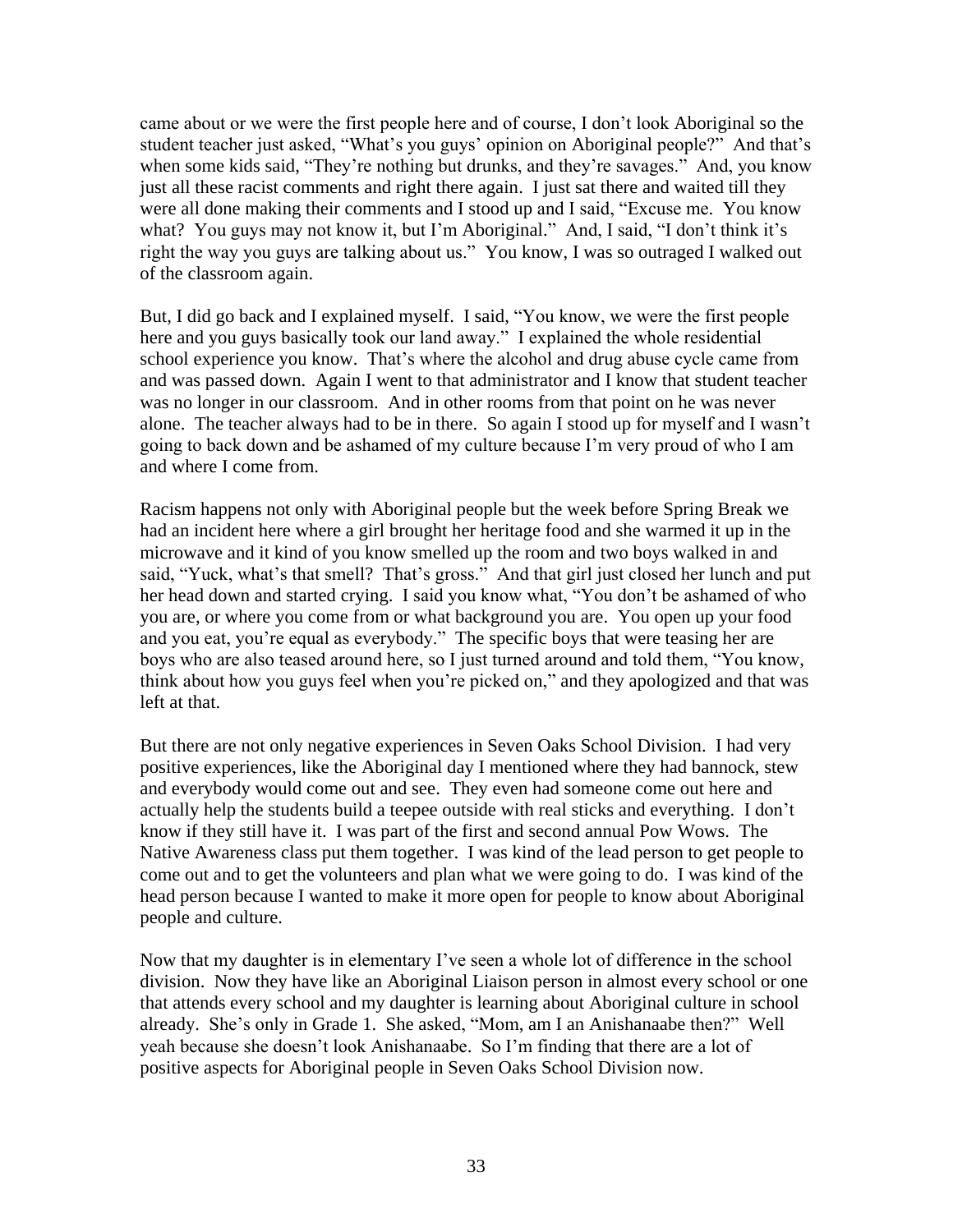I have two other children as well. There's one in a daycare and there's one at home with his Dad right now. I also have a foster child and I also have my younger sibling who's 14 and my husband's younger sibling who's the same age. They moved to Winnipeg to attend school because their community schools were just not as great. They're about a year and a half behind and you know they want to move forward. Like when my mom moved to Winnipeg from our Lake Manitoba First Nations community. She had graduated there but when she attended University of Winnipeg she was told she had to do Grade 11 and 12 over again. That was just shattering for her you know. She moved to Winnipeg by herself not with a group of other students from her community and she told me stories, where she remembers sitting underneath the University stairs crying by herself because she was having trouble in school and was all alone and had no one to relate to.

So I'm very grateful that now when kids leave their communities they are connected to a group, not isolated as an individual but just helped to fit in with a group of other students are who are also coming from their communities to go to school here. My brother-inlaw, he's 14 and is in middle school. He just moved in February and he fits in at the school great. You know the first week there were some comments. He was listening to his Ipod and they asked him, "What are you listening to, Pow Wow music?" He just turned back and said, "Excuse me, you know, I listen to the exact same music as you." But he didn't let it bother him and that's the thing I told him, "Don't let it bother you, because if they know it gets to you, they're going to continue doing it. You go ahead and say what you want to say. They're going to just leave it alone after a while you know."

My mother was definitely a role model for me. My mother's a very strong individual, an outspoken person. She worked for the Aboriginal Residential School group. She sat down with the residential survivors and actually went over detail by detail the abuse they went through. And that was very difficult for her. Now she's a Health Director. She's also worked as a NIHB program officer. She was always a lead person in all the jobs she's had, but she's worked very hard to get there—really hard, yeah.

Well it's like I said I took the Native Awareness class in high school. I was so fond of that class, that by the time I got to Grade 11, I had already finished up the Grade 12 Native Awareness option because it's only half a credit for half a year. I really enjoyed that class because in the Native Awareness class we were able to explain through all the schools—like show our culture. Right now in my high school's office there's this big, big, about three foot, picture that we made and it has a big dream catcher and bear paws and you know that was just us as a group doing it. The administrators were so fond of it they wanted to hang it in the office. You know those are things we're proud of. It's still hanging there now. I went to the open house with my sister, and I was like, "I made that you know.‖ I was just happy to say also we made star blankets. We actually had individuals come out and show us how to make star blankets in our Native Awareness class. Volunteers, just people we knew that we would ask to come to our class. We would even do things like show bannock making for the kids. I have been making bannock since I was 9 and so I actually showed the class how to make it. We brought in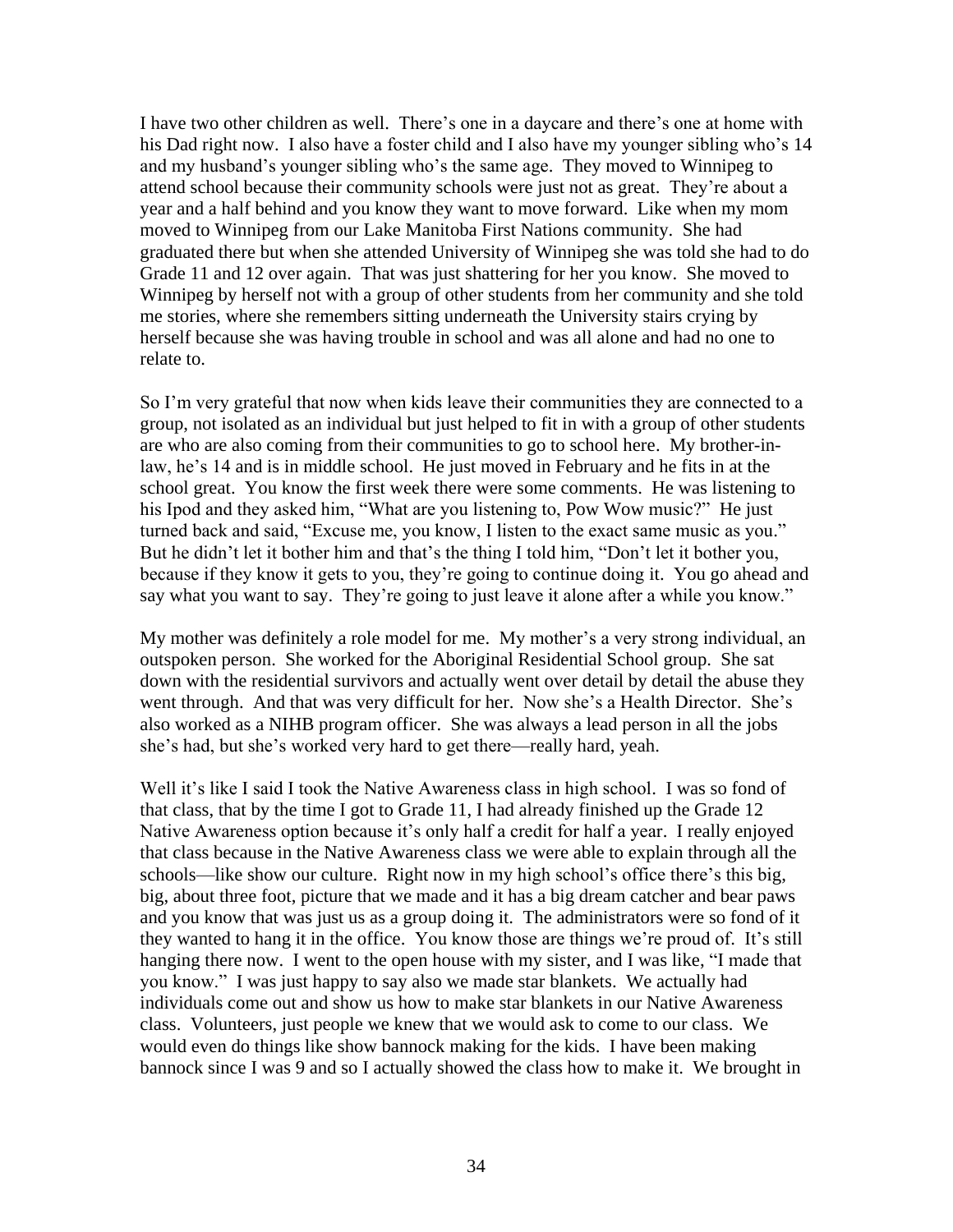dream catcher making. I think I was one of the first ones to bring actual sinew and rings and the leather to make dream catchers. I was the one who showed them how to do it.

I've mentioned my negative experiences; um I can't think of others. You know, those were the two where I was so outraged. There were other things—you know there was always some who, when I wore my hair in braids you know, they'd say "What are those for? Should I cut your braids off?" Like I said, I'd never back down. Now I'm remembering Grade 4 when I brought in my jingle dress and did a presentation for the whole school, Kindergarten to Grade 6 in the library. I had sweet grass and cedar in my jingle dress, all dressed up in my outfit and I did performances for each grade as they came into the library and just kind of spoke about the jingle dress—the colours, the sacred medicines. Ah, there's so much.

I really enjoyed school. There was no favourite thing. I just enjoyed attending school like my mom says. I don't know why. I just got up in the mornings on my own to go to school. I did my homework. She never had any problems with me going to school. I just enjoyed being at school and if anything were to come, you know what, I enjoyed meeting the challenges. Everyday was a new challenge, you know, to get through and I'm a challenging person so the more difficult I made it the more interesting it was for me, you know.

My mother, she was a very strong influence on me. Like I said, if I did have the down points of feeling discrimination or anything upsetting she always brought me back up again and said, you know, "Stand up for yourself. Don't walk away quietly. You know you have a voice; you have your opinion." She pushed me a lot because when I was in elementary I guess first grade, I was a very shy, quiet kid and around Grade 3 or 4 that's when I started coming out and not being ashamed of who I was. So right from there I shot out and just pushed forward and kept pushing everyday. Academically I just enjoyed school. I don't know.

My grades, they were B's and C's. I was never an  $A+$  student. I was never right on top, but I was average, between B's and C's. I never really failed anything. You know I also had a child at a young age, at the age of 17, but that didn't stop me from going to school. I didn't graduate the year I was supposed to but I continued going to school until I graduated. When I did get pregnant it was the end of Grade 9. In Grade 10 I had my baby girl. The teachers were saying to me, "So, what are you going to do now? Be on welfare? You're not going to finish school." And that determined me to prove them wrong. "You know, I'm going to finish school when I'm supposed to. I'm going to continue school no matter what you guys think." I guess that's what motivated me there too. Once I had my baby, which was on a Thursday, I went right back to school Monday. I had her with me in the classrooms and the teachers had no problem with that. But they were very surprised that I continued my education and right after high school I went to Red River for my Health Care Aide Certificate. From there, I went into Social Work where I worked for two years but that got too difficult apprehending children and everything. So I have work experience behind me. Now I'm in an Aboriginal Teacher Training Program. I had to work really hard—in the Health Care Aide Program you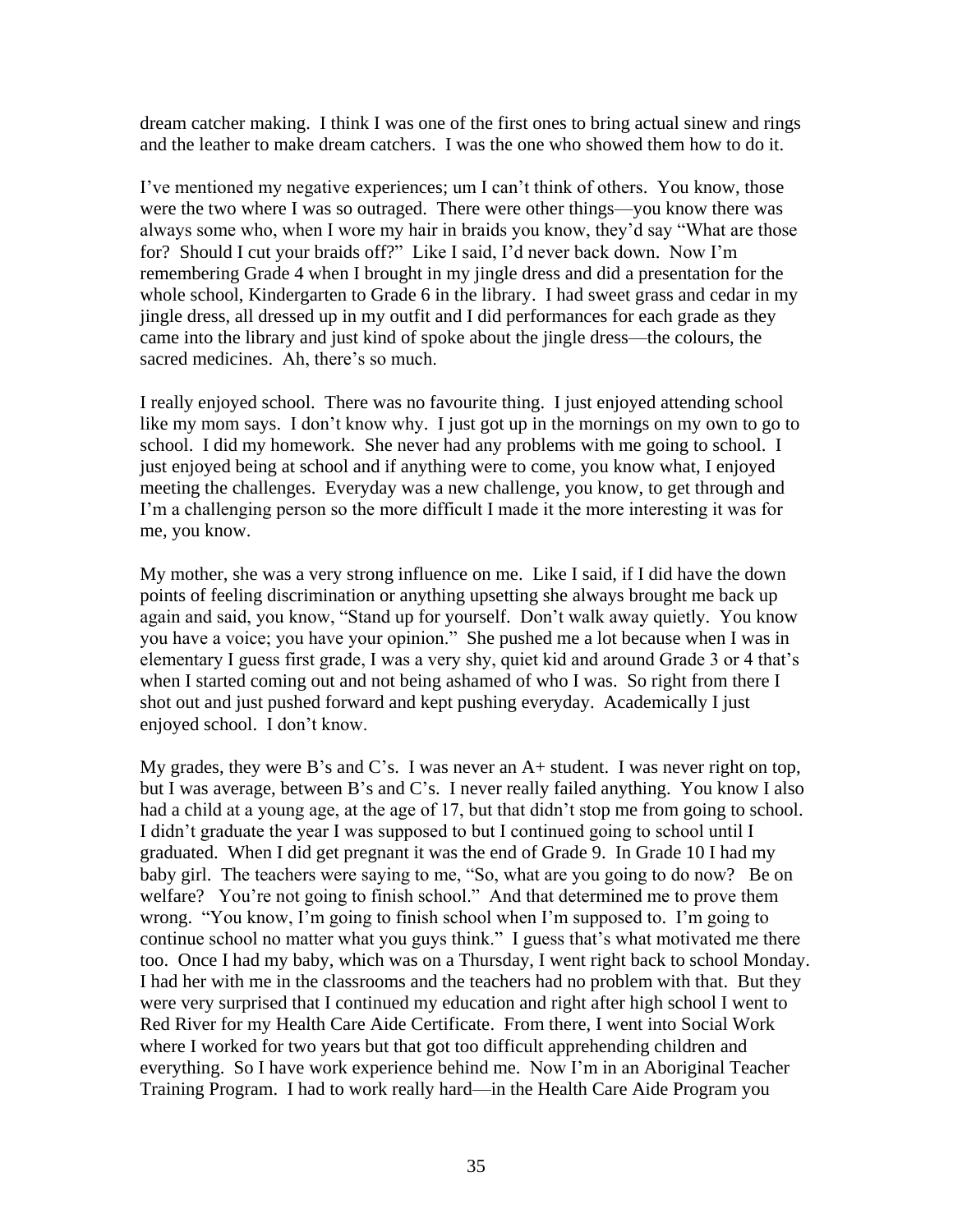needed 80% or more to pass every test or task you did and I always got more than 80%. I never had to re-do a test so—the more expectation you have of me, the harder I'll try. The more I'll push.

There was just my one teacher that I went to for support. I envy her so much. She's the one that pushed me, even for the Teacher Training Program. I didn't want to become a teacher. I was "No, no, that's not for me," and she's like, "You need to be a teacher. You belong in a school." And no matter what problems I had she was there. She was there no matter what. I always went to her. Even if I had a low day and I was just feeling you know not all that great, she would bring me back up again and encourage me. Even if I failed to do something or I didn't get the mark I wanted, she would push me and I'd go try harder and move back up. I was really close with her and even talked to her on a personal level. She inspired me a lot and I still have her by my side.

Another thing that stands out in my memory is the heritage language class, which was also Tuesday and Thursday evenings. There would be the Ojibway class you know they offered different languages and there was an Ojibway class. I attended that for a little bit but I didn't continue going because I found that all they were doing on the board was writing down words and then we would write them in our paper and to know a language you need to be speaking it. You need to speak it fluently in class for children to pick up. My little girl, Sarah, is learning that way. My parents speak Ojibway fluently, she knows, she knows the words, like she'll say, "Kawin ni-wi-ni bahsee" which means "I'm not going to sleep." My parents taught her to use these words, so you know she'll learn the language. You need to have it around you fluently. With me my parents spoke it to me. I spoke it fluently up to about Grade 2 but people started laughing at me and teasing me because I pronounced it the wrong way or I wasn't speaking it properly. I was just in Grade 2, 7 or 8 years old, but like I said I was shy at that time and because they started laughing at me, I kind of lost using the language. So now my parents speak Ojibway to my children and I want them to continue. I keep telling my daughter, "No matter what don't be afraid to speak it." My daughter has a jingle dress and she's a dancer but she's ashamed to take it to school. She doesn't, she's actually scared to hear what they're going to say to her and I try and tell her not to think like that and to think positive and you know, not be ashamed of who she is or where she comes from.

I think all my experiences made me move a step forward or pushed me to work harder. Like I said when I got pregnant I didn't quit. When that teacher said, "I'm not your personal tutor and you know, if you're a low income family go elsewhere whatever," I just thought, "No, I'm not going to go elsewhere. I'm your problem, and you're going to deal with me you know. You're my teacher, you're going to." So I guess standing up for myself motivated me the most to be successful. I won't back down if something's said to me I don't beat around the bush. I think just being a straight up person and pushing forward is why I'm where I am today. You know my administrator always says that to me, "You never back down, do you?" I want more, I push further, and that's how I achieved what I have.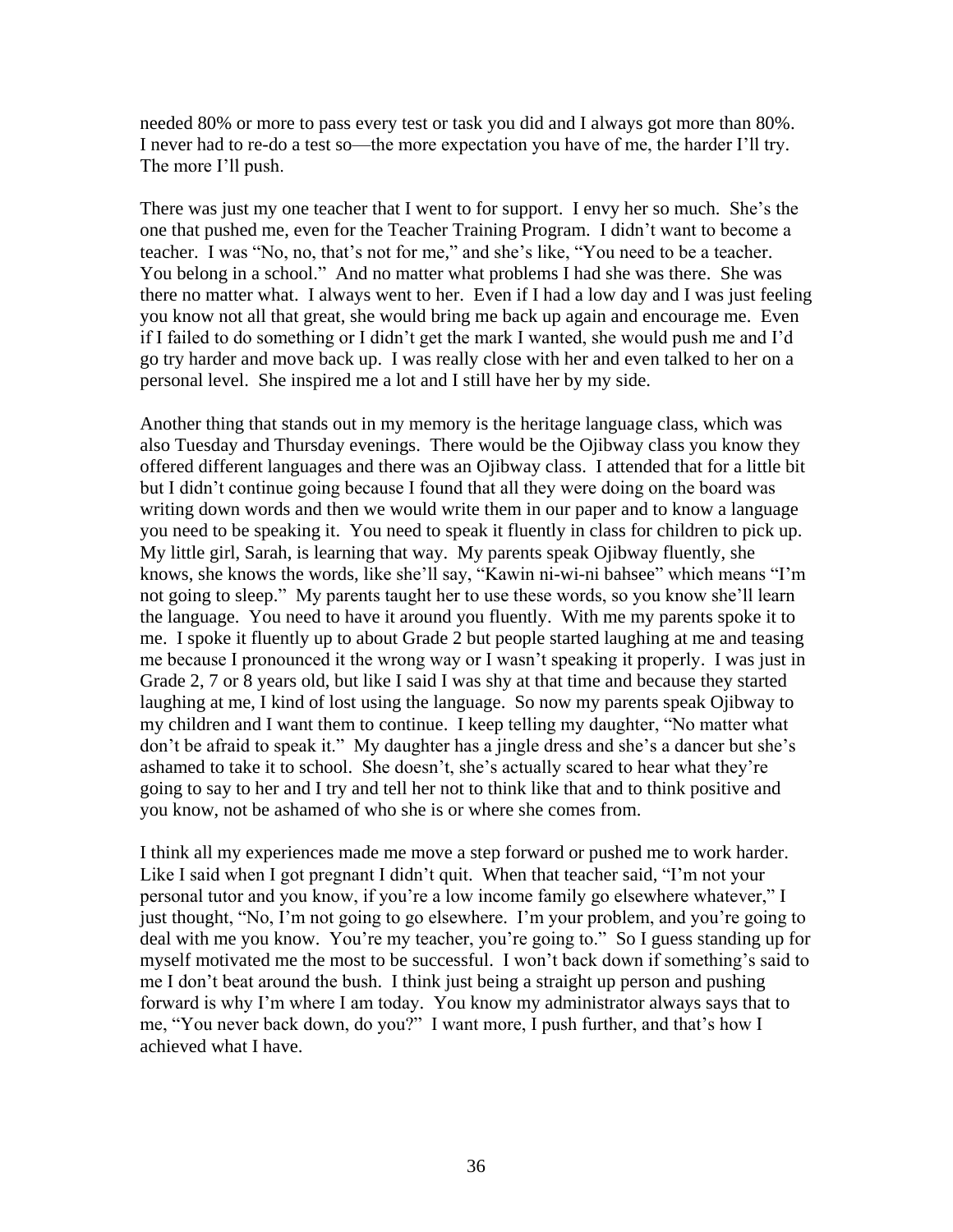As a student what would I like to say to teachers? Communication, I think … communication between a teacher and a student or a student and students, students and administrators, students and counsellors is the most important thing. If you have a problem or some comment you want to make you know you can say it. Be straight forward, don't beat around the bush or if you're angry at something don't be mean to me or take it out on me. Let me know what I've done wrong, you know. The same goes for students. Let the teacher know if you have a problem. If they don't want to help you, keep pushing, you know what I mean. Go to another teacher or go to the administrator. Don't just sit there and be quiet if they won't help you because that's just going to push you further and further back. I know that a lot of Aboriginal people, when they get rejected the first time, like someone says "no," or something like that, they back away and they kind of just leave it at that. They need to learn to push forward, keep asking, don't take "no" as an answer. If you need help get it. Communication, I would say is very important.

It's hard for Aboriginal people—they get quiet. See that's where it goes back to residential schools because of you know, sexual abuse, the physical abuse, the emotional abuse. Back in residential schools they wanted to make all the Aboriginal kids white kids. They cut their braids off; they weren't allowed to speak their language. They had to learn the Christian way in the churches back then but because all the kids could speak was Ojibway, Saulteaux or Cree they couldn't actually speak back. They were actually just quiet because they couldn't understand English until the nuns and the priests made them sit down and speak English. So now, like they say, it's a cycle that's just getting passed on and on and now I say to my generation, we need to break that cycle. You need to be more vocal, you need to push forward because, yes, I know a lot of Aboriginal people once they get rejected, they just back away or they just sit there quietly. They don't push forward or push for what they want, they just let it be, you know.

If a student is really quiet the teacher shouldn't just ignore them. Let me try to give you an example. Just say you had a child that was sitting in your classroom and didn't want to do the work. Maybe go up to them and see if they need help or if they're having problems understanding what they're supposed to do or if they're having trouble actually doing what they're supposed to be doing. Like they may not even understand; they may not even know how to read. They may not you know. But there is a point where if they're not going to communicate with you at all, then because you have a classroom of 26 kids, you can't be focused on that one individual the whole time, then I'd say after a certain amount of time, then just let them be and then maybe they'll come around. If not, they may have problems, like background problems. I never sit back there and let things go by. And with my daughter, I never just let her sit there. If she has a problem she comes home and tells me. I'll write a letter to the teacher in the agenda book or just a letter in her lunch bag to give to her teacher, you know, "Sarah is having problems doing this," just so she'll work with her a little bit.

At the beginning of the year, my daughter didn't want to go to school. We never found out why, but she'd cry every morning about going to school, so that's what I did. I went in and spoke to her teacher around  $8$  o'clock in the morning and I just said, "I'm not too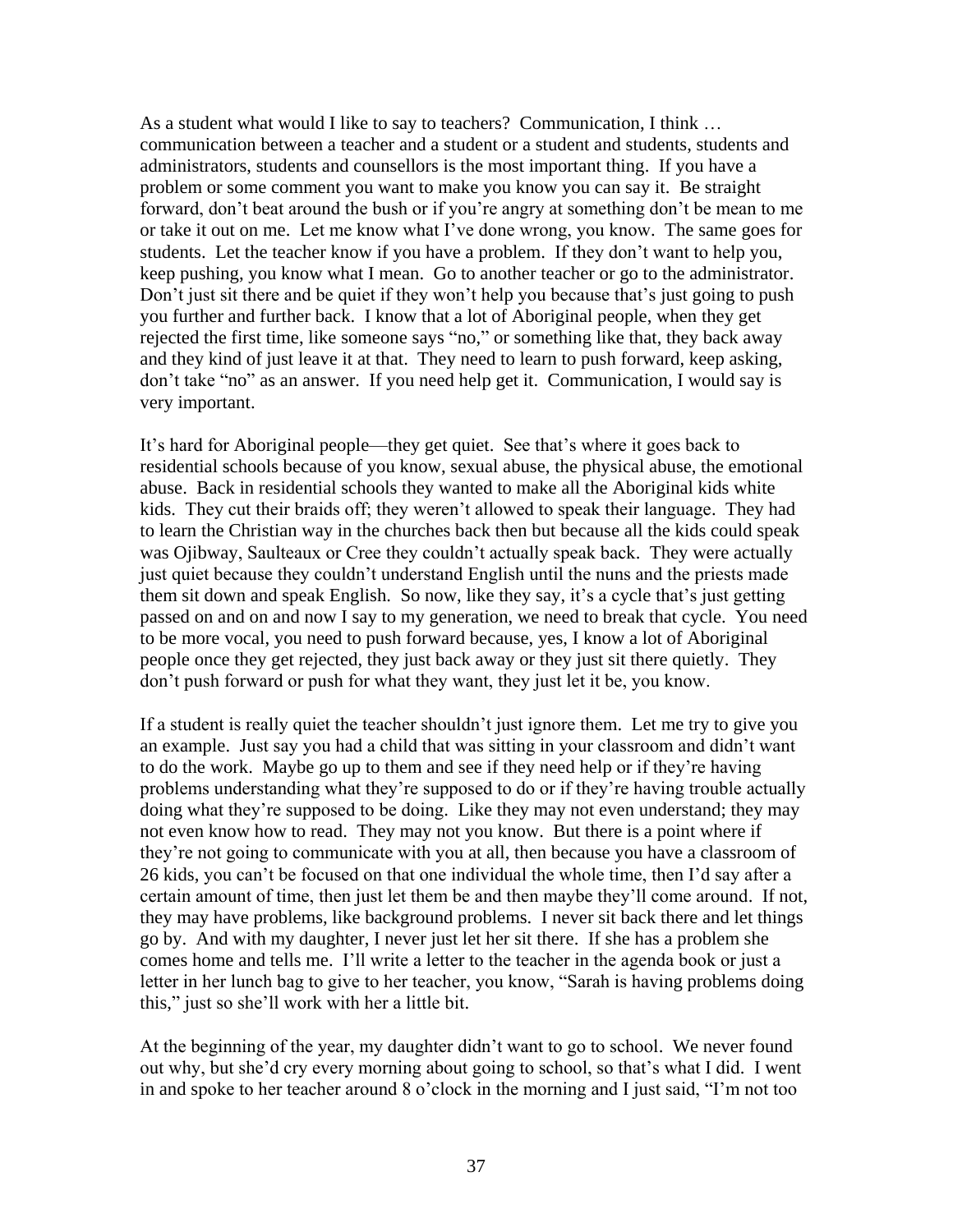sure what the problem is, is she having problems at school?" And you know the teacher didn't see anything, my daughter was flying through her work. They didn't see what could be the problem. Over time, the teacher asked her to stay in maybe one recess and asked her, "Can you do this for me Sarah, like maybe clean up or do the recycling bin?" And at that time she would talk to my daughter and use that one-on-one time to see what was going on because I know she can't deal with her one-on-one in the classroom right because there's 26 other students. You know my daughter eventually came around. The problem was just because she was away from me, in Grade 1, a full day at school and so she just had to come around and that's how we figured out what her problem was. So, like I said, just keep pushing. Yeah, just keep pushing, you know maybe let it go for a little bit, but continue it on the next day or the next period or something, you know, just keep on them. Don't just let them slide out and be on their own, because that's just going to make them further and further behind.

I think what I have said and done has helped to improve what happens in those teacher's classrooms. I would also advise teachers to learn history just to know what they're teaching and leave it open—because it's an Aboriginal culture they're not all the same, you know, they not all like cedar or sweet grass. It isn't the same for everybody. There's not just one culture to learn about for Aboriginal people, there's the Inuit, the Métis, the Cree, the Ojibway, the Saulteaux. There are so many that you can learn from. If you google Indians or Aboriginal People you're going to get a bunch of stuff. You need to learn about exactly what you're going to teach. Like if you're going to teach about the Micmac, you know, you've got to learn about them. If the topic is the Iroquois you've got to learn about their specific background and that culture itself. Don't put us all in the same group because that's not how it works.

I'm very proud to be Aboriginal, proud of myself and my family and my kids. I enjoyed growing up. There were a few altercations that I had but also I had a lot of positive outcomes. Like going to the Seven Oaks Board meetings and letting other teachers hear my experiences made them watch how they taught. You know what I mean? It kind of opened their eyes to what to watch out for. I haven't heard of too many experiences of racism after that because, like I don't know, my mom and my administrator always tell me that I've made a big difference in the Seven Oaks School Division. Aboriginal heritage is more acknowledged and visible, there is more Aboriginal teaching, there's more understanding of the Aboriginal culture to be seen now in the school division.

I can't really say that my identity as an Aboriginal was affirmed a lot in school. It was fairly good. It was okay, like it was fairly even, like it wasn't awful. It was just that altercation in Grade 11 when I had that student teacher, but otherwise teachers you know asked me to bring my Aboriginal culture to the classroom. You know, "Can you bring your jingle dress?" Even in my cooking class, "You want to make bannock for the class? Do you want to show them how to make bannock?" I enjoyed doing that and sharing my culture and you know letting people know how it is.

Teachers did bring in different perspectives after a certain point. I think after Grade 9 or 10 teachers had heard about me. Like I won't back down or if they had a problem or if I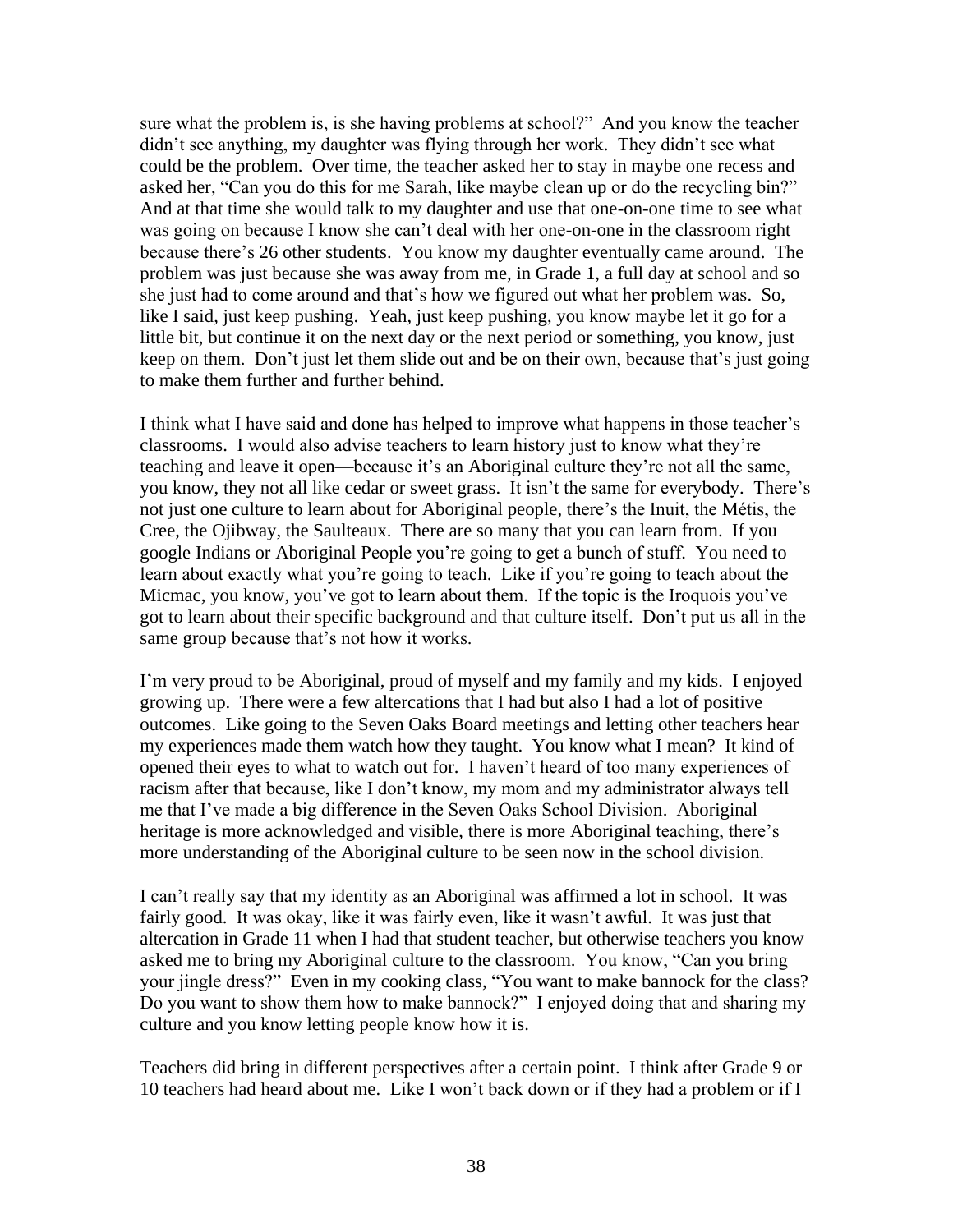had a problem about racism, you know anything like that, they kind of knew to watch out for how they put it, or which way they taught it because they knew I wasn't going to just sit there. If they said it the wrong way, even if they were in the middle of teaching—how can I give an example, if they said, "The white people were here first," I would say, "Could I correct you on that? It was Aboriginal people first." You know, like if they didn't teach it right, I would correct them on that so, I think after so many years that teachers kind of learned to watch out for me because I always made them do it better or clearer to give more of an understanding to the other children.

The other day I was sitting at Tim Horton's having coffee and I heard this lady beside me talking and she said, "Oh, all these Indians are getting residential school money, and they're getting it for nothing—they weren't abused." And you know, right there I thought, okay you need to learn, you need to know, you need more knowledge of this, but I wasn't going to say, "Excuse me" and sit down with her and have an hour conversation on it. So I kind of just let it slide but I know that's still out there, still what they're thinking. I was just reading in the Grassroots paper yesterday that most people don't understand about residential schools. The article said Moonya, Moonya people, meaning white people, just think of settlement payments being paid out. They don't realize what the people went through. There were a lot of people that went away, who got taken from their parents and died at residential school and their parents never saw them again and the parent has to live with that. You know there are bodies out there, buried, that we've never even identified because of them being taken away. I just want them to know the whole background, want them to know more clearly, exactly what happened and why we have Aboriginal people in the streets that are living on welfare. I want them to recognize that welfare is not just specifically for Aboriginal people. It's for low income families that need help, you know, there's Filipino, Chinese and white people on Social Assistance. It's not just Aboriginal people. I want it to be much clearer where we're coming from.

I think that there still needs to be a better understanding of Aboriginal people—of how much and how far we've come from back then. I could say I have achieved a lot more than what many people were able to do in the past. Like my mom; my mother broke that cycle of the abuse. She was physically abused, sexually abused but she made sure that I didn't go through that and now I am making sure my kids get protected from that happening. You know we are breaking that cycle of abuse and building up to be stronger people.

I don't know what will come out of this research project. That's a tough one, eh? You know I hope it's just for people to listen to or to read. I don't know how it's going to be—hopefully we'll see what the experiences were and what has changed and what hasn't and what we can keep working on it. I haven't been in all the schools in Seven Oaks School Division. I still see some discrimination and racism like in the school where I'm now placed. I'm in a middle years classroom and at middle school age kids are more vocal and you know they can be rude. They kind of just say what they want to say.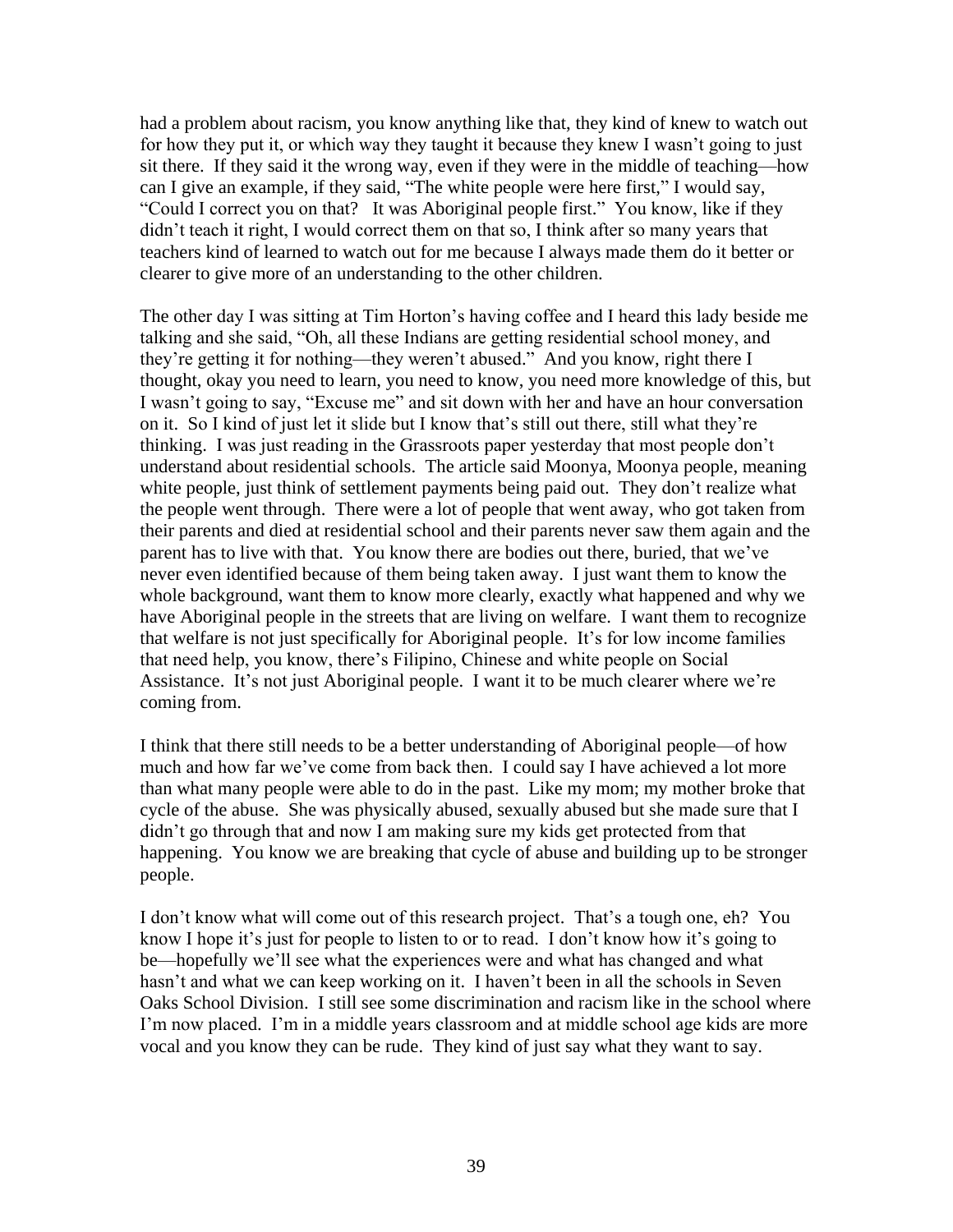I know that in one school they have a big Aboriginal mural of an eagle and they brought in the Métis Federation to come do some square dancing and jigging and you know that's the Métis way. I would just like to see it expand to all schools and people to learn about, know about Aboriginal cultures and that we're just like everybody else. Don't put us out as welfare bums. Learn about us—we're all as equal as everybody else.

### **Within the Narratives**

Just don't say in the years to come that you would have lived *your* life differently if only you had this story.

You've heard it now. (King, 2003, p. 167)

The narratives of Carol, Karla, Rick, Jason, Laura and Shania have served to personalize the experiences of each individual. Each one is a journey shaped by their contexts, encounters, perspectives and values.

The stories we hear and the stories we tell shape the meaning and the texture of our lives at every juncture.

Stories and narrative, whether personal or fictional, provide meaning and belonging in our lives. They attach us to others and to our own histories by providing a tapestry rich with threads of time, place, character, and even advice on what we might do with our lives. The story fabric offers us images, myths, and metaphors that are morally resonant and contribute both to our knowing and our being known. (Witherell & Noddings, 1991, p. 1)

In this section we look at these narratives with the following questions in mind: How do the stories draw our attention to the relationship between contextual factors, systemic conditions and the success of Aboriginal students in schools? As a committee we examined the many, and often conflicting, understandings of the meaning of "success." We recognized that the question of "What counts as success?" remains a contestable notion. In the context of our system we made a decision to connect success with schooling achievement and graduation. What follows is our attempt to understand the significance and implications of these stories.

### **A Strong Sense of Family and Cultural Identity**

Canadians, and educators in particular, have a responsibility to be knowledgeable about the history of Aboriginal peoples and the impact of history upon the current circumstances of Aboriginal families. An understanding and respect for the cultural landscape of the students' day to day experiences (van Ingen & Halas, 2006), along with an authentic belief in Aboriginal students as capable and successful learners (Gloria Ladson-Billings, 2001; Howard, 2003) contribute positively to the education of students.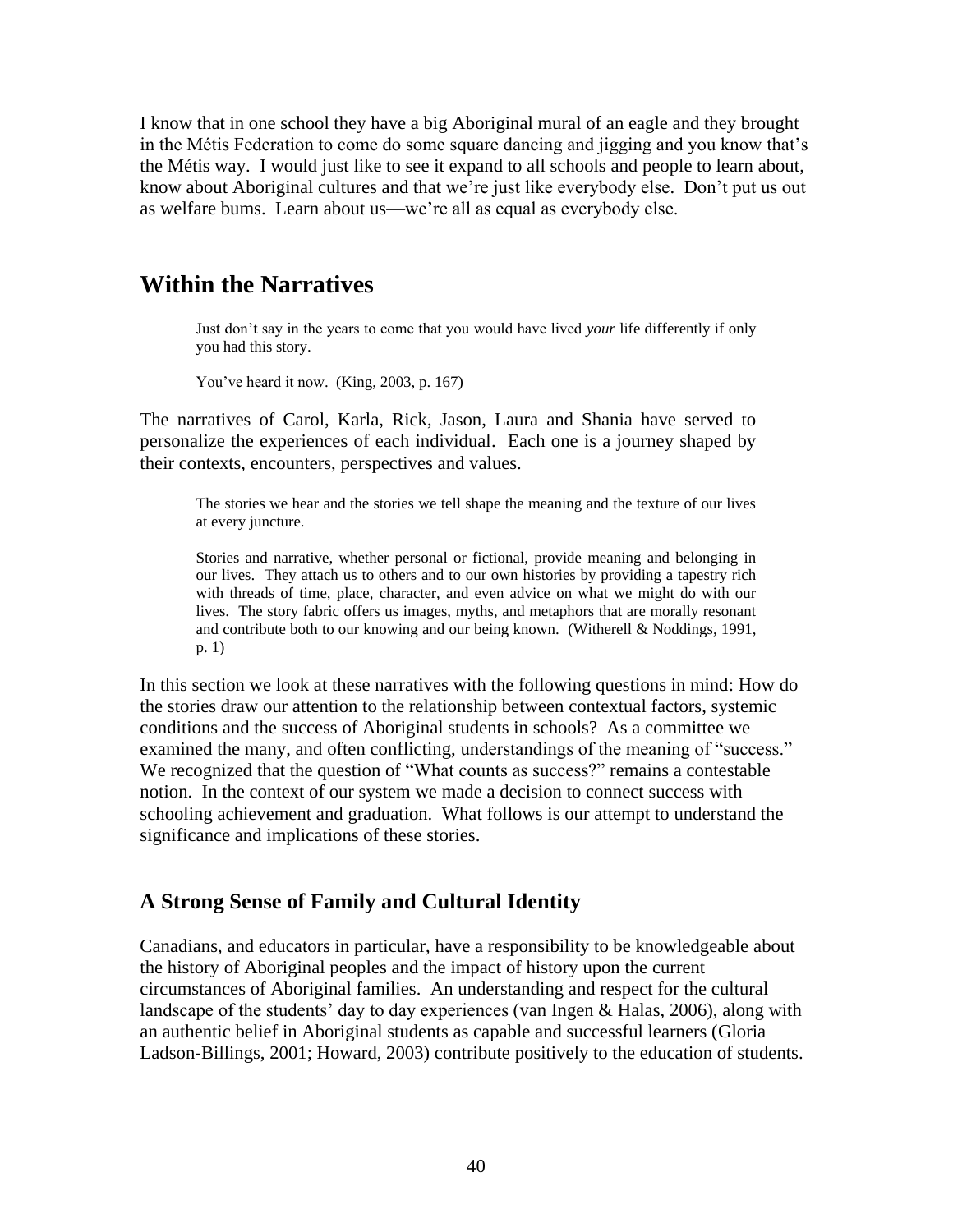The tendency in the earlier literature on indigenous education, most of which was written from a non-indigenous perspective, was to focus on how to get Native people to acquire the appurtenances of the Western/scientific view of the world. Until recently there was very little literature that addressed how to get Western educators to understand Native world-views and ways of knowing as constituting knowledge systems in their own right, and even less on what it means for participants when such divergent systems coexist in the same person, organization, or community. It is imperative, therefore, that we come at these issues on a two-way street, rather than view them as a one-way challenge to get Native people to buy into the Western system. Native people may need to understand Western society, but not at the expense of what they already know and the way they have come to know it. Non-Native people also need to recognize the coexistence of multiple world-views and knowledge systems, and find ways to understand and relate to the world in its multiple dimensions and varied perspectives. (Barnhardt and Kawagley, 2008, p. 226)

The narratives provide an opportunity for us to visit the lives of participants from varying family circumstances. Three of the participants, Karla, Shania and Jason grew up in Winnipeg and spent their school years in Seven Oaks School Division. Carol moved to Winnipeg from a rural setting and attended urban schools from Grades 1-12. Laura moved with her family from a rural community into the city at the end of Grade 9 and Rick relocated to Winnipeg without his family at the end of Grade 9.

The issue of relocation is one that deserves further exploration. Why did three of the six students move to Winnipeg to access a high school education? What were the costs emotionally, socially, culturally and financially to their families?

Rick gives us a glimpse into his experience. Rick had an aunt and uncle who were the only family members to graduate from high school. Rick clearly sensed the expectations that he become the third member of the family to complete high school. To accomplish this Rick left his reserve community to live in Winnipeg with house parents returning home only during the Christmas and summer holidays.

**Rick:** It was really scary, being only fourteen and being here by myself. I remember my first day of school; I didn't want to go I was so scared. I was—you know I had genuine fear inside of me. And I was no longer the smartest kid in the school anymore. I was just a regular person now and the school was huge compared to my school at home, something I hadn't seen before. So it was tough, it was really tough the first day or two to just go to school.

Rick's story raises questions about the lack of equitable funding for federally operated schools. The inability of students in many First Nations and Métis settings to access a quality high school education places a huge demand on youth to grow up quickly, to face the challenges of relocation and to be on their own in distant and unfamiliar settings.

When facing a personal tragedy Rick was able to access a band counsellor in a crisis situation, the murder of his cousin. A school counsellor quickly made contact with the band home placement counsellor and support was provided. Rick stated that this averted his "almost quitting school in May of my graduating year."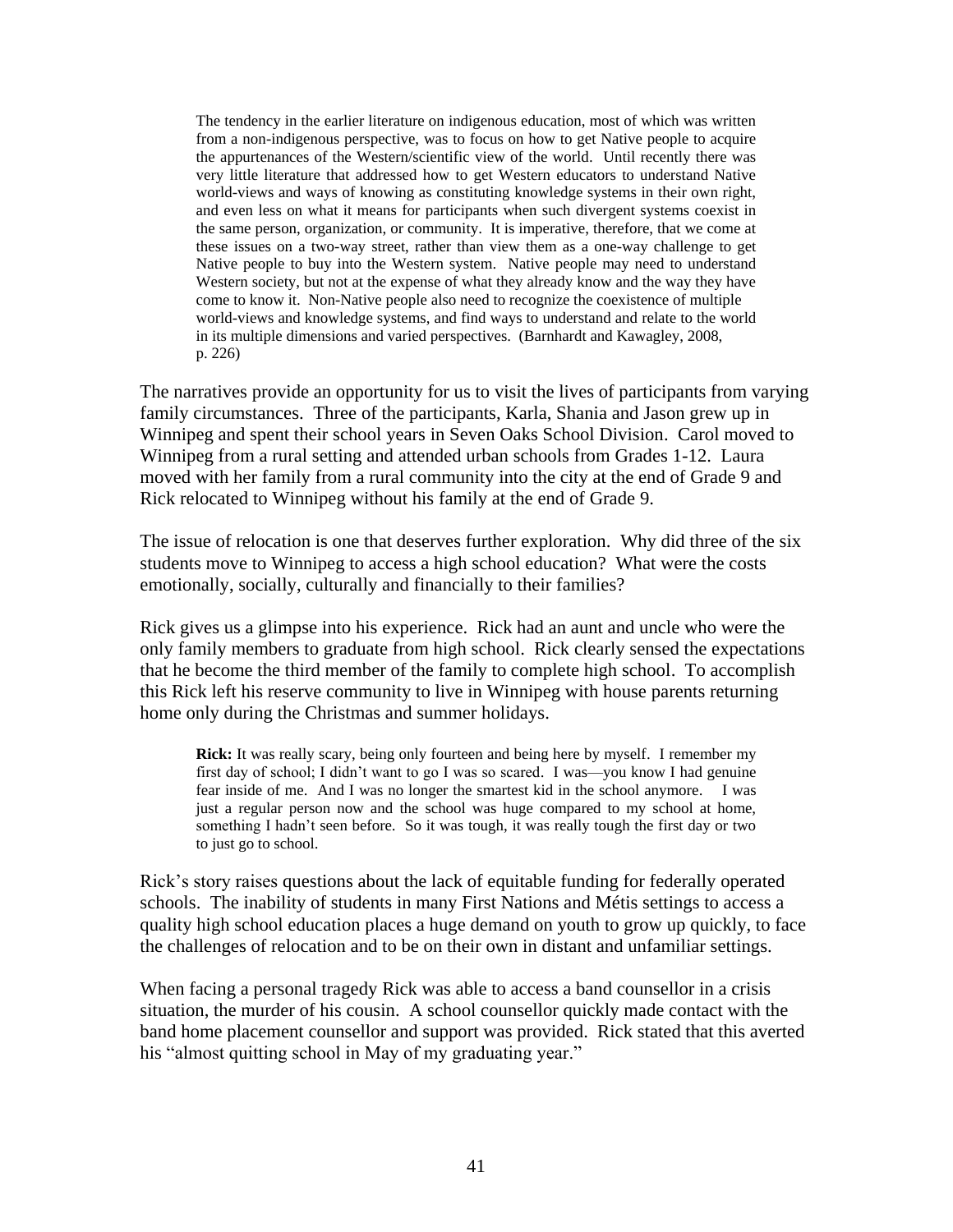The importance of the many ways in which families contributed to the education of the participants emerges throughout all of these narratives.

**Carol:** My mother worked with me a lot when I was younger. She helped me a lot in terms of reading; I read by the time I was three. I think that really helped. I picked up things quite quickly and I picked them up early – you know being exposed to reading at an early age really helped me become successful.

Shania's mother ensured that she learn how to speak Anishanaabe. She played a significant role in helping Shania to face the difficult issues that she encountered along her educational journey and to carefully examine her options in resolving those issues. Laura's parents "were always there if I needed help with homework, or there to push me if I didn't wake up in the morning."

Shania cites an early example in Grade 9 when she was told by a teacher that she was not her personal tutor and that there were tutors available for low income families if she so needed. Clearly it took thought and a great deal of courage for Shania to approach the school administrator. She states "my hands were sweaty and my heart was pounding ...." With the support of her mother and other significant adults Shania affirmed her identity as a young Aboriginal woman and found her personal and political voice in both the school and school division.

Shania's story also serves to remind us that the cycle of abuse remains close at hand:

**Shania:** I think there still needs to be a better understanding of Aboriginal people—of how much and how far we've come from back then. I could say I have achieved a lot more than what many people were able to do in the past. Like my mom; my mother broke that cycle of abuse. She was physically abused, sexually abused but she made sure that I didn't go through that and now I am making sure that my kids get protected from that happening. You know we are breaking that cycle of abuse and building up to be stronger people.

Through the narratives we are reminded that there are multiple ways to construe "family" and that there is no such thing as a "single" Aboriginal culture. Each Aboriginal person's journey to find their identity as an Aboriginal person is different.

**Jason:** Like I said before, I spent a lot of time in my parents' communities and just the fact that I had such a close family, not just immediate family but cousins, and aunties and uncles, made me proud of who I am. We were all proud to be who we are. It's just the way our family raised us and I think that knowing we had that family support behind us just made us proud of our background.

Carol, Laura, and Jason were clearly connected to and proud of their Métis heritage. Karla, on the other hand, tells of resisting her mother's attempts to explore and experience her Métis roots. She denied her heritage until she enrolled in a university course, offered within the school division, where she began to learn about the history of Aboriginal peoples in Canada. In reading her narrative we sense that the professor recognized this fragile beginning and provided gentle support and encouragement for her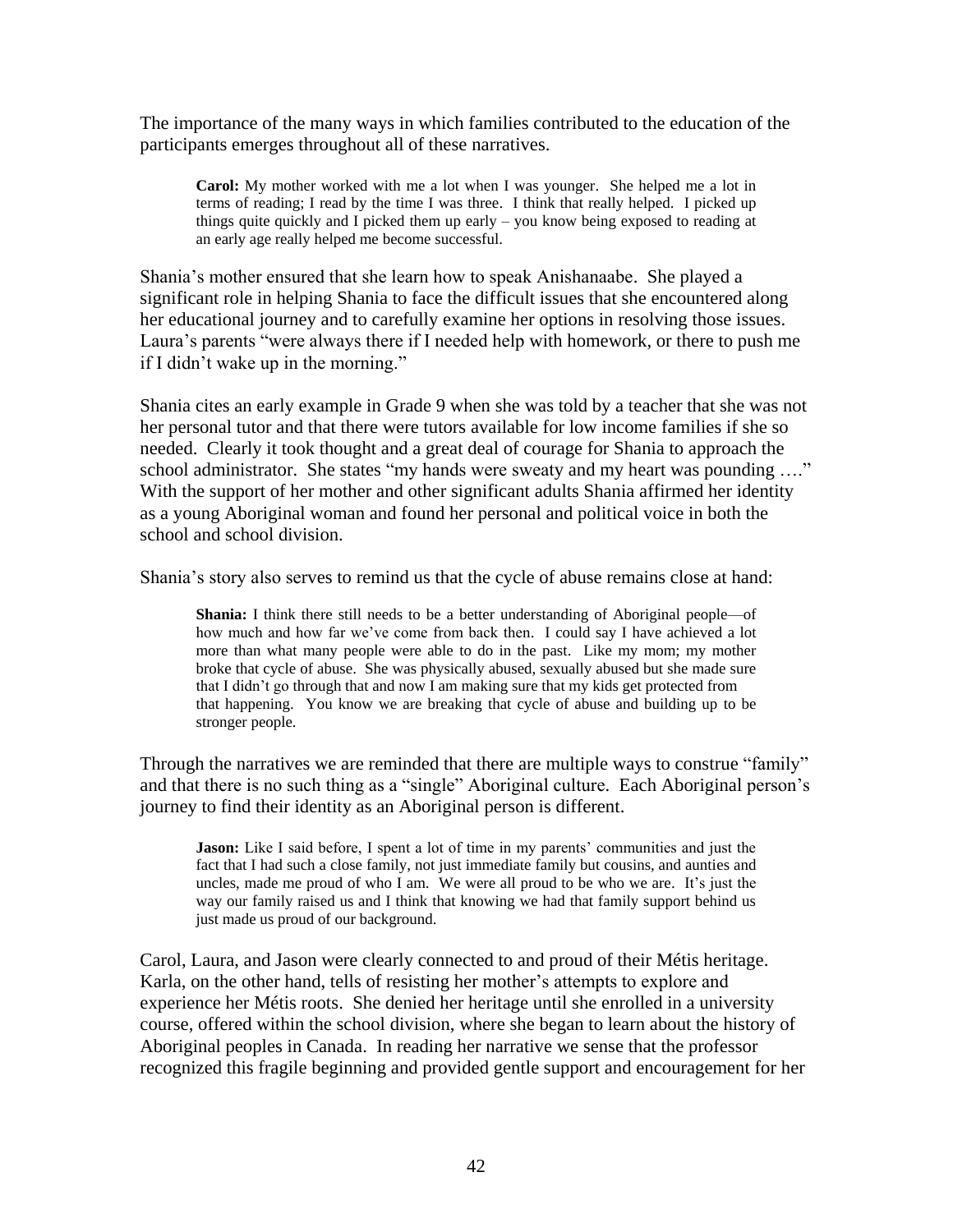as she explored her history. This led to new understandings about her family histories and relationships:

**Karla:** I started looking into them [residential schools] then and my Mom helped me a lot with that because it was sort of heartbreaking. This was the first time I had realized how bad it had been and that my great-grandmother was in a residential school. I don't remember her at all but I am as close with my Papa [grandfather] as he'll let anybody be. And I didn't understand then, like I realize now after all the research that I've done, why it is that he is as closed off as he is. It has a lot to do with how his mother treated him and with how she was treated in residential schools.

Karla began to find her voice as an Aboriginal woman. She states, "As part of my presentation to the class, I ended up doing a smudge in the multipurpose room and just having everybody sitting in a circle while I talked about the residential schools." Karla's story demonstrates a strong connection and pride in her culture. She cites many examples of learning about her Aboriginal roots, finding her voice as an Aboriginal person and leader, teaching others about her culture as well as about defending her culture in the face of racism or discrimination.

Rick is proud of his traditional Aboriginal roots. His urban school experience separated him from his culture while attending school in Winnipeg, since he was only able to visit his family at Christmas and during the summer vacation. He did not connect with the few other Aboriginal students at his high school.

**Rick:** It wasn't so tough being Aboriginal. It was tough trying to fit in, like me being one of five or six noticeable Indians in school; it was oh so tough. And the thing is, those people never, ever talked to me, those other Native people that I knew were Indians, they never talked or hung out together. You know, I found it very awkward trying to talk with them because they were very, very, you know, "Oh this guy is not an Indian." So, it really baffled me.

Rick became friends with a group of Filipino students. He "fit in" to such a degree that his Aboriginal identity became invisible to others. He describes an incident where one of his longtime city friends overheard his father speaking with him in Cree:

"What language is that Rick?" "Oh, it's Cree." "You're Native?" My buddy Marco was just killing himself. He knew I was Native and said, "You're an Indian?" "Yeah, I'm an Indian. Why?" "I thought you were Filipino." "Well, why would you think that?" "Well, you've got the hair, you talk like them." Actually I was picking up the Filipino dialect. I was picking up the language because all of my best friends were Filipino.

Rick's experience helped him to develop a love for the diversity of the school population. His friendships from those years endure as does his connection to the Aboriginal community. Rick now works as a residential school counsellor in rural Manitoba.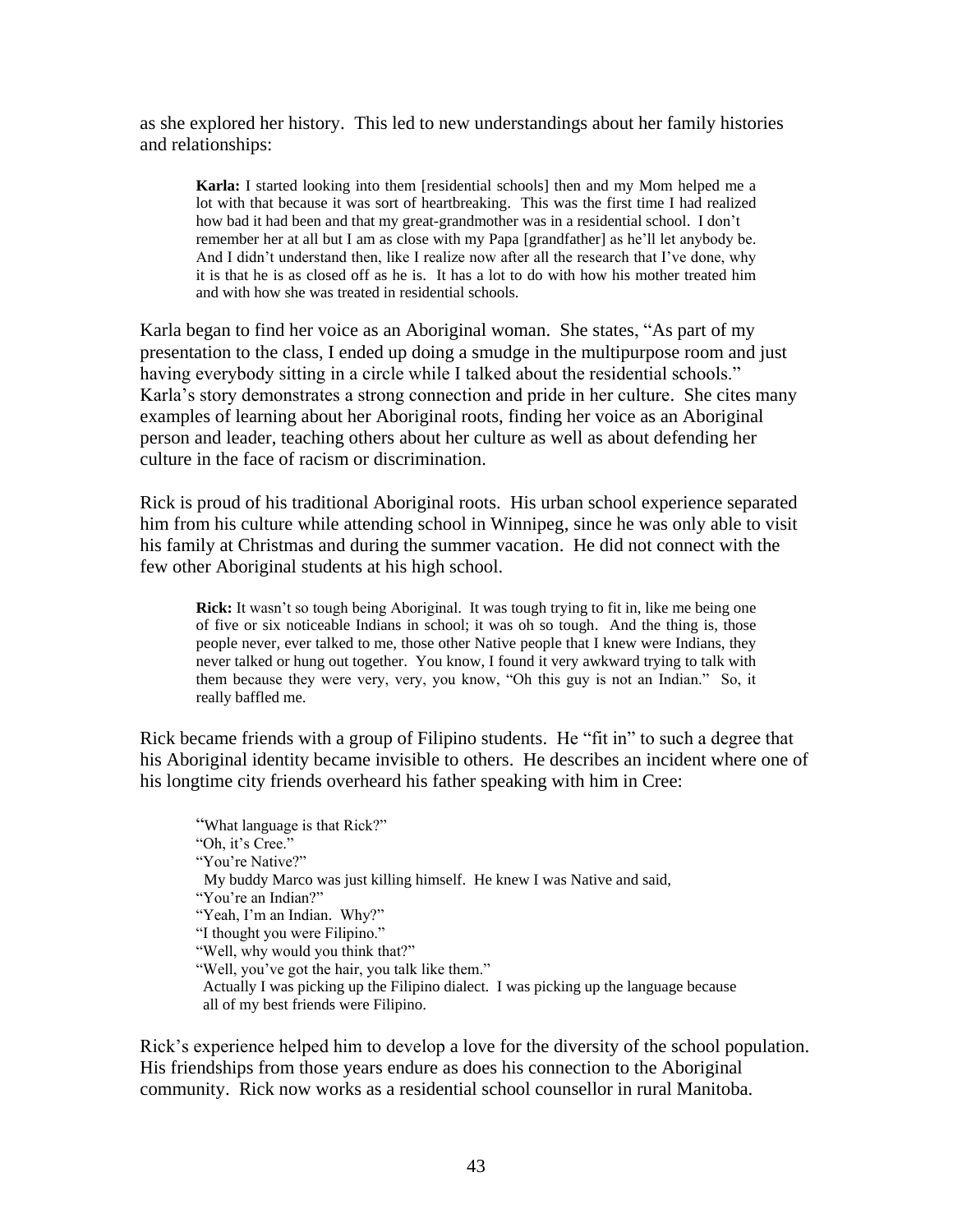### **A Strong Sense of Belonging**

#### **Friendships**

As one reads through the narratives it becomes evident that developing a sense of belonging to the school learning community contributes positively to the education of a student. Rick paints a wonderful image of a school that is warm and inviting to students as they walk through the door.

**Rick:** First thing in the morning was my favorite part of school. I would get to school and see my friends all over like meeting new people every day. Yeah, the hallways were small you know—shaking hands with everybody on the way to class to a point where it was even the teachers. "Good morning Rick." "Good morning Rick," going through the halls ….

**Jason:** I can't really say that my experiences in middle school were all that good but when I got to high school I loved it. I just liked being there. A lot of my cousins from Matheson Island and Pine Dock went there so we just kind of stuck together. I always had the same group of friends until probably Grade 10 or 11. That's when I started hanging out with my cousins. There were four or five of us, four all the time, sometimes five, that hung out together. We became really close because they came here from communities where they didn't have a high school. Since they were from small towns, I was you know, kind of like their connection to the city and we just hung out all the time.

**Laura:** On the first day before classes started there was a Grade 9 orientation day. When I registered they gave me the option of attending the orientation because I was a new student even though I was going into Grade 10. I decided to go and I met girls that were in my same age group. We did activities all day together and from then on those girls were my friends.

Laura's experience in transitioning from a small rural school to an urban high school was made less overwhelming through a personal invitation extended to her to attend a day of community building activities at the school orientation in Kildonan Park. She connected with students with whom she remained friends throughout high school. Carol, Jason and Karla mention extra-curricular activities in sports or the arts as being influential in their development.

#### **Learning with and from Peers**

One of the purposes of research is to communicate that which is silent. Initially, in the reading of the narratives, the turtle we encounter reflects the importance of friendships in creating a sense of place within the schools. Upon further examination another turtle emerges. Peer relationships also help to connect students to their learning.

Jason, Rick, Laura and Carol specifically mentioned the academic support provided by friends. Rick was influenced by his group of friends who could often be found outside, sitting on the grass, reading books. It was important to them to "be in that library two hours a day studying with a staff monitor." Eventually Rick began to study more and found that his marks did improve. Rick's description of the way in which his friends ensured that his name not be dropped from the Grade 12 math class list in September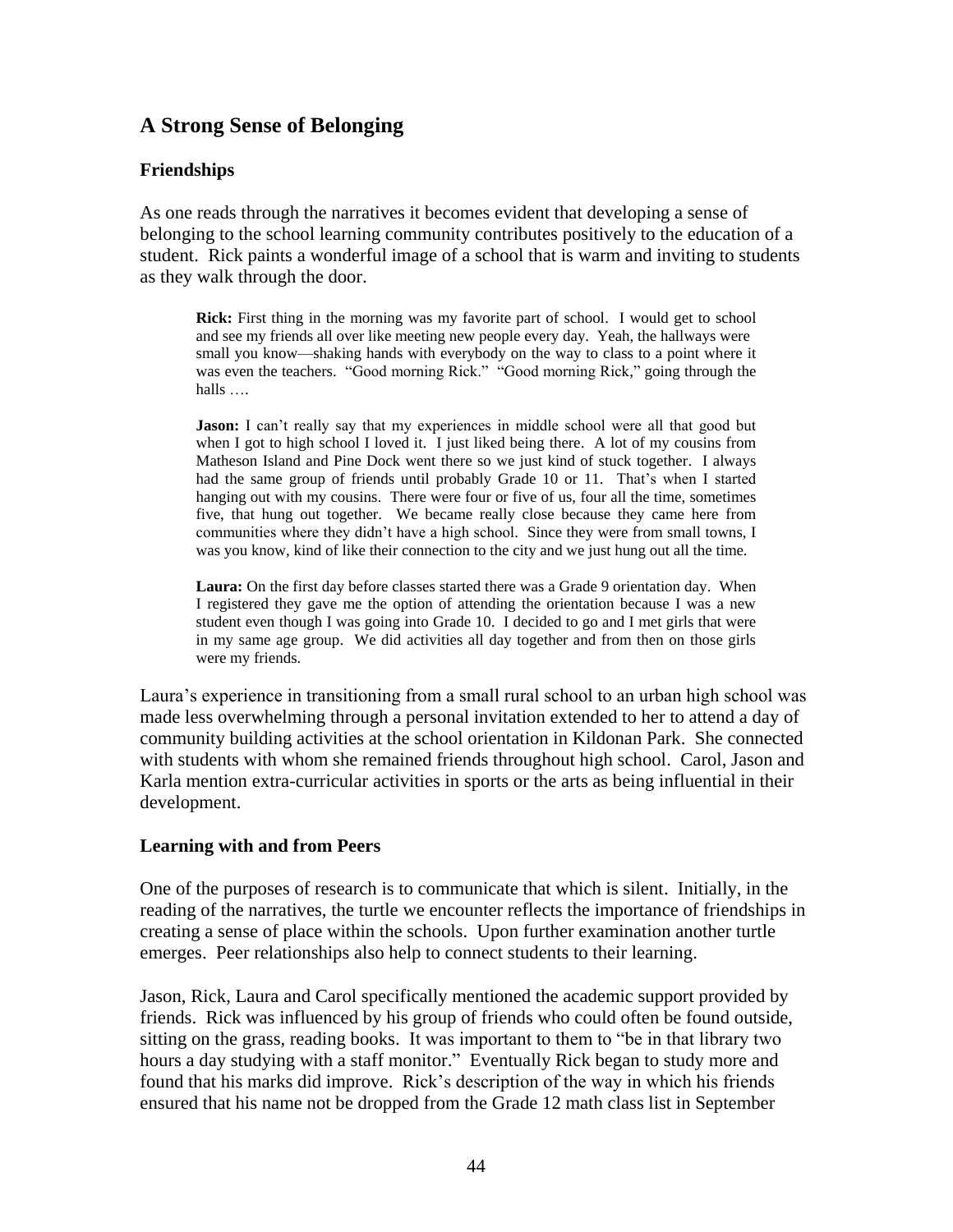when he was late returning to Winnipeg from the reserve due to a health issue demonstrates both his and his friends' commitment to completing his education. Jason spoke of the importance of the friends one chooses:

**Jason:** You'll notice there's something about being included when your classes get out. You can just walk up to somebody and say, "Hey I want to talk to you about this problem here." I have a question about something from class .... Just to be able to do that you have to be open. And that's a problem for a lot of Aboriginal people. We're shy; it's hard for us to just walk up to people we've never met before and ask them about school. So many different things affect that shyness. It's hard to stop it.

Although Shania did not refer to specific friendships in her narrative, she spoke of finding, in her schools, opportunities to work with her peers to explore her Aboriginal culture and to engage in education in a social context.

**Shania:** I really enjoyed that class because in the Native Awareness class we were able to expand through all the schools—like show our culture. Right now in my high school's office there's this big, big, about three foot, picture that we made and it has a big dream catcher and bear paws and you know that was just us as a group doing it. The administrators were so fond of it they wanted to hang it in the office. You know those are things we're proud of. It's still hanging there now.

Gert Biesta reminds us:

Instead of seeing learning as an attempt to acquire, to master, to internalize, or any other possessive metaphors we can think of, we might see learning as a reaction to a disturbance, as an attempt to reorganize and reintegrate as a result of disintegration. We might look at learning as a response to what is other and different, to what challenges, irritates, or even disturbs us, rather than as the acquisition of something we want to possess. (2006, p. 27)

> *What constitutes a good education? For whom is it good? Who gets to decide? How might we become better?*

#### **Caring Student/Teacher Relationships**

Several of the participants in the research described specific teachers as being exceptional educators. Rick encountered teachers who were both passionate about learning and determined that their students attended regularly and did their homework. He enjoyed teachers who were characters and who had a good sense of humour. Several teachers he described as having been helpful, kind, or inspirational; others took time to help him to understand the learning journey, including their own, to counsel him and to be available to help when required. Rick also spoke of teachers who helped him through difficult periods such as the transition into a city school feeling scared, unprepared and alone.

**Rick:** Well, I didn't quit, I didn't quit because I remember people in my head telling me not to; like I asked teachers for help to get to where I was—one teacher in particular,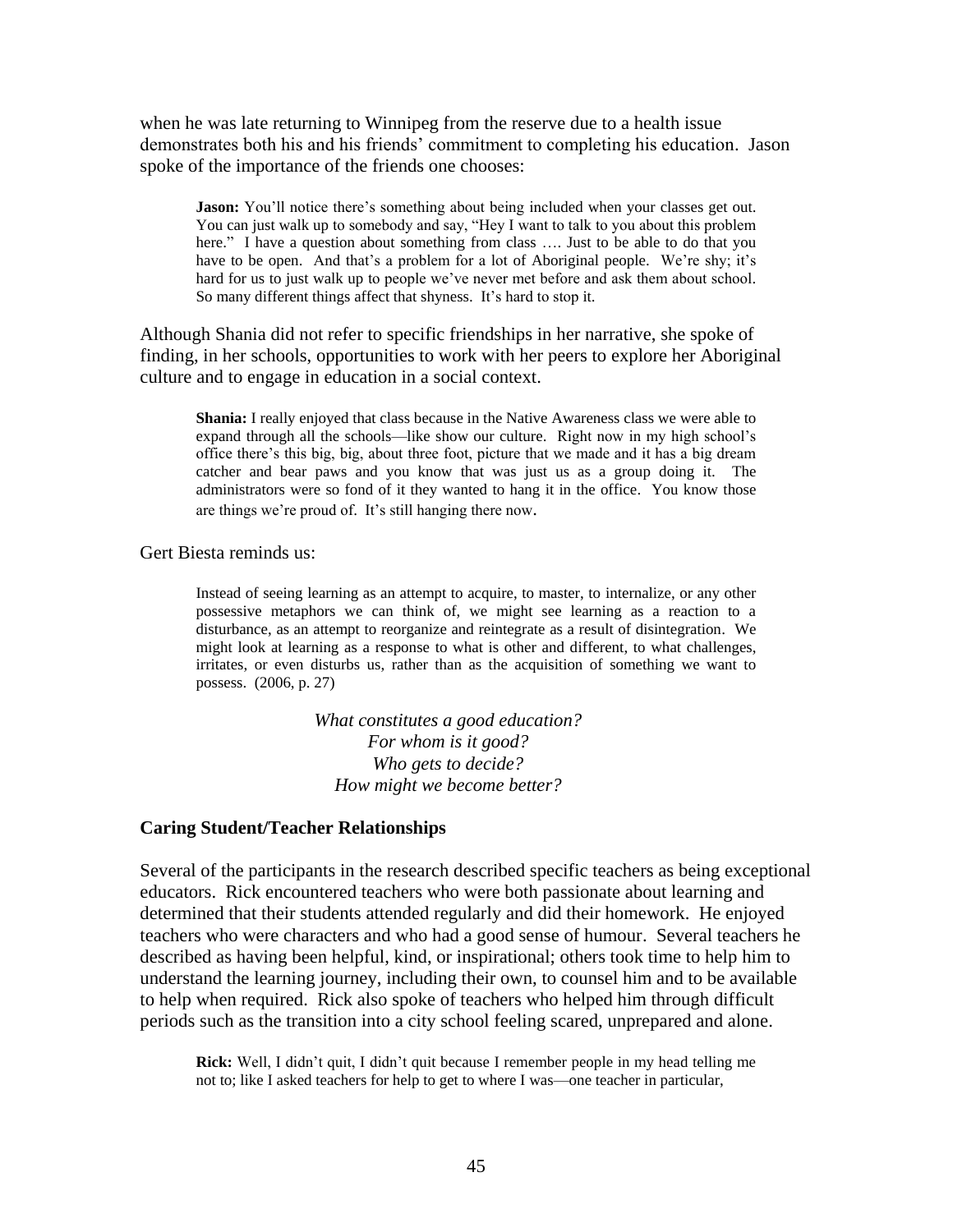Mr. P. I could thank him for my success in school …. remember his voice in my head kept telling me to keep going …. You're okay, keep going, keep going forward.

Laura talks about a teacher who was strict but "kind of pushed you in a good way." She enjoyed her teacher that integrated Aboriginal perspectives into the English Language Arts curriculum, and like Rick, she appreciated teachers who were available to provide additional assistance. Jason appreciated a teacher who was from a town situated near his reserve and who, surprisingly from Jason's perspective, did not have a prejudiced view of Aboriginal people. He spoke of a Native Studies teacher who provided support to his cousins who came into a large high school from a very small reserve when they were in Grade 10 and of other teachers who would take the time to personally check with students to see how they were faring:

**Jason:** ... calling kids after class and saying, "you know, are you okay with this. How do you feel?" Cause that's what a lot of Aboriginal students need is to be taken aside and asked, "Hey, how do you feel?" you know and most of them are just waterfalls waiting to happen—like waiting for the floodgates to open.

Karla gave an example of a teacher who recognized her interest and ability in creative writing and who spent time helping her to develop her skills in that particular area. In his book, *Possible Lives*, Mike Rose (1999) refers to good teaching as being "defined by its tendency to push at the borders of things" (p. 13). Karla's teacher had a good understanding of his student and was able to make specific educational judgments that helped her to expand and explore her love of writing. Karla provides us with another example of what it means to educate. Until the age of 17 she fought against learning anything about her Aboriginal heritage. She did not even admit to being Aboriginal even though her mother was active in the community. While taking a university course in high school her professor recognized her struggle and helped her, in a very supportive, patient manner, to begin to confront it.

One cannot be conscious of the world without being first aware of oneself. To know who you are, what your place in the world is, and that you are to strive to seek life is what self-awareness is all about. It is the highest level of human knowledge, to know oneself so intimately that you are not afraid to tell others of life … (Barnhardt and Kawagley, 2008, p. 232)

Karla's story of being encouraged to explore her Aboriginal roots demonstrates the impact of good teaching upon her understanding of herself and her history.

**Karla:** Having a professor ask me to learn and talk about Native experiences and not giving me any restrictions at all just saying, "I'm going to go into this unit on residential schools so it would be good if you could like talk about some stuff for an hour, you know whatever." Obviously he didn't say it like that but nobody had ever approached me and my Aboriginality in that way before. To ask me about it and to give me time to prepare as well was good. If he had just said, "Let's just do a chat about it," I would have had nothing to say. I would have said, "It's 6 o'clock. I've got to go home." You know, just having somebody ask me about it and ask me to share what I could find about it and to share what I wanted to share about in any way that I wanted to, was very liberating.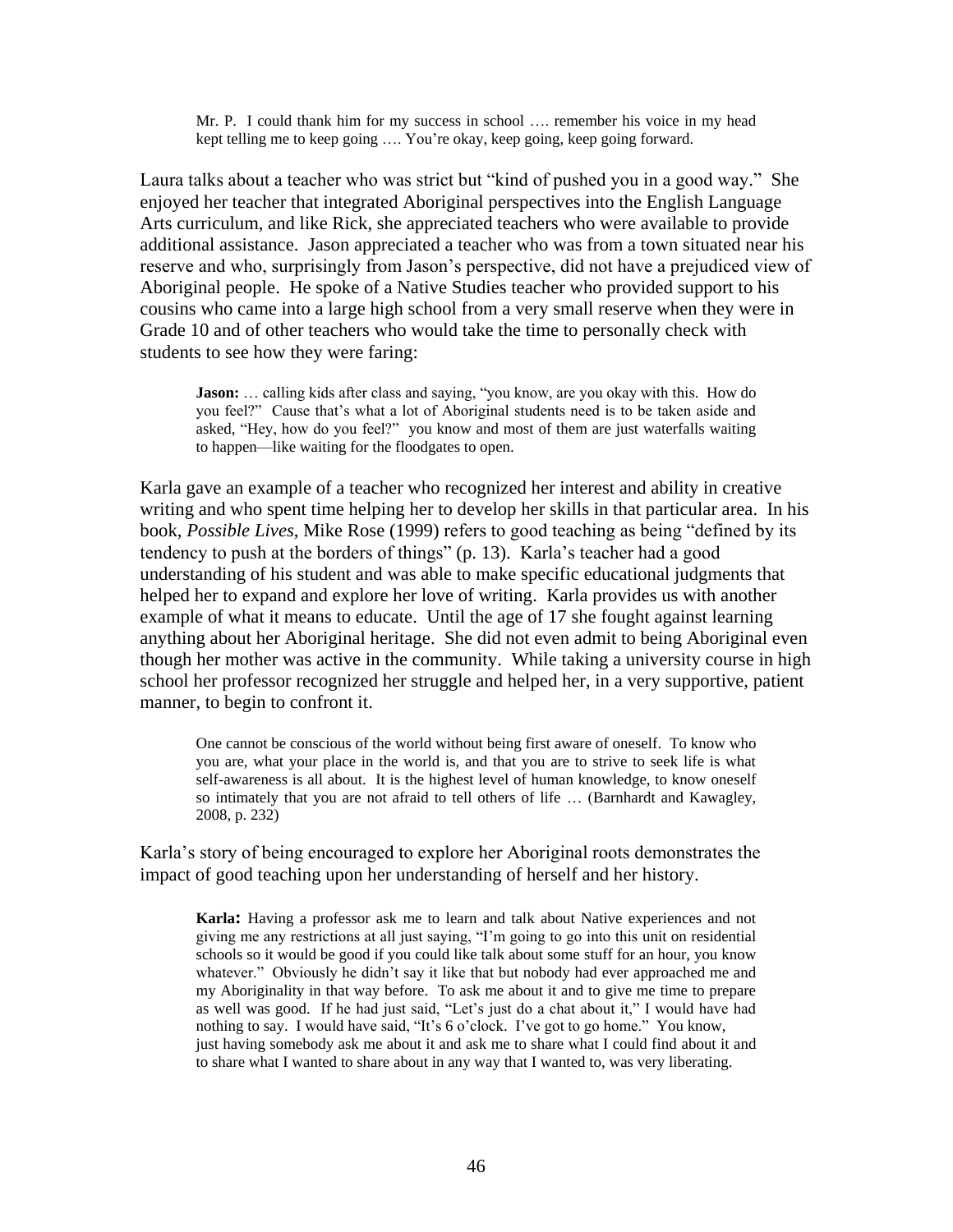… it becomes clear that one of the key educational responsibilities is that of providing opportunities for individuals to come into the world .… Teachers and other educators not only have a crucial task in creating the opportunities and a climate in which students can actually respond, they also have the task in challenging their students to respond by confronting them with what and who is the other and by posing such fundamental questions as "What do you think about it?", "Where do you stand?", and "How will you respond?" (Biesta, 2006, p. 28)

Shania recalls a course in which she needed to achieve 80% on all tasks and assignments to be allowed to remain in the program. "I never had to re-do a test so—the more expectation you have of me, the harder I'll try. The more I'll push." Shania describes another teacher from her high school experience who played a strong mentorship role for her throughout high school and into her post secondary training.

Several of our participants tell of the importance of extra-curricular activities and long term connections made with teachers with whom they had worked over several years.

**Carol:** My favourite part of school was all the activities. I'm the type of person who really loves school. I prefer it to working. I wish I was still in University just taking part in all the extra-curricular activities. I always loved music and taking part in plays at school and I played guitar for a number of years and participated in gymnastics. I was pretty active and I had a lot of friends.

**Rick:** I mean one of the physical education teachers kept us pretty busy. Even though when we weren't involved, she got us involved in it. She was very easy to talk to .... She played with her heart. She made it fun.

The participants in this study have shared their stories of good teaching. In Seven Oaks School Division we have had many opportunities to speak with students and parents over many years about what constitutes good teaching. "What strikes us time and time again is the consistency of these qualities: in essence, they describe people who attempt to lead good and worthwhile lives—and contribute to the lives of other people" (Ash  $&$  Hedrich, 2008, p. 35).

Through the stories we are reminded of the fundamental importance of educational relationships. Do our teaching practices focus on ways of getting to know the children and youth in our care? Do we create spaces for their stories?

> *What constitutes a good education? For whom is it good? Who gets to decide? How might we become better?*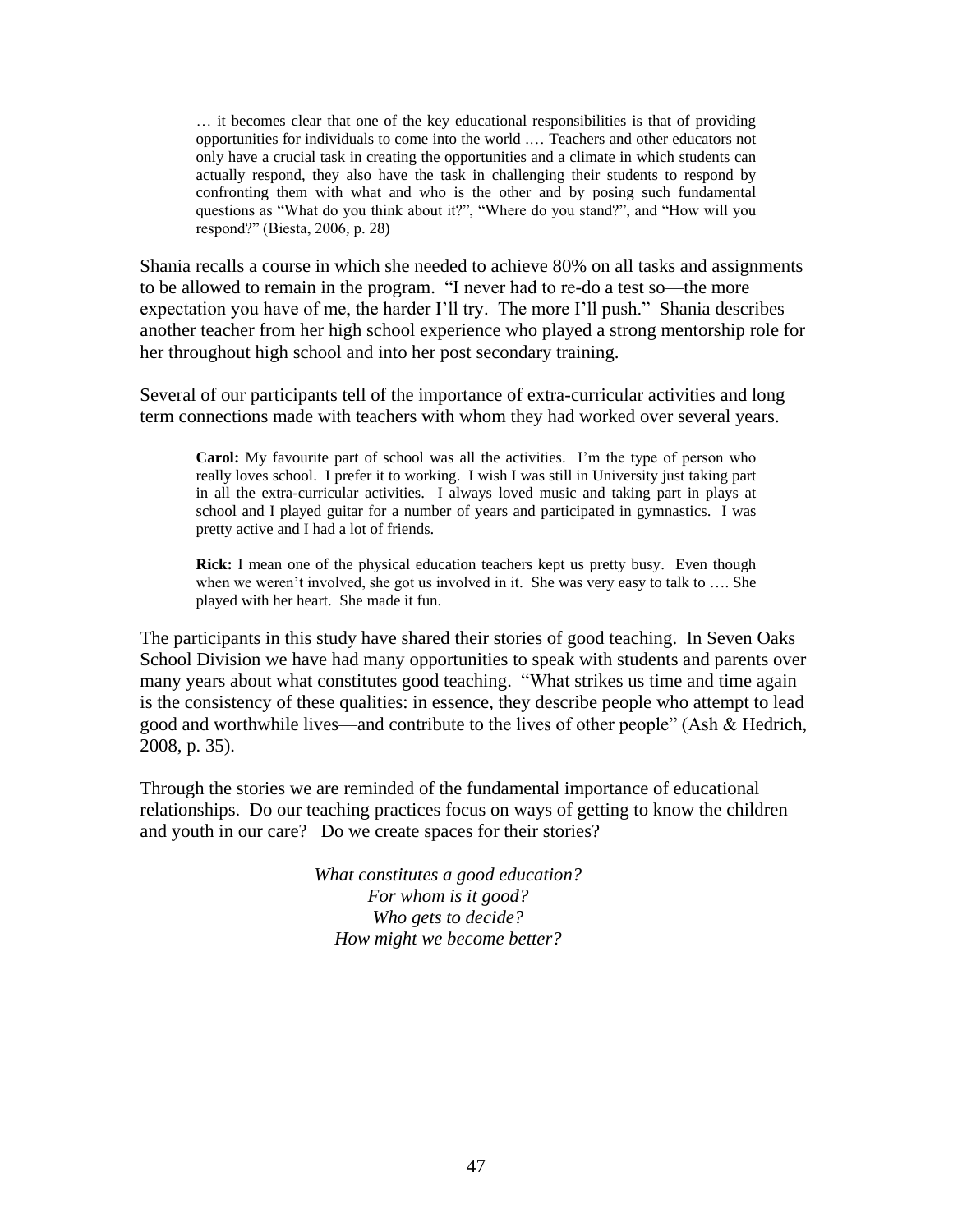## **Indigenous Knowledge in Education**

Do our students see themselves reflected in the structures, content and pedagogy of our classrooms and schools?

If as a society we were to re-think our schools, and commit ourselves to doing more than what we have just barely begun to do in the way of making them into places where Aboriginal people and cultures are experienced and celebrated, if we were to make our community's Aboriginal reality part of the air we breathe in our schools, the results would be dramatic. (Silver, Mallett, Greene and Simard, 2002, p. 54)

The years in which the participants were students in Seven Oaks School Division vary widely. Some graduated in the late 1980s, some in the 90s and some graduated in the past decade. The earlier graduates have almost no recollection of Aboriginal perspectives being incorporated in any way into their schooling. Carol learned about Aboriginal culture from her parents. Her first encounter with Aboriginal perspectives in a formal educational setting was in Red River Community College. Karla, a more recent graduate, had her first meaningful encounter with her Aboriginal heritage while taking a *First Year University Now* course offered during her Grade 12 year. Rick recalled a focus on Aboriginal art as part of one of his high school art courses, while Jason spoke, unhappily, about a dream catcher activity. Laura told of teachers who would try to raise Aboriginal perspectives within the content of their courses but who would cease when met with resistance from students. Shania stands alone as someone who enjoyed many opportunities to learn about, share, and teach about her culture throughout her school experience.

**Shania:** Now I'm remembering Grade 4 when I brought in my jingle dress and did presentations for the whole school, Kindergarten to Grade 6 in the library. I had sweet grass and cedar in my jingle dress, all dressed up in my outfit and I did performances for each grade as they came into the library and just kind of spoke about the jingle dress—the colours, the sacred medicines. Ah, there's so much.

Most of the activities described in the narratives could be described as "add-on processes" that have not affected core learning" (Battiste,  $2002$ , p. 21).

Recently, however, many indigenous as well as non-indigenous people have begun to recognize the limitations of a monocultural education system, and new approaches have begun to emerge that are contributing to a better understanding of the relationship between indigenous ways of knowing and those associated with Western society and formal education. Our challenge now is to devise a system of education for all people that respects the diverse epistemological and pedagogical foundations provided by both indigenous and Western societies, as well as those of other cultural traditions. (Barnhardt and Kawagley, 2008, p. 228)

> *What constitutes a good education? For whom is it good? Who gets to decide? How might we become better?*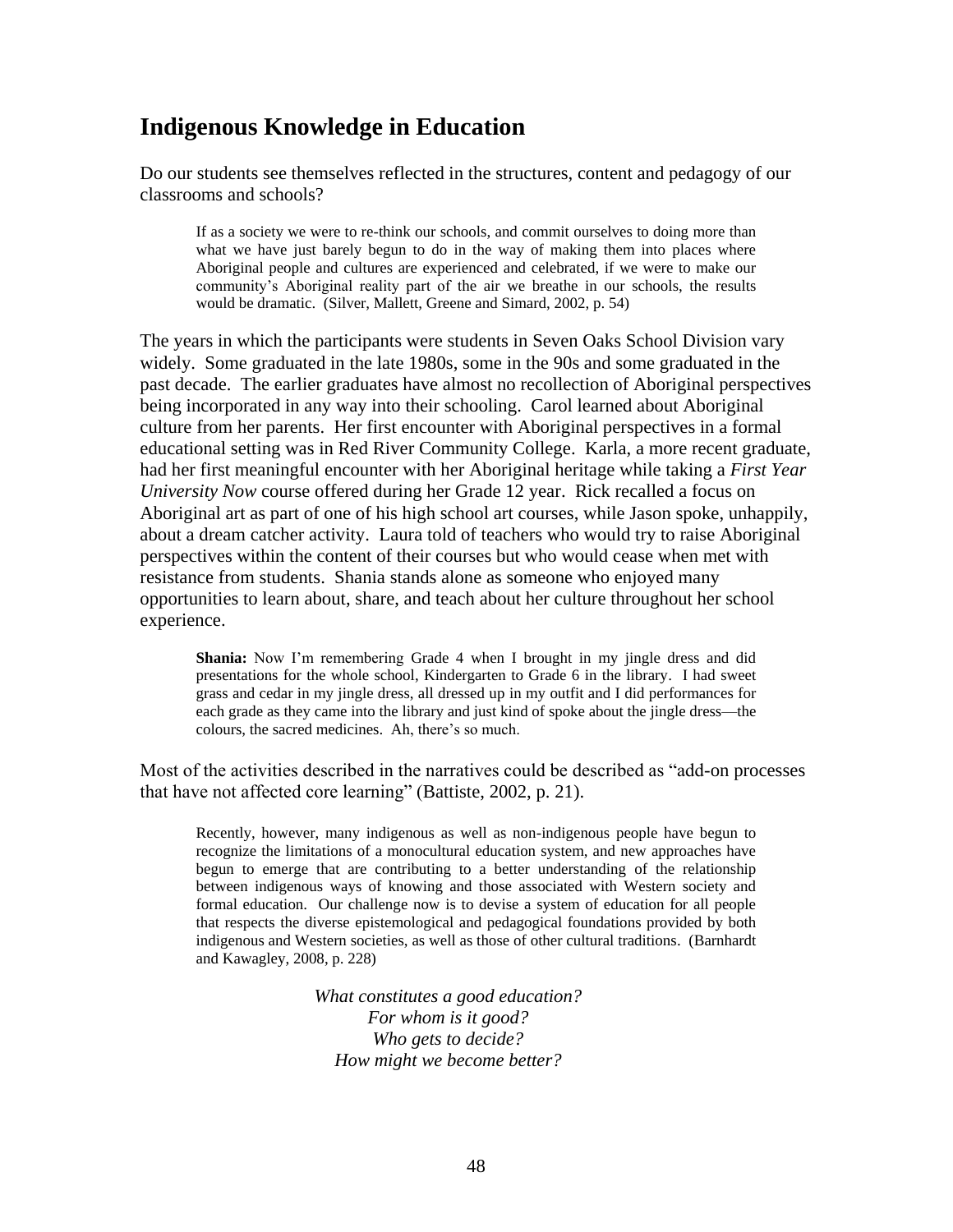## **Understanding Cultural Landscapes—Racism/Stereotyping**

Although the purpose of the study was to attempt to identify factors that contributed positively to the overall school experiences of the participants, there was also an opportunity given to reflect upon negative experiences, thereby providing readers with a broader context. The issue of racism came up in five of the six narratives. Some examples were easy to recognize.

**Jason:** When I got into high school, I played high school hockey and that's where the racism really came out and that was when having a cousin who also played hockey was really beneficial because it was just the two of us all the time. We'd go to hockey games together, go to practice together and we really became close because the racism in the dressing room was bad sometimes and we'd have to stand up for each other.

**Karla:** Being outside the smoking doors hearing jokes, Indian jokes—this was a constant thing. Hearing people say that they had to reduce the speed limit down Main Street from 60 to 50 because of all the drunken Indians and all that stuff. It was really frustrating listening to that and then, when I am trying to respond, people would say, "You're not Native. You're not an Indian. Come on, you're Métis. That's not you. You're not them." And yeah, it was really difficult.

Jason cited similar encounters with racial slurs being made and peers then back tracking by saying, "Oh, I mean, not you. You're different."

**Rick:** I remember having to field a whole bunch of questions on ceremonies and stuff like that, which I didn't know about because it was never, ever practiced in my family and in my community. I couldn't answer them and they'd say, you know, "What kind of an Indian are you Rick?" Like I'm supposed to know everything about Aboriginal culture and I didn't.

**Shania:** I don't look full Native you know, so a lot of the racist comments didn't come directly to me but were in classrooms you know, when we started talking about Aboriginal culture and how we came along. That's when I started hearing children saying that Aboriginals are nothing but drunks and on welfare.

**Shania:** Racism happens not only with Aboriginal people. The week before Spring Break we had an incident here where a girl brought her heritage food and she warmed it up in the microwave and it kind of smelled up the room. Two boys walked in and said, "Ewe, what's that smell? That's gross." And that girl closed her lunch and put her head down and started crying.

Jason felt lucky that in his classrooms, discussions about Aboriginal issues or perspectives never arose. He describes clearly a feeling that he gets as he imagines such a discussion. Jason states, "It's a kind of nervous feeling when you sit there and you're waiting, just waiting for the comments to start and it's almost like you start shaking and you start to sweat because you know it is coming."

Shania makes reference to a classroom discussion being conducted by a student teacher who was attempting to involve students in discussion about Aboriginal perspectives related to the topic being studied. The situation was poorly handled as a number of students expressed views that were overtly racist. The result was traumatizing to Shania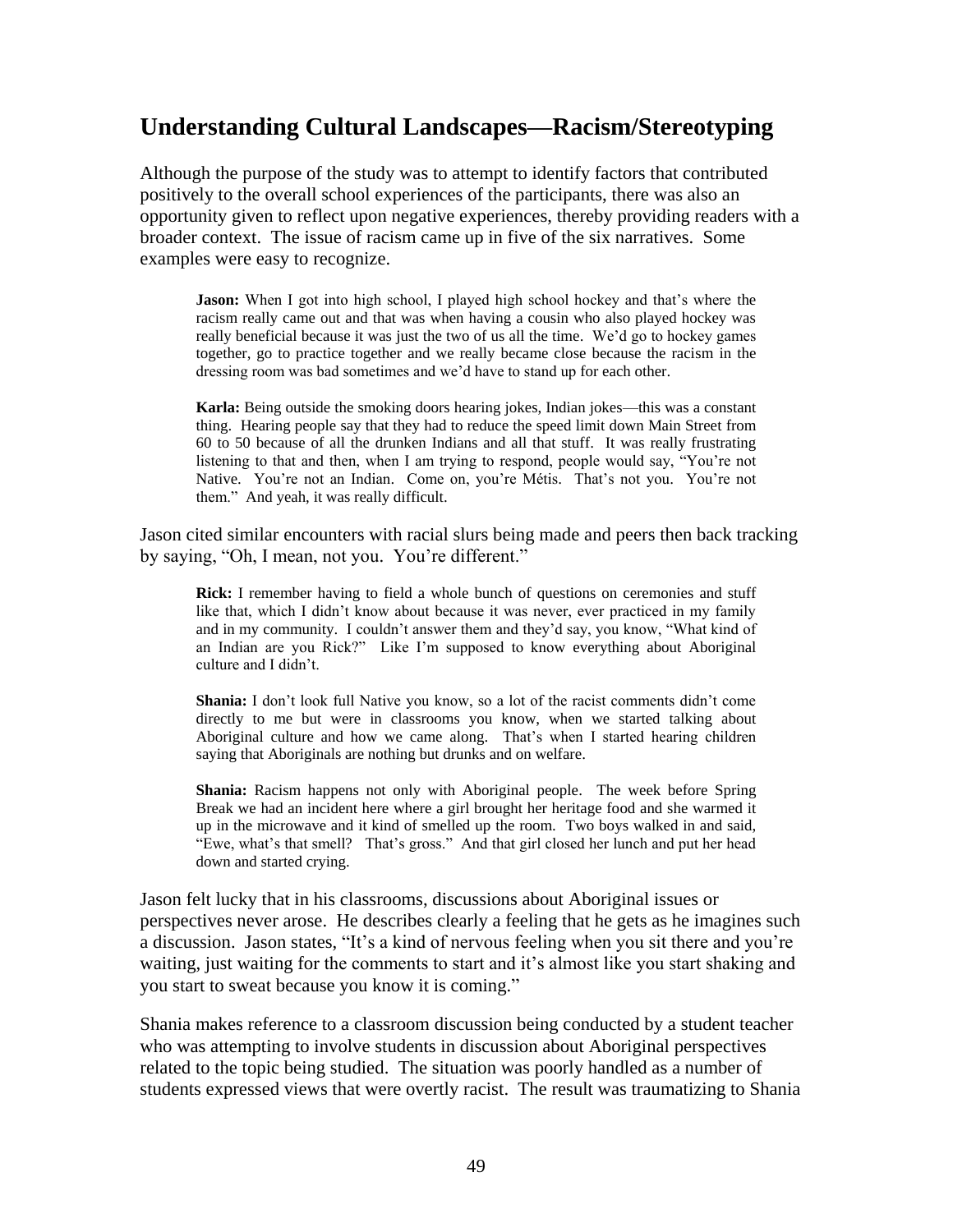and we are left wondering how such an event impacts upon the other students in the class. Will they feel anxious the next time a topic related to Aboriginal perspectives arises in class? Have some of their own racist feelings been solidified by this classroom discussion? Will they leave the classroom trying to figure out ways in which they could have challenged their racist peers or contributed an alternate point of view? What about this teacher … or any teacher who has experienced a classroom discussion which has been derailed? Will he or she avoid ever raising these types of questions again? Will the teacher engage in deeper learning about the topic and be able to frame better questions and reframe the learning context to successfully engage students in a positive learning experience? Will the teacher fall back on activities that are less outwardly controversial?

In Laura's narrative the question of the power of students to oppress the inclusion of Aboriginal perspectives is also noted.

**Laura:** In terms of my Aboriginal identity being affirmed, Aboriginal culture was never really brought up in class—like we never really talked about the stuff in the classroom. It was brought up in one class, but wasn't really in depth. It was kind of integrated in some of the books we read and stuff, but not really, because the kids wouldn't go with it so then we'd do something different.

Jason: You wonder who's going to turn around and ask you a question thinking you should know the answer. That's one thing that always kind of bugs me is when people think that because I am Aboriginal I know how to put on a sharing circle.

Jason and Rick bring forward the area of sensitivity that can emerge in how questions are brought forward into a public dialogue or avoided altogether for fear of being interpreted as being racist.

Jason: There's so many stereotypes coming into school and there's so much pressure on non-Aboriginal people when they're around Aboriginal people about being racist and about not being racist that it kind of clouds their vision a lot. I try so hard to not be racist when I am around non-Aboriginal people but I think it's just a human reaction.

**Rick:** They say that teachers pick on them, that teachers are racists. They blow it out of proportion. I don't think that teachers are racist. I think they are green around the ears, but who isn't coming from their last year of university.

At the same time, the narratives do reveal issues of stereotyping and racism by school staff. For example, Shania describes a math teacher who is frustrated by her requests for assistance in grasping a difficult concept. She was told, "I am not your personal math tutor and if your parents can't afford it there are tutors for low income families." When she became pregnant she had some teachers say to her, "So what are you going to do now? Be on welfare?"

Educators, at times, may not be aware of the power of their words and actions and of the long term impact that they have upon students. Mike Rose (1999) writes, "Do not think that because a child cannot read a text, he cannot read *you*. Children can tell right off those people who believe in them and those who patronize them" (p. 17).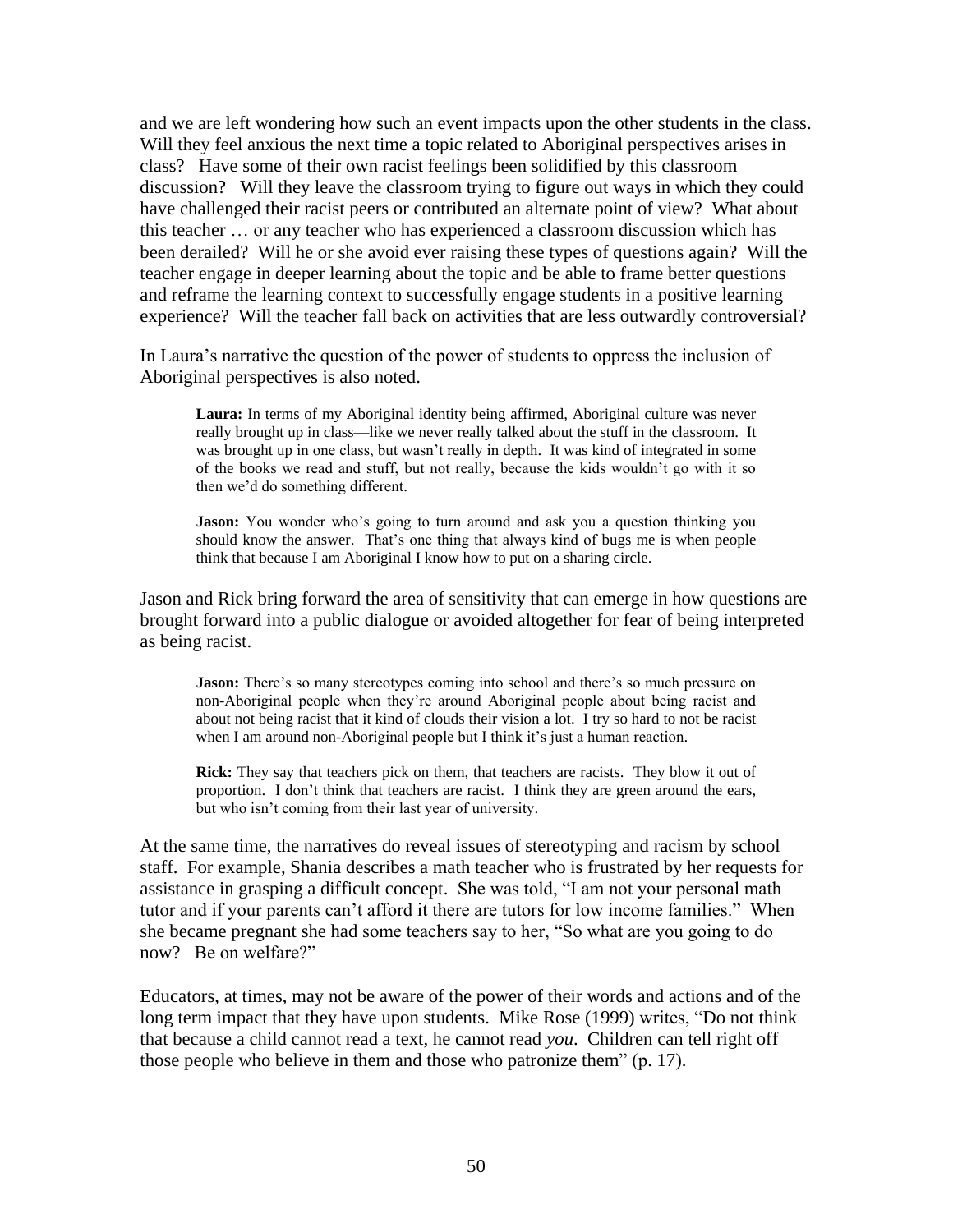Fortunately Shania is a resilient woman who, with strong support from her family, was able to progress well in school despite such derogatory comments and attitudes. Issues of racism cited in the narratives, covering a span of many years, remind us of the enormous responsibility that we have to interrupt this cycle.

> *What constitutes a good education? For whom is it good? Who gets to decide? How might we become better?*

#### **Into the Future**

The Seven Oaks School Division is a community of learners, every one of whom shares the responsibility in acquiring an education which will enable them to lead fulfilling lives within the world as moral people and contributing members of society. (Seven Oaks Mission Statement)

The mission statement raises critical questions. What is a community of learners? Who is invited to participate in this community? In what ways? What is our collective and individual responsibility and to whom are we responsible? What is a fulfilling life? What does it mean to act morally and what does it mean to be a contributing member of society? The discussions over many years have been complex and have surfaced many tensions and dilemmas in education … with the ultimate question always being … how might we become better at providing a good education for those within our educational community?

Dr. Marie Battiste poses very similar questions in her paper *Indigenous Knowledge and Pedagogy in First Nations Education: A Literature Review with Recommendations*  (2002):

The studies, however, do not examine the culture of the schools themselves to see what counts as knowledge and truth and what does not. They do not study what, or whom, the curriculum and pedagogy represses, excludes, or disqualifies. Nor do they examine who continually benefits from education and how these students are consistently rewarded and nourished in schools where white privilege is normalized. (p. 16)

There are many questions that emerge from this paper that invite further study and action:

Fundamental to the notion of inquiry as stance is the idea that educational practice is not simply instrumental in the sense of figuring out how to get things done, but also and more importantly, it is social and political in the sense of deliberating about what to get done, why to get it done, who decides, and whose interests are served. Working from and with an inquiry stance, then, involves a continual process of making current arrangements problematic; questioning the ways knowledge and practice are constructed, evaluated, and used; and assuming that part of the work of practitioners individually and collectively is to participate in educational and social change. (Cochran-Smith & Lytle, 2009, p. 121)

Rather, practitioners engage in inquiry of the kind we are describing here because they are committed to taking action to improve the day-to-day school lives and futures of the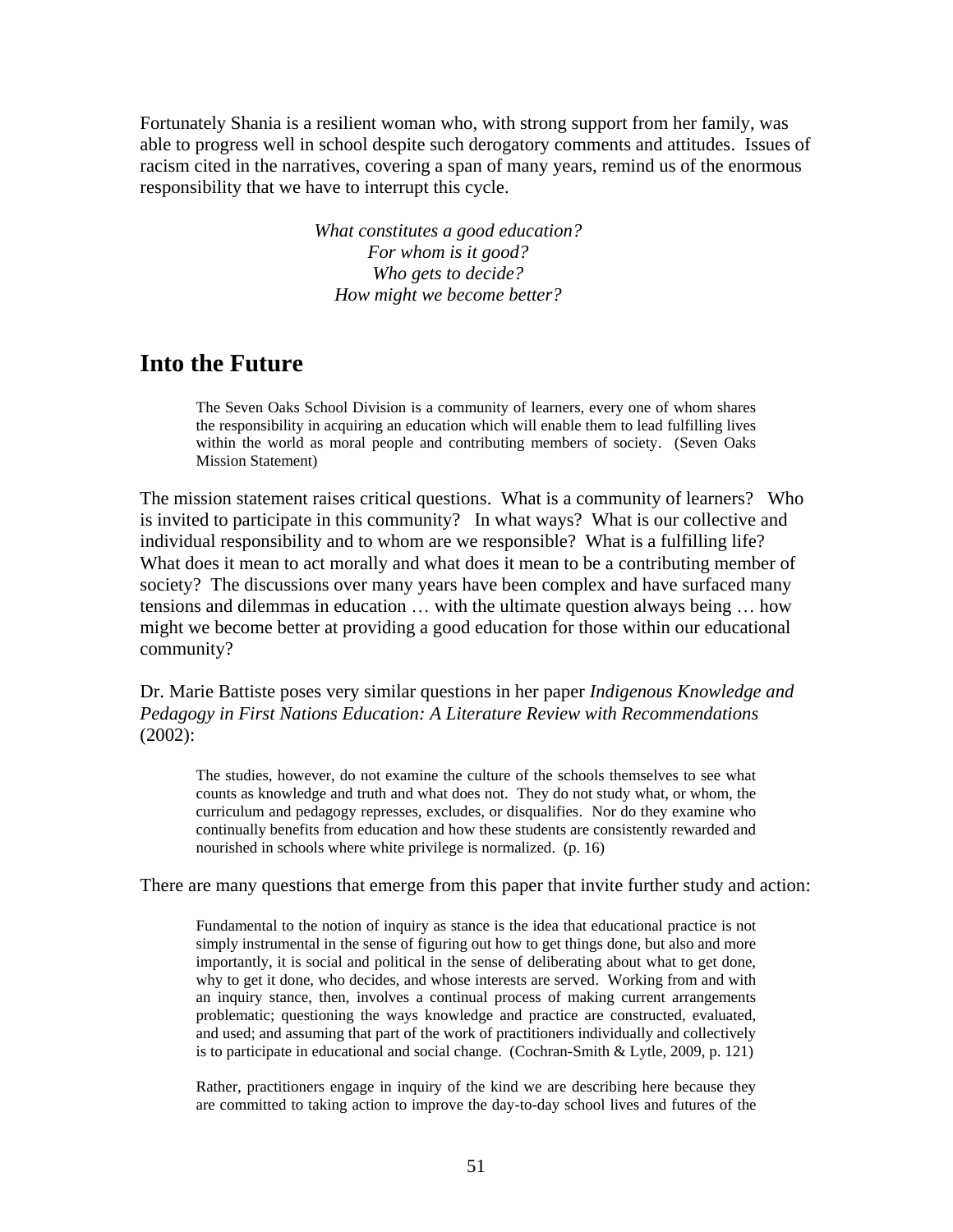students and families with whom they work. In short, the larger purpose-the bottom lineof inquiry as stance is education for social change and social justice. (Cochran-Smith, Lytle, 2009, p. 150)

How do stories educate? Through the stories of our participants we have tried to understand the impact of schooling in the lives of six Aboriginal graduates. These stories help us to recognize the importance of deeply understanding the cultural landscapes of Aboriginal students and of seeking ways to help to affirm their identities. Are Aboriginal perspectives reflected in the structures, content, fabric of the life of the school? Do we recognize that drawing upon Aboriginal ways of knowing could help to broaden and strengthen the learning experiences of all children?

Through the stories we are told of the importance of having staff members in schools who are willing to notice, pay attention to and seek out Aboriginal students. We need to consider the implications of our actions or lack of action:

*... a teacher personally inviting Laura to the school orientation where she formed lasting friendships.*

*… a coach not noticing issues of racism in the change room.*

*… a teacher mentoring a high school student—encouraging her to enter post secondary education.*

*... a teacher not noticing Jason as he sat in class during a discussion related to a video: He reflected: "It's kind of nervous feeling when you sit there and you're waiting, you're just waiting for comments to start and you're waiting for that racism to start and it's almost like you start shaking and you start to sweat because you know that is coming."*

It is imperative that we listen more closely and watch more carefully.

These stories emphasize how critical it is to staff our schools with people who demonstrate a passion in their teaching and who are diligent in attempting to draw students into the educational experience. Based on our participants' stories these adults are inspiring, insightful, kind, thoughtful and good humoured. Staff members who have high expectations, who invite students to take on new challenges and then support them along the way are the people who are fundamental in helping students to have success.

These stories are a strong indication of the powerful possibilities that exist when parents, peers and all members of a child's educational life "share the responsibility to assist children in acquiring an education which will enable them to lead fulfilling lives within the world as moral people and contributing members of society" (Seven Oaks School Division Mission Statement).

Certainly the stories have brought to our attention complex issues related to racism and cultural stereotyping that must be examined and addressed. This is an area that will require us to deepen our understanding of the overt and subtle layers of racism and the ways they impact upon our students.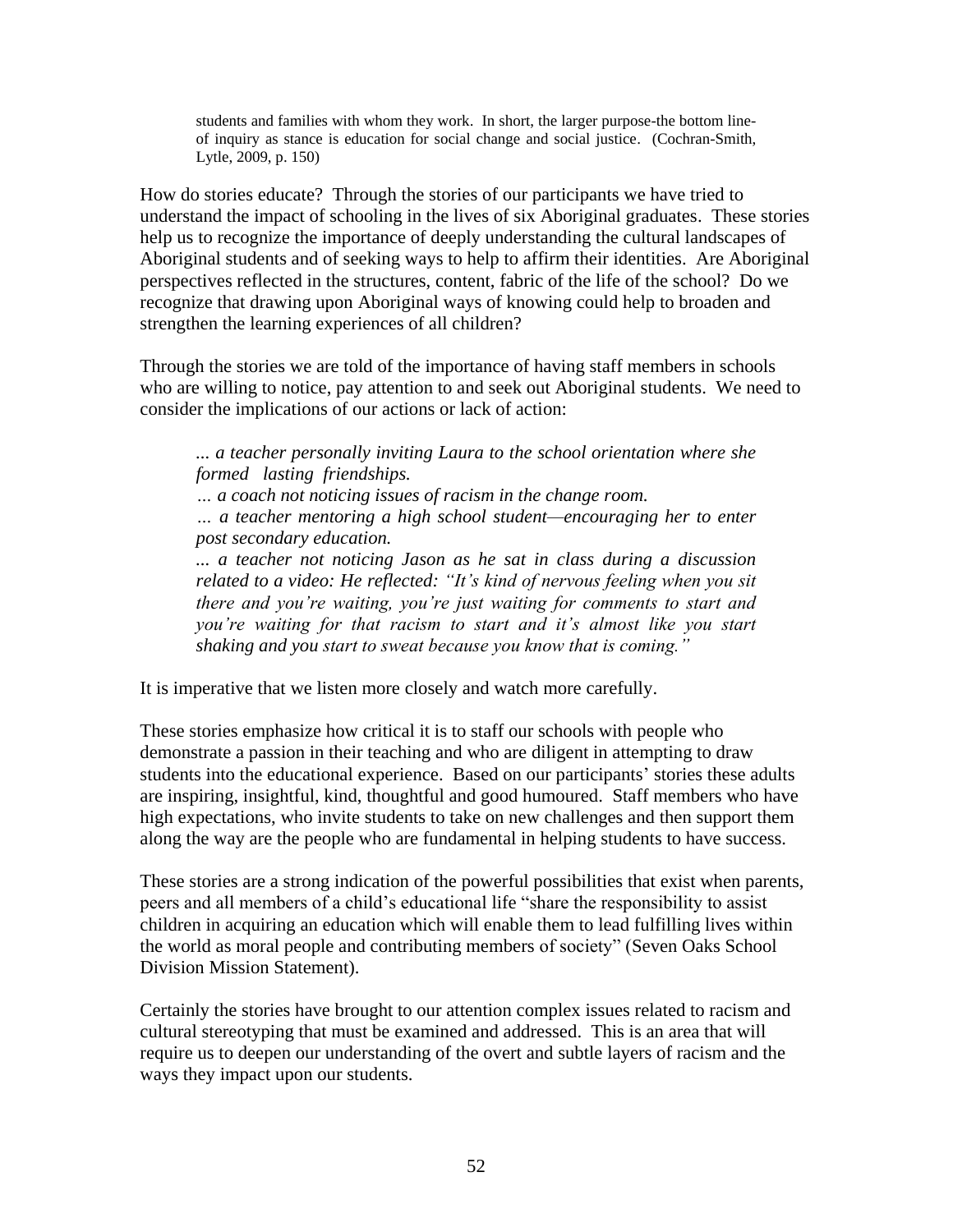Through telling and listening to lived stories we can come to better understand our own biases, assumptions and beliefs. In turn this experience ought to lead us to new insights, educational judgments and to ethical action.

Through inquiry we look for the turtles ….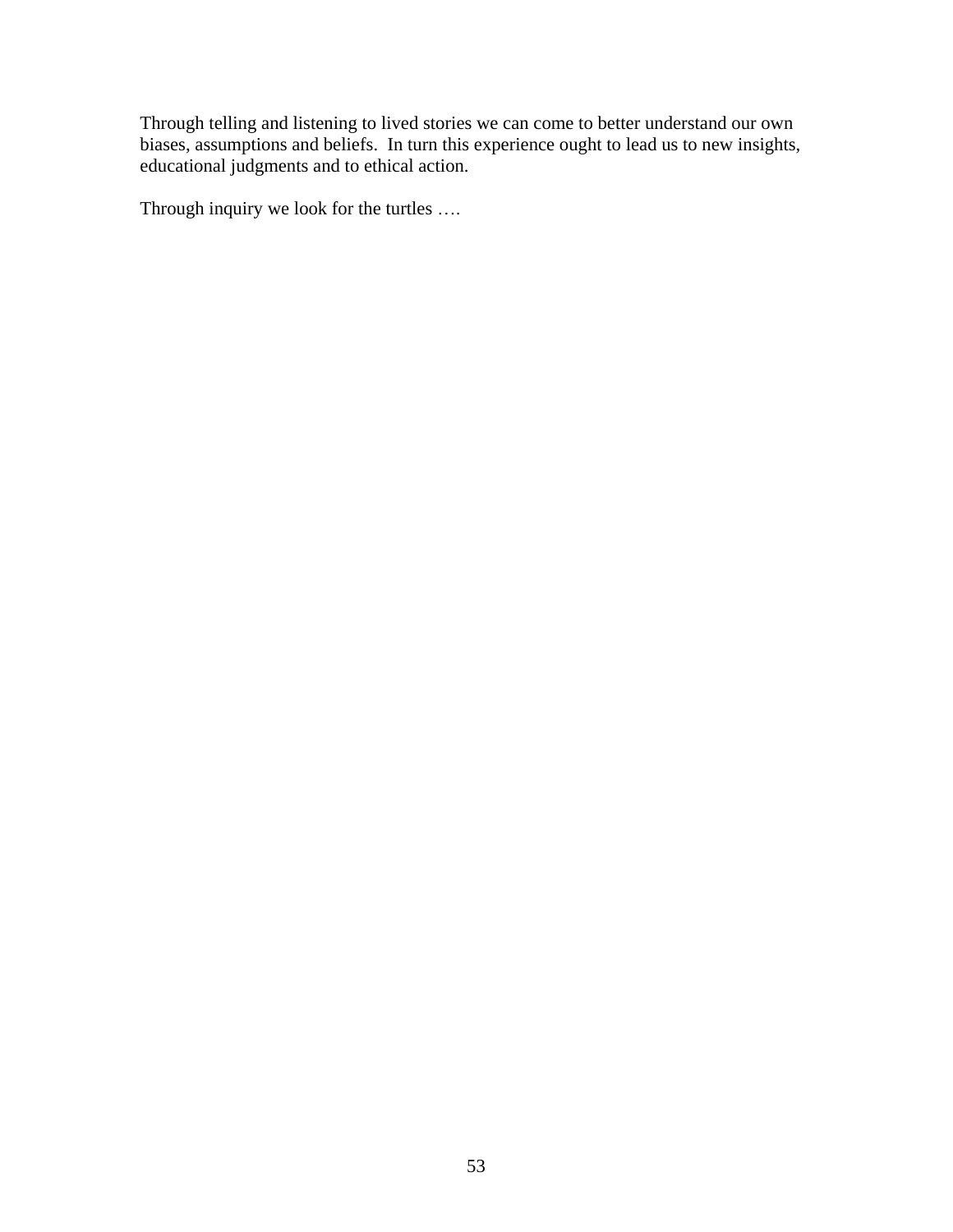### **References**

- Ash, Betty & Hedrich, Lydia. (2008). Educational leadership as educational teaching. *M.A.S.S. Journal: The official magazine of the Manitoba Association of School Superintendents, 9*(1), 35-37.
- Barnhardt, Ray & Kawagley, Oscar Angayuqaq. (2008). Indigenous knowledge systems and education. In D. Coulter, J. Wiens & G. Fenstermacher (Eds.), *Why do we educate? Renewing the conversation. 107th yearbook of the national society of education, volume I* (pp. 223-241). Malden, Massachusetts: Blackwell Publishing.
- Battiste, Marie. (2002). Indigenous knowledge and pedagogy in First Nations education-A literature review with recommendations. In D. Jeffrey and C. Mount Pleasant-Jette (Eds.), *Our children: Keepers of the sacred knowledge: Final report of the minister's national working group on education*. Ottawa, ON: Indian and Northern Affairs Canada.
- Biesta, Gert. (2006). *Beyond learning democratic education for a human future.*  Boulder, Colorado: Paradigm Publishers.
- Bruchac, Joseph. (1991). *The Native stories from keepers of the earth.* Calgary, Alberta, Canada: Fifth House Publishers.
- Canadian Council on Learning. (2007*).* State of learning in Canada: No time for complacency. Report on learning in Canada. Ottawa, Ontario.
- Carpenter, Amy. (2009). *Rec and read. Stories of an Aboriginal youth mentor program*. (Unpublished Master's thesis). Winnipeg, MB: University of Manitoba.
- Cochran-Smith, Marilyn & Lytle, Susan. (2009). *Inquiry as stance: Practitioner research for the next generation.* New York, New York: Teachers College Press.
- Government of Canada, Department of Justice, (1982). *The Constitution Act*.
- Grant, Agnes. (2004). *Finding my talk: How fourteen Canadian Native women reclaimed their lives after residential school.* Calgary, Alberta: Fifth House Ltd.
- Halas, Joannie. (2006). Claiming space: Aboriginal students within school landscapes. *Children's Geographies, 4*(3), 379-398.
- Howard, Tyrone. (2003). Culturally relevant pedagogy: Ingredients for critical teacher reflection. *Theory into Practice*, *42*(3), 195-202.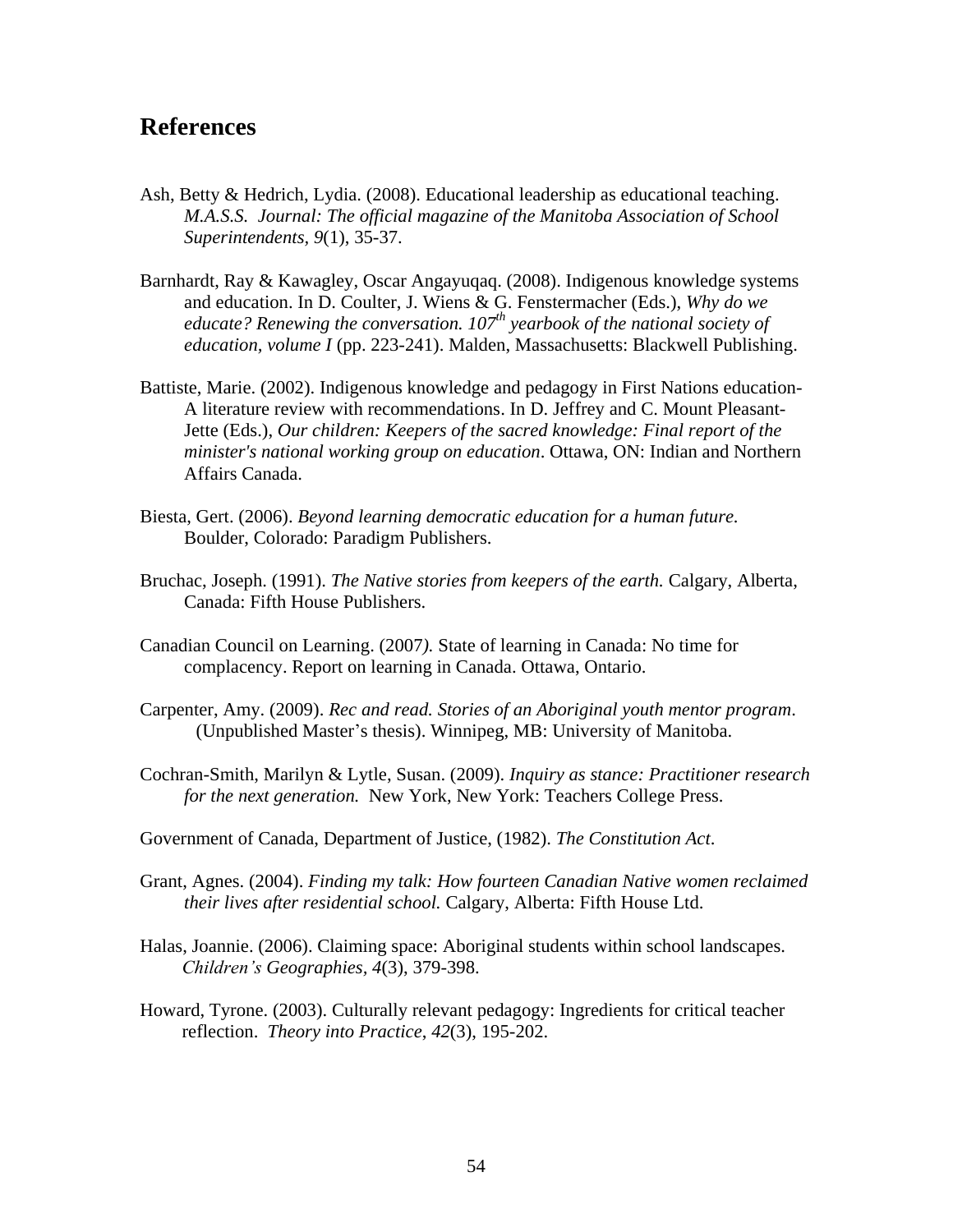- Information Centre on Aboriginal Health. (2009). Glossary terms: Common terms. National Aboriginal Health Organization: Ottawa, Canada. Retrieved from [http://www.icah.ca/content/en/glossary/terms/](https://webmail.7oaks.org/owa/redir.aspx?C=fc328dec7c354350b1da9719bd717ce7&URL=http%3a%2f%2fwww.icah.ca%2fcontent%2fen%2fglossary%2fterms%2f)
- King, Thomas. (2003). *The truth about stories: A Native narrative*. Minneapolis: University of Minnesota.
- Ladson-Billings, Gloria. (2001). *Crossing over to Canaan: The journey of new teachers in diverse classrooms.* California, U.S: Jossey-Bass.
- Racism in Research. Retrieved from [http://www.edb.utexas.edu/faculty/scheurich/proj7/](http://www.edb.utexas.edu/faculty/scheurich/proj7/%20crtresearchracism.htm)  [crtresearchracism.htm](http://www.edb.utexas.edu/faculty/scheurich/proj7/%20crtresearchracism.htm)
- Ralston Saul, John. (2008). *A fair country: Telling truths about Canada.* Toronto, Ontario, Canada: Penguin Group.
- Reed, Kevin. (1999). *Aboriginal Peoples: Building for the future.* Ontario, Canada: Oxford University Press.
- New York, New York: Penguin Group (USA). Rose, Mike. (1999). *Possible lives: The promise of public education in America.*
- Silver, Jim, Mallet, Kathy, Greene, Janice & Simard, Freeman. (2002). *Aboriginal education in Winnipeg inner city schools*. Manitoba: Canadian Centre for Policy Alternatives.
- Statistics Canada. (2008). *Aboriginal peoples in Canada in 2006: Inuit, Métis and First Nations, 2006 Census*. Ottawa. Retrieved from [http://www.statcan.gc.ca/ daily](http://www.statcan.gc.ca/%20daily-quotidien/080115/dq080115a-eng.htm)[quotidien/080115/dq080115a-eng.htm](http://www.statcan.gc.ca/%20daily-quotidien/080115/dq080115a-eng.htm)
- Steckley, John & Cummins, Bryan. (2008). *Full circle: Canada's First Nations (2nd Edition)*. Toronto, Ontario: Pearson Education Canada.
- Stiegelbauer, Suzanne. (1996). What is an elder? What do elders do? First Nations elders as teachers in culture based urban organizations. *The Canadian Journal of Native Studies*, XVI (1), 37-66
- Witherell, Carol & Noddings, Nel. (1991). Prologue: An invitation to our readers. In C. Witherell & N. Noddings (Eds.), *Stories lives tell: Narrative and dialogue in education* (pp. 1-12). New York, New York: Teachers College Press.

#### **Suggested Readings:**

Augustine, Stephen J. (2008). Preface: Oral history and oral traditions. In R. Hulan & R. Eigenbrod (Eds.), *Aboriginal oral traditions: Theory, practice, ethics* (pp. 1–5). Winnipeg: Fernwood Publishing.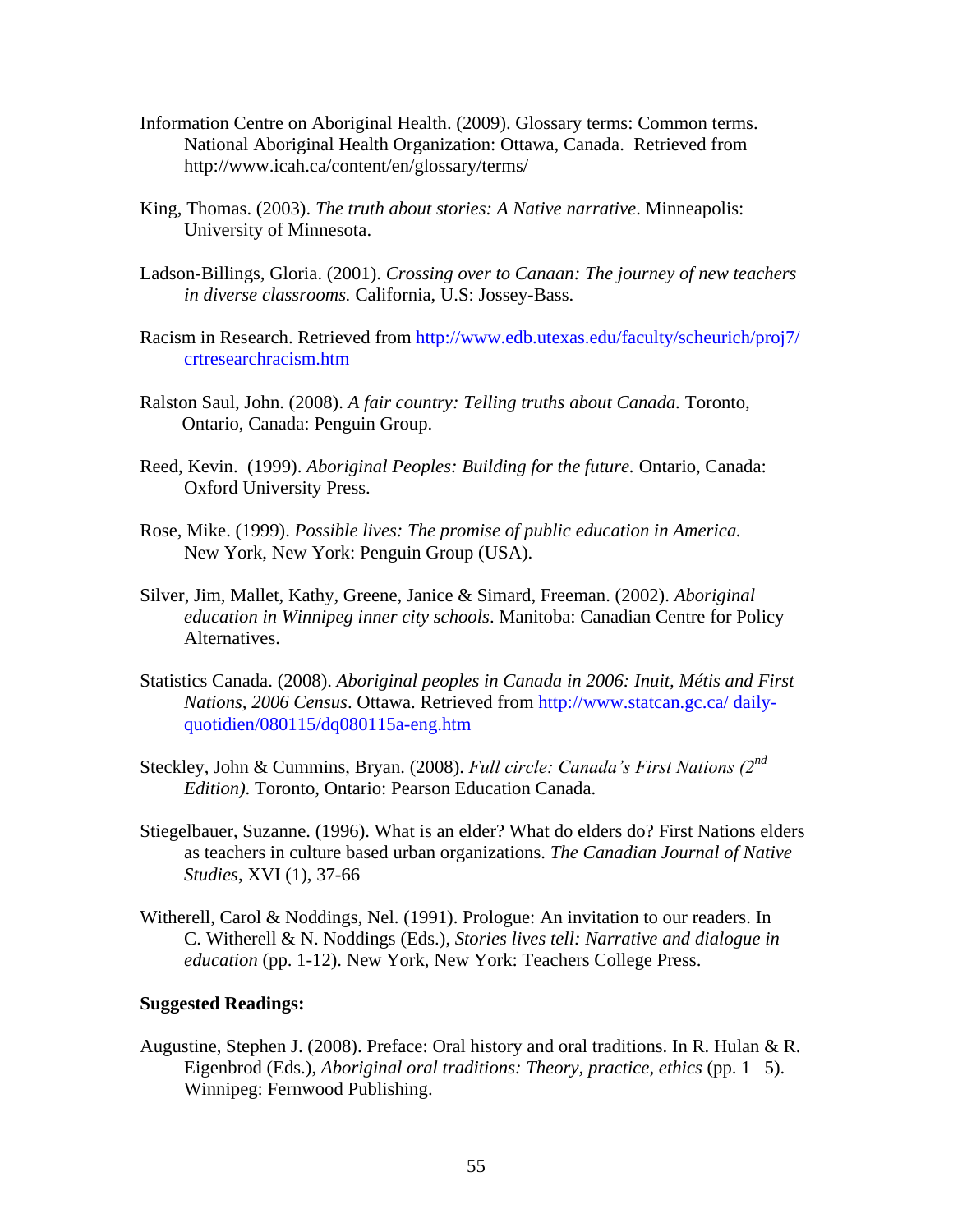- Barnhardt, Ray. (2005). *Teaching / learning across cultures: Strategies for success*. Alaska Native Knowledge Network. Retrieved from [www.ankn.uaf.edu](http://www.ankn.uaf.edu/) *[/Curriculum/Articles/RayBarnhardt/TLAC.html](https://webmail.7oaks.org/owa/redir.aspx?C=fc328dec7c354350b1da9719bd717ce7&URL=http%3a%2f%2fwww.ankn.uaf.edu%2fCurriculum%2fArticles%2fRayBarnhardt%2fTLAC.html)*
- Bedard, Gabriel. (2000). Deconstructing whiteness: Pedagogical implications for antiracism education. In A. Calliste & G. Dei (Eds.), *Power, knowledge and antiracism education: A critical reader* (pp. 41-56). Halifax, N.S.: Fernwood Publishing.
- Blair, Maud. (2005). 'Race', class and gender in school research. In J. Holland, M. Blair and S. Sheldon (Eds.), *Debates and issues in feminist research and pedagogy: A reader* (pp. 248-261). Great Britain: WBC Ltd, Bridgend.
- Canadian Institute of Health Research (CIHR). (2007). *CIHR guidelines for health research involving Aboriginal people*. Government of Canada: Ottawa. Retrieved from [http://www.cihr-irsc.gc.ca/e/29134.html](https://webmail.7oaks.org/owa/redir.aspx?C=fc328dec7c354350b1da9719bd717ce7&URL=http%3a%2f%2fwww.cihr-irsc.gc.ca%2fe%2f29134.html)
- Carter, Melanie. (2003). Telling tales out of school: "What's the fate of a black story in a white world of white stories?" In G.R. Lopez & L. Parker (Eds.), *Interrogating racism in qualitative research methodology* (pp. 29-48)*.* New York: Peter Long Publishing Inc.
- Coulter, David, Evaschesen, Louise, McCorkell, Val, Potter, William, Tole, Don, Wiebe, Alfred & Wilson, Ernest. (1992). *Faces of failure.* Winnipeg, Manitoba: Seven Oaks School Division.
- Deloria, Vine Jr. (1997). *Red earth, white lies: Native Americans and the myth of scientific fact.* Golden Colorado: Fulcrum Publishing.
- Giroux, Henry. (1998). Critical pedagogy as performative practice: Memories of whiteness. In C. Torres & T. Mitchell (Eds.), *Sociology in Education: Emerging Perspectives* (pp. 143-153). Albany: State University of NY Press.
- Halas, Joannie. (2006). Developing a white race-consciousness: A foundation for culturally relevant physical education for Aboriginal youth. In Ellen Singleton & Aniko Varpalotai (Eds.), *Stones in the sneaker: Active theory for secondary school physical and health educators* (pp. 155-182). London: The Althouse Press.
- Mills, Heidi & Donnelly, Amy. (2001). *From the ground up: Creating a culture of inquiry.* Portsmouth, New Hampshire: Heinemann.
- Ralston Saul, John. (1997). *Reflections of a siamese twin: Canada at the end of the twentieth century,* Toronto, Ontario: Penguin Group Canada Ltd.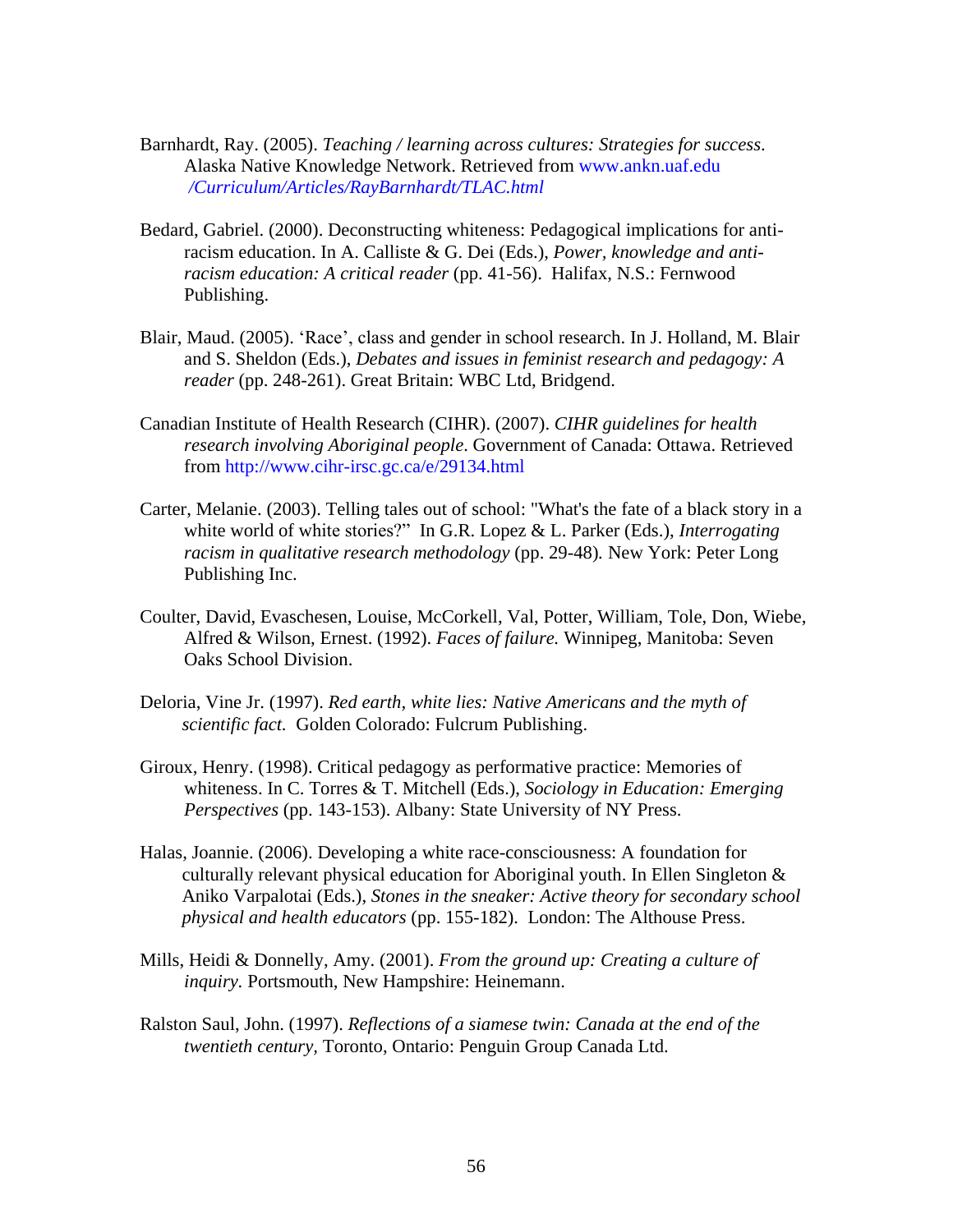- Richards, John. (2008). *Closing the Aboriginal/non-Aboriginal education gaps. C. D. Howe Institute Backgrounder,* 116(October). Retrieved from [http://www.cdhowe.](http://www.cdhowe/) [org/pdf/backgrounder\\_116.pdf](http://www.cdhowe.org/pdf/backgrounder_116.pdf)
- Scheurich, James and Young, Michelle. (1997). Coloring epistemologies: Are our research epistemologies racially biased? *Educational Research*, *26*(4), 4-16.
- Sleeter, Christine. (1993). How white teachers construct race. In C. McCarthy & W. Crichlow (Eds.), *Race, Identity and Representation in Education* (pp. 157-171). New York: Routledge.
- Statistics Canada. (2007). *Winnipeg, Manitoba* (table). *2006 community profiles*. 2006 census. Statistics Canada Catalogue no. 92-591-XWE. Ottawa. Released March 13, 2007. Retrieved from [http://www12.statcan.ca/english](https://webmail.7oaks.org/owa/redir.aspx?C=fc328dec7c354350b1da9719bd717ce7&URL=http%3a%2f%2fwww12.statcan.ca%2fenglish%2520%2fcensus06%2fdata%2fprofiles%2f%2520community%2fIndex.cfm%3fLang%3dE)  [/census06/data/profiles/ community/Index.cfm?Lang=E](https://webmail.7oaks.org/owa/redir.aspx?C=fc328dec7c354350b1da9719bd717ce7&URL=http%3a%2f%2fwww12.statcan.ca%2fenglish%2520%2fcensus06%2fdata%2fprofiles%2f%2520community%2fIndex.cfm%3fLang%3dE)
- Statistics Canada. (2008). Aboriginal peoples in Canada in 2006: Inuit, Métis and First Nations, 2006 census: Half of the Aboriginal population comprised of children and youth. *2006 Census: Analysis Series*. Ottawa. Released January 10, 2008. Retrieved from [http://www12.statcan.ca/english/census06/analysis/aboriginal](http://www12.statcan.ca/english/census06/analysis/aboriginal%20/children.cfm)  [/children.cfm](http://www12.statcan.ca/english/census06/analysis/aboriginal%20/children.cfm)
- United Nations. (2004). *The concept of Indigenous peoples.* Workshop on data collection and disaggregation for Indigenous peoples. PFII/2004/WS.1/3. United Nations: Department of Economic and Social Affairs: New York.
- Ward, Angela, Legare, Louise, Pete-Willette, Shauneen,Wason-Ellam, Linda & Jessen Williamson, Karla. (1998). *Diverting the mainstream: Aboriginal teachers reflect on their experiences in the Saskatchewan provincial school system*. Saskatchewan: Saskatchewan Education.